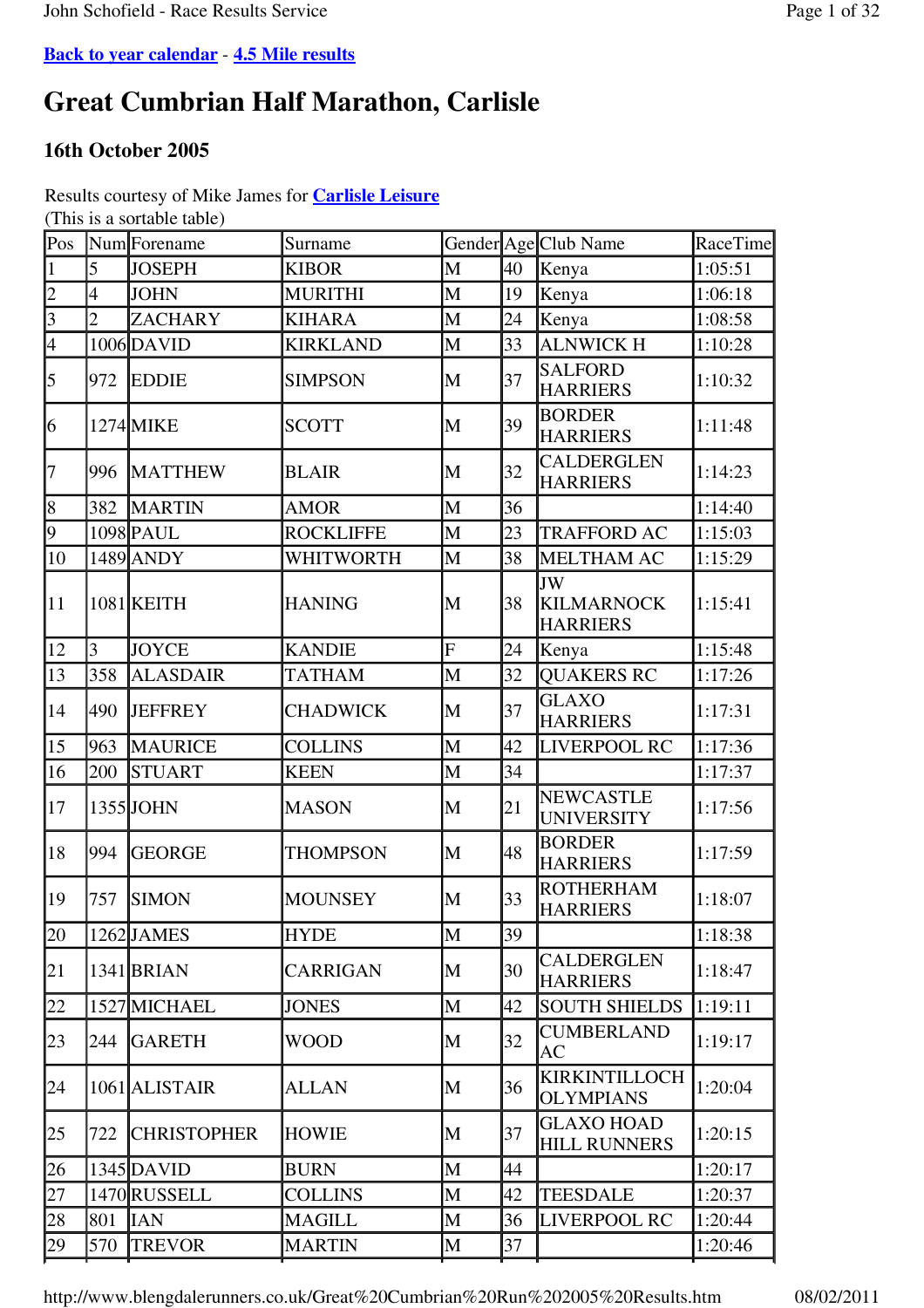| 30 | 57  | <b>LINDSAY</b>               | <b>CROSSAN</b>    | M              | 36           |                                            | 1:20:50 |
|----|-----|------------------------------|-------------------|----------------|--------------|--------------------------------------------|---------|
| 31 | 870 | <b>MARK</b>                  | <b>ELLITHORN</b>  | M              | 41           |                                            | 1:20:54 |
| 32 | 865 | <b>GERARD</b>                | <b>MCPARLAND</b>  | M              | 37           | CALDERGLEN<br><b>HARRIERS</b>              | 1:20:58 |
| 33 |     | $1421$ DAVID                 | <b>WHITE</b>      | M              |              | <b>KILMARNOCK</b><br><b>HARRIERS</b>       | 1:21:02 |
| 34 | 554 | <b>HOWARD</b>                | <b>WILKINSON</b>  | M              | 30           |                                            | 1:21:04 |
| 35 |     | 1185 ANDREW                  | <b>SCOWCROFT</b>  | M              | 30           |                                            | 1:21:11 |
| 36 |     | 1382 NEIL                    | <b>COCKBAIN</b>   | M              | 36           | <b>CUMBERLAND</b><br><b>FELL RUNNERS</b>   | 1:21:15 |
| 37 |     | 1291SCOTT                    | <b>MARTIN</b>     | M              | 37           | <b>KILMARNOCK</b><br><b>HARRIERS</b>       | 1:21:18 |
| 38 | 781 | <b>MARK</b>                  | <b>HOPKINS</b>    | M              | 40           | TRILAKELAND                                | 1:21:32 |
| 39 | 542 | <b>JONATHAN</b>              | <b>HERRING</b>    | M              | 29           |                                            | 1:21:35 |
| 40 |     | 1486 MICHAEL                 | <b>CUNNINGHAM</b> | M              | 30           | <b>BORROWDALE</b><br><b>FELL RUNNERS</b>   | 1:22:02 |
| 41 | 809 | <b>RICHARD</b>               | <b>ROBERTS</b>    | M              | 42           | <b>NORTHERN</b><br><b>VETS AC</b>          | 1:22:35 |
| 42 |     | 1493 ADRIAN                  | <b>SHORROCK</b>   | M              | 35           | <b>BLACKLBURN</b><br><b>HARRIERS</b>       | 1:22:41 |
| 43 | 834 | <b>IAN</b>                   | <b>COUSINS</b>    | M              | 31           | <b>CUMBERLAND</b><br><b>FELL RUNNERS</b>   | 1:22:42 |
| 44 | 958 | <b>NEIL</b>                  | <b>ADAMSON</b>    | M              | 47           | <b>ARMADALE</b>                            | 1:22:46 |
| 45 |     | 1264 NORMAN                  | <b>NEILSON</b>    | M              | 45           | <b>DUMFRIES</b>                            | 1:23:21 |
| 46 | 513 | <b>NEIL</b>                  | <b>BADAUI</b>     | M              | 31           |                                            | 1:23:22 |
| 47 | 647 | <b>KATE</b>                  | <b>CHAPMAN</b>    | $\overline{F}$ | 21           | <b>MORPETH</b><br><b>HARRIERS</b>          | 1:23:24 |
| 48 |     | $1504$ IAN                   | <b>BROWN</b>      | M              | 49           | <b>DUNFRIES</b>                            | 1:23:27 |
| 49 |     | 753 PAUL                     | <b>CURTIS</b>     | M              | $ 32\rangle$ | <b>BLENGDALE</b><br><b>RUNNERS</b>         | 1:23:28 |
| 50 | 99  | <b>CHRIS</b>                 | <b>STEELE</b>     | M              | 24           |                                            | 1:23:29 |
| 51 | 715 | <b>ANDY</b>                  | <b>HAIG</b>       | M              | 33           |                                            | 1:23:43 |
| 52 |     | 1454 BEN                     | <b>SMITH</b>      | M              | 29           | <b>MOTHERWELL</b><br>AC                    | 1:23:46 |
| 53 |     | 1142RICHARD                  | <b>MASON</b>      | M              | 39           |                                            | 1:24:07 |
| 54 | 571 | <b>AARON</b>                 | <b>BAZLEY</b>     | M              | 32           |                                            | 1:24:12 |
| 55 |     | 1480 STEVIE                  | <b>CLARK</b>      | M              | 44           | <b>NSP</b>                                 | 1:24:18 |
| 56 |     | 1053JJAMES                   | <b>GRAHAM</b>     | M              | 34           |                                            | 1:24:20 |
| 57 |     | $1475$ DAVID                 | <b>MOIR</b>       | M              | 36           | WALLSEND<br><b>WARRIORS</b>                | 1:24:22 |
| 58 |     | $1296$ STEVEN<br>'HOLLYWOOD' | <b>MCNEILL</b>    | M              | 18           | JW<br><b>KILMARNOCK</b><br><b>HARRIERS</b> | 1:24:30 |
| 59 | 322 | <b>KEVIN</b>                 | <b>MCCAIG</b>     | M              | 45           | <b>BORDER</b><br><b>HARRIERS</b>           | 1:24:37 |
| 60 | 92  | <b>MICHAEL</b>               | <b>CRAWSHAW</b>   | M              | 17           |                                            | 1:24:49 |
| 61 | 654 | <b>VAUGHAN</b>               | <b>HEMY</b>       | M              | 40           | <b>NORTH SHIELDS</b><br><b>POLY</b>        | 1:24:53 |
| 62 |     | 1420STEWART                  | <b>FERGUSON</b>   | M              | 32           | <b>KILMARNOCK</b><br><b>HARRIERS</b>       | 1:24:55 |
| 63 | 587 | <b>ANDY</b>                  | <b>BEANLAND</b>   | M              | 24           |                                            | 1:24:55 |
|    |     |                              |                   |                |              |                                            |         |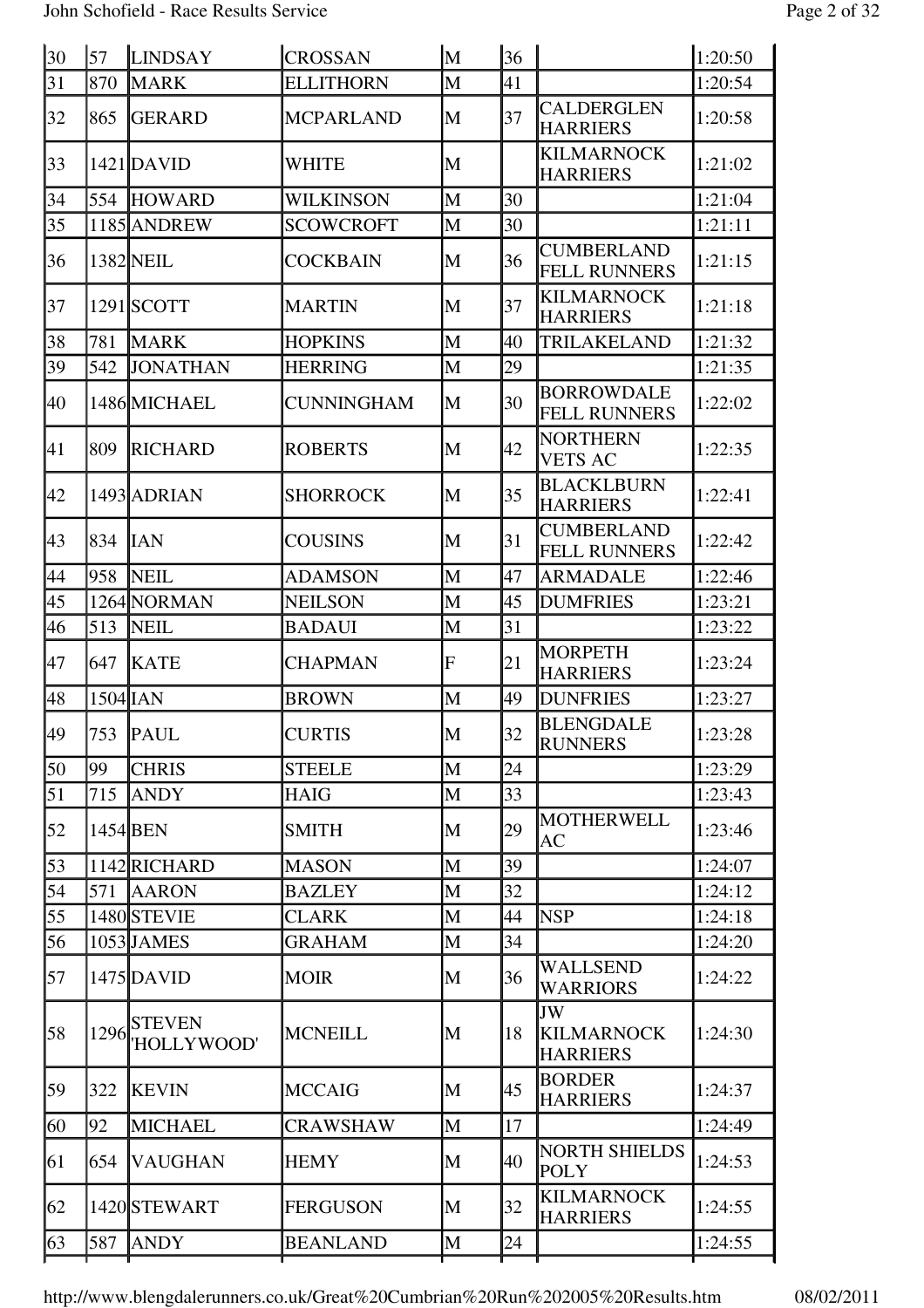### John Schofield - Race Results Service Page 3 of 32

| 64 | 33         | <b>PAUL</b>                      | <b>JACKSON</b>      | M              | 31 | <b>CUMBERLAND</b><br>AC                   | 1:25:00 |
|----|------------|----------------------------------|---------------------|----------------|----|-------------------------------------------|---------|
| 65 | 605        | <b>MIKE</b>                      | <b>DOLLING</b>      | M              | 39 | <b>WITHAM</b><br><b>RUNNING CLUB</b>      | 1:25:00 |
| 66 |            | 1253 BRIAN                       | <b>CARLIN</b>       | M              | 41 |                                           | 1:25:01 |
| 67 | 164        | <b>JONATHAN</b>                  | WALKINGSHAW         | M              | 29 |                                           | 1:25:20 |
| 68 | 792        | <b>STEVEN</b>                    | <b>PARK</b>         | M              | 40 | <b>ELLENBROUGH</b><br><b>AC</b>           | 1:25:23 |
| 69 | 696        | <b>DAVID</b>                     | <b>KEENAN</b>       | M              | 27 |                                           | 1:25:26 |
| 70 | $1416$ JIM |                                  | <b>BUICK</b>        | M              | 41 |                                           | 1:25:26 |
| 71 |            | 1302 VERONIQUE                   | <b>MAROT</b>        | $\overline{F}$ | 50 | <b>LEEDS CITY</b><br><b>ATHLETIC CLUB</b> | 1:25:28 |
| 72 |            | 1043STUART                       | <b>LYNN</b>         | M              | 27 | <b>QUAKERS</b><br><b>RUNNING CLUB</b>     | 1:25:29 |
| 73 |            | $1234$ IAN                       | <b>MILLAR</b>       | M              | 40 | <b>GIFFNOCK</b><br><b>NORTH</b>           | 1:25:44 |
| 74 |            | 1526 DAVID                       | <b>HIRST</b>        | M              | 43 | <b>DEESIDE</b><br><b>RUNNERS</b>          | 1:25:54 |
| 75 | 286        | <b>MARTIN</b>                    | <b>BIRCHALL</b>     | M              | 38 |                                           | 1:25:54 |
| 76 | 645        | <b>WILLIAM</b>                   | <b>BONNAR</b>       | M              | 43 |                                           | 1:25:55 |
| 77 |            | 1106ROBERT                       | <b>BARKLEY</b>      | M              | 32 | <b>BLYTH</b><br><b>RUNNING CLUB</b>       | 1:26:00 |
| 78 | 791        | <b>JASON</b>                     | COOKE               | M              | 40 |                                           | 1:26:10 |
| 79 | 631        | <b>RICHARD</b>                   | <b>HALLATT</b>      | M              | 39 | <b>STEEL CITY</b><br><b>STRIDERS</b>      | 1:26:17 |
| 80 |            | $1353$ JOHN                      | <b>JONES</b>        | M              | 44 | <b>KENDAL</b>                             | 1:26:20 |
| 81 |            | 1435 ROGER                       | <b>IRVING</b>       | M              | 44 | <b>ANNAN</b>                              | 1:26:26 |
| 82 |            | 1541 ALISON                      | <b>ARMSTRONG</b>    | $\overline{F}$ | 32 |                                           | 1:26:35 |
| 83 |            | 1463 MATTHEW                     | <b>SULLIVAN</b>     | M              | 20 |                                           | 1:26:39 |
| 84 |            | 1080 DARREN                      | <b>ROOK</b>         | M              | 35 |                                           | 1:26:40 |
| 85 |            | 1412 VIC                         | <b>RICHARDS</b>     | M              | 40 | <b>AMBLESIDE</b>                          | 1:26:47 |
| 86 | 502        | <b>GARY</b>                      | <b>PLATT</b>        | M              | 46 | <b>CHORLEY</b><br><b>HARRIERS</b>         | 1:26:55 |
| 87 | 754        | <b>MICHELLE</b>                  | <b>HETHERINGTON</b> | F              | 41 | <b>HELENSBURGH</b><br><b>AAC</b>          | 1:27:01 |
| 88 | 904        | <b>ANDY</b>                      | <b>ROBINSON</b>     | M              | 35 |                                           | 1:27:02 |
| 89 |            | 1298 STEVE                       | <b>WOOD</b>         | M              | 52 | <b>HORSFORTH</b><br><b>HARRIERS</b>       | 1:27:05 |
| 90 |            | 1105CALUM                        | <b>MACGREGOR</b>    | M              | 43 |                                           | 1:27:07 |
| 91 |            | 1498 PETER                       | <b>WEAVING</b>      | M              | 47 |                                           | 1:27:07 |
| 92 |            | $1102$ IAN                       | LITTLE              | M              | 40 | <b>BALYDON</b>                            | 1:27:09 |
| 93 | 156        | <b>SAMANATHA</b><br><b>GRACE</b> | <b>KELLY</b>        | F              | 31 |                                           | 1:27:16 |
| 94 | 939        | <b>MHAIRI</b>                    | <b>DOUGLAS</b>      | F              |    | <b>265 DUMFRIES RC</b>                    | 1:27:21 |
| 95 |            | 1160 MARK                        | WALKER              | M              | 42 | <b>KENDAL</b>                             | 1:27:23 |
| 96 | 241        | <b>ALAN</b>                      | <b>CORNTHWAITE</b>  | M              | 28 | <b>CFR</b>                                | 1:27:36 |
| 97 |            | 1233 KEVIN                       | <b>TOWERS</b>       | M              | 47 |                                           | 1:27:39 |
| 98 | 229        | <b>GAVIN</b>                     | <b>PATTISON</b>     | M              | 33 | <b>CUMBERLAND</b><br>AC                   | 1:27:40 |
| 99 | 395        | <b>IAN</b>                       | <b>ROYSTON</b>      | M              | 41 |                                           | 1:27:44 |
|    |            |                                  |                     |                |    |                                           |         |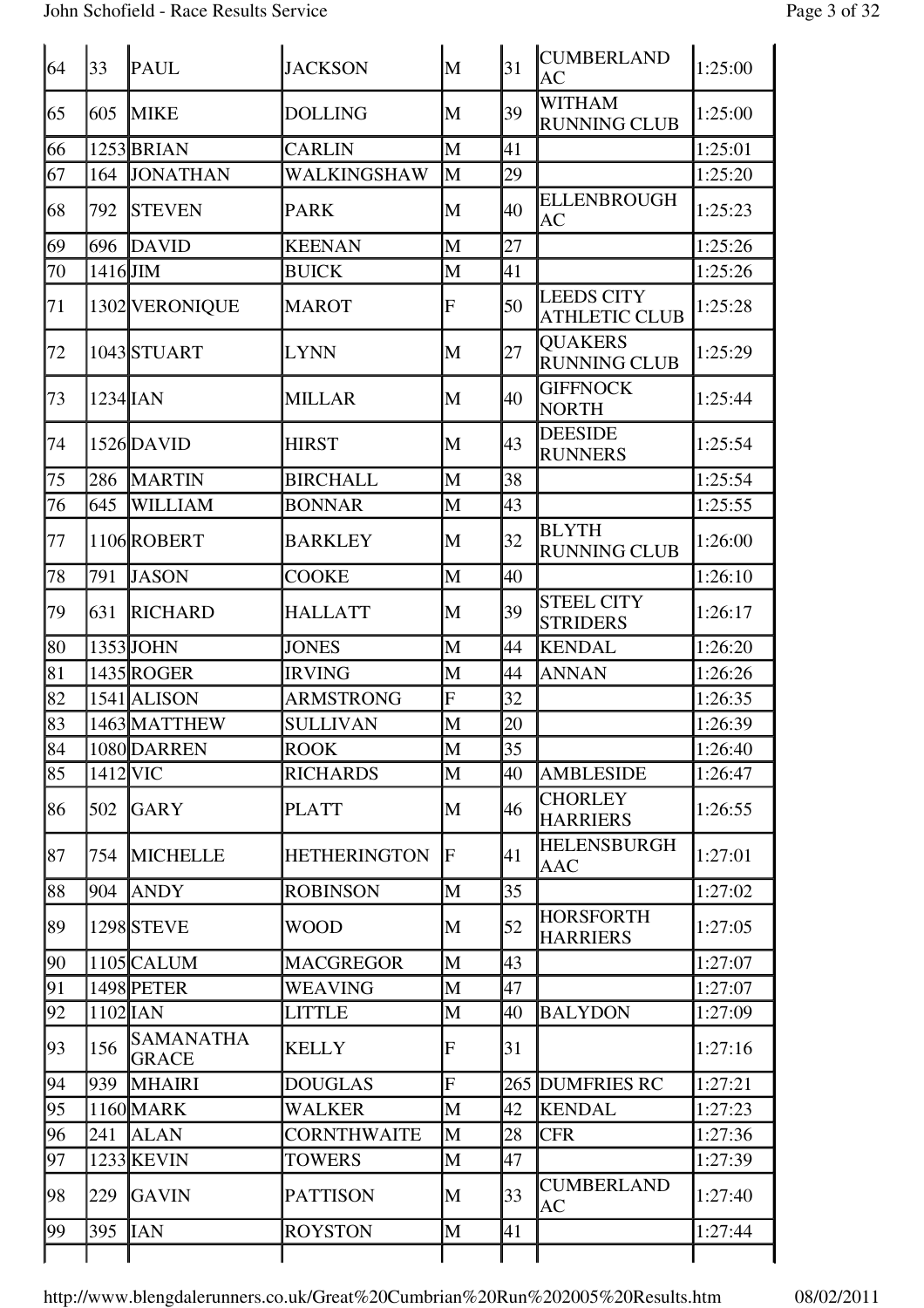| 100 |             | 1357 BRUCE       | <b>WALKER</b>         | M              | 42           |                                           | 1:27:49 |
|-----|-------------|------------------|-----------------------|----------------|--------------|-------------------------------------------|---------|
| 101 |             | 1471 CHRISTOPHER | <b>WESCOMB</b>        | M              | 48           | <b>NORTH SHIELDS</b>                      | 1:27:50 |
| 102 |             | 1400JJOSEPH      | <b>RITSON</b>         | M              | 48           | <b>DERWENT AC</b>                         | 1:27:52 |
| 103 |             | $1544$ GARRY     | <b>BURNS</b>          | M              | 31           |                                           | 1:27:56 |
| 104 |             | 1528 ROBERT      | <b>MCCREADIE</b>      | M              | 42           |                                           | 1:28:09 |
| 105 | 546         | <b>CHRIS</b>     | <b>TARPEY</b>         | M              | 38           | <b>TEESDALE</b><br><b>ATHLETICS</b>       | 1:28:12 |
| 106 | 70          | <b>GEOFF</b>     | <b>SCOTT</b>          | M              | 46           |                                           | 1:28:13 |
| 107 | 268         | <b>WAYNE</b>     | <b>SATTERTHWAITEM</b> |                | 24           |                                           | 1:28:17 |
| 108 | 775         | <b>PAUL</b>      | <b>HART</b>           | M              | 36           | <b>DUMFRIES</b><br><b>RUNNING CLUB</b>    | 1:28:30 |
| 109 | 503         | <b>MARK</b>      | <b>FINLAY</b>         | M              | 38           |                                           | 1:28:37 |
| 110 |             | 1122 ANDREW      | <b>MCCRACKEN</b>      | M              | 35           | <b>LACASTER &amp;</b><br><b>MORECAMBE</b> | 1:28:37 |
| 111 | 943         | <b>PAUL</b>      | <b>MELLOR</b>         | M              | 38           |                                           | 1:28:38 |
| 112 | 603         | <b>JEFF</b>      | <b>WILSON</b>         | M              | 36           |                                           | 1:28:40 |
| 113 | 436         | <b>ANDY</b>      | WISEMAN               | M              | 43           |                                           | 1:28:40 |
| 114 | 453         | <b>LARRY</b>     | ABEL                  | M              | 40           | <b>BLENGDALE</b><br><b>RUNNERS AC</b>     | 1:28:51 |
| 115 |             | $ 1351 $ DAVID   | <b>BINNS</b>          | M              | 24           |                                           | 1:28:51 |
| 116 | 774         | <b>ALAN</b>      | <b>MARSHALL</b>       | M              | 48           | <b>EDEN RUNNERS</b>                       | 1:28:53 |
| 117 | 940         | <b>MARK</b>      | <b>RUTHERFORD</b>     | M              | 29           |                                           | 1:28:59 |
| 118 |             | 1397 KAREN       | <b>HEAVISIDE</b>      | $\overline{F}$ | 36           | <b>EDEN RUNNERS</b>                       | 1:29:02 |
| 119 |             | 1070 MALCOLM     | <b>DARBYSHIRE</b>     | M              | 49           | <b>BLYTH</b><br><b>RUNNING CLUB</b>       | 1:29:08 |
| 120 |             | 1293 IVAN        | <b>FIELD</b>          | M              | 41           | <b>CALDERGLEN</b><br><b>HARRIERS</b>      | 1:29:11 |
| 121 | 442         | <b>BILLY</b>     | <b>BRAIDWOOD</b>      | M              | 46           | <b>CORSTOR</b>                            | 1:29:12 |
| 122 | $1542$ ROB  |                  | <b>HOLDEN</b>         | lМ             | 35           |                                           | 1:29:16 |
| 123 | 550         | <b>DAVID</b>     | LAMB                  | M              | 49           |                                           | 1:29:22 |
| 124 |             | 1186 WENDY       | <b>DAVIES</b>         | $\overline{F}$ | 45           | <b>WOKING AC</b>                          | 1:29:23 |
| 125 |             | 1209 MARK        | <b>NIXON</b>          | M              |              |                                           | 1:29:24 |
| 126 | $1251$ IJAN |                  | <b>PIPES</b>          | M              | 24           | <b>BORDER</b><br><b>HARRIERS</b>          | 1:29:25 |
| 127 | 863         | <b>FRANCESCO</b> | <b>BRANCIA</b>        | M              | 35           |                                           | 1:29:26 |
| 128 | 888         | <b>PAUL</b>      | <b>HAWKINS</b>        | M              | 49           | <b>STRATFORD ON</b><br><b>AVON</b>        | 1:29:28 |
| 129 |             | $1442$ DAVID     | <b>SHAW</b>           | M              | 48           | <b>STRIDERS AC</b>                        | 1:29:31 |
| 130 | 615         | <b>PETER</b>     | <b>NEWSOME</b>        | M              | 41           | <b>CORSHAM</b><br><b>RUNNING CLUB</b>     | 1:29:31 |
| 131 | 804         | <b>PAUL</b>      | <b>GRAVES</b>         | M              | 27           |                                           | 1:29:33 |
| 132 |             | 1451 STEPHEN     | ALLAN                 | M              | 32           |                                           | 1:29:36 |
| 133 | 393         | <b>DAVID</b>     | <b>ATKINSON</b>       | M              | 40           | <b>BELNGDALE</b><br><b>RUNNERS</b>        | 1:29:37 |
| 134 | 157         | LD               | <b>ASTON</b>          | M              | 29           | <b>BLAYDON</b><br><b>HARRIERS</b>         | 1:29:38 |
| 135 |             | 1033 CHRIS       | AULD                  | M              | 30           | <b>HEATON</b><br><b>HARRIERS</b>          | 1:29:45 |
| 136 | 427         | <b>STEVE</b>     | TAYLOR                | M              | 32           |                                           | 1:29:46 |
| 137 |             | 1271 MAURICE     | <b>GILLIGAN</b>       | M              | $ 33\rangle$ | <b>DUMFRIES RC</b>                        | 1:29:52 |
|     |             |                  |                       |                |              |                                           |         |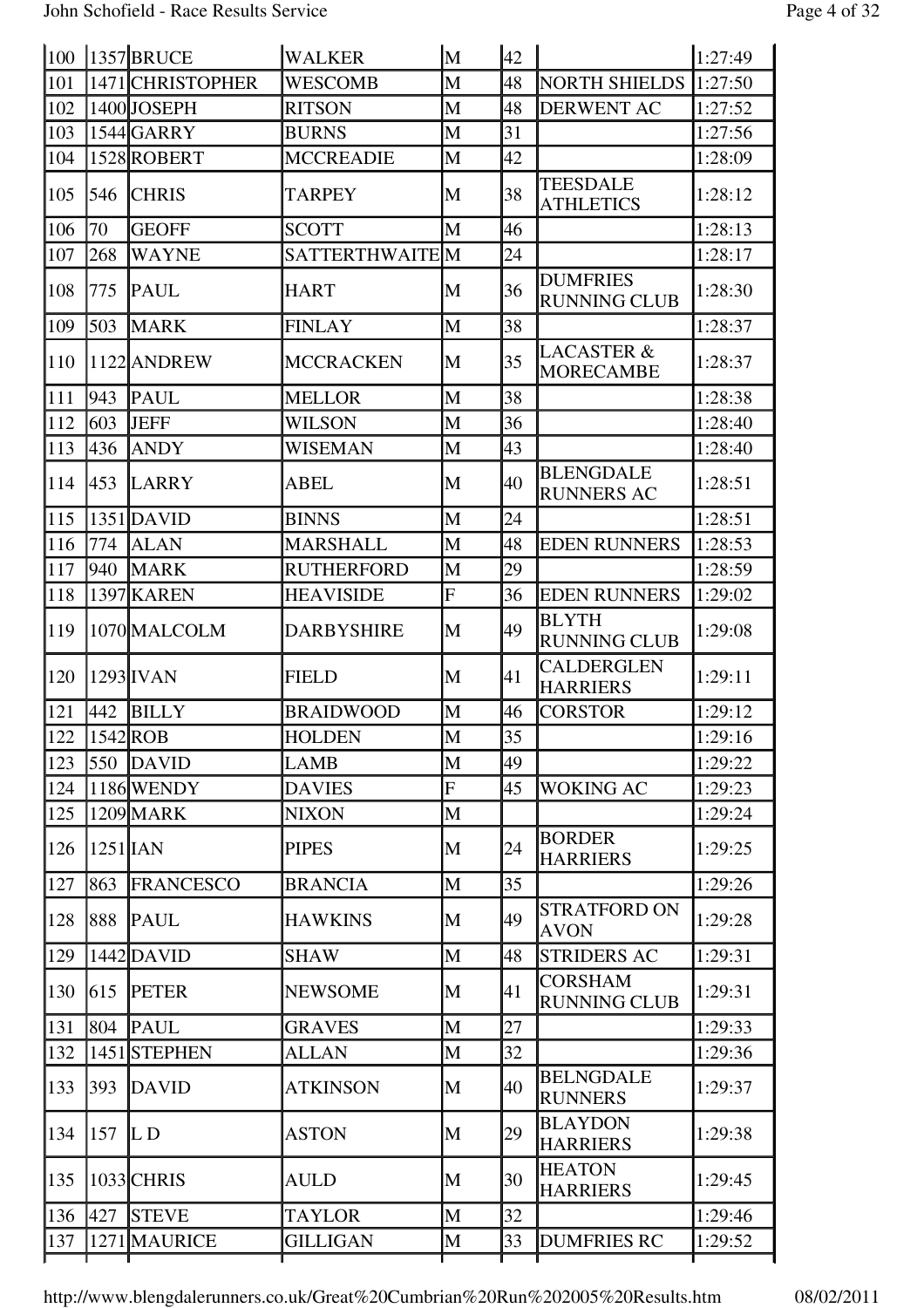### John Schofield - Race Results Service Page 5 of 32

| 138 |     | $773$ DAVID        | <b>TUCK</b>        | M              | 34 |                                        | 1:29:54 |
|-----|-----|--------------------|--------------------|----------------|----|----------------------------------------|---------|
| 139 |     | 1524 JAMES         | <b>ROWLEY</b>      | M              | 58 | <b>LAW DIST</b>                        | 1:29:58 |
| 140 | 776 | IA.                | <b>FAIRGRIEVE</b>  | M              | 39 | <b>ANNAN</b><br><b>DISTRICT AA</b>     | 1:30:01 |
| 141 |     | 1418JOHN           | <b>CAIRNS</b>      | M              | 43 | <b>KILMARNOCK</b><br><b>HARRIERS</b>   | 1:30:21 |
| 142 | 458 | <b>GRAEME JOHN</b> | LEATHARD           | M              | 41 | <b>MORPETH</b><br><b>HARRIERS</b>      | 1:30:24 |
| 143 | 84  | <b>DAVID</b>       | <b>BAILEY</b>      | M              | 34 |                                        | 1:30:27 |
| 144 | 223 | <b>DERMOT</b>      | <b>PATERSON</b>    | M              | 46 |                                        | 1:30:38 |
| 145 |     | 1393 MARK          | <b>SCAIFE</b>      | M              | 26 |                                        | 1:30:53 |
| 146 |     | 1437 ANDY          | <b>LIDDELL</b>     | M              | 28 | <b>KESWICK AC</b>                      | 1:30:55 |
| 147 | 934 | <b>GERARD</b>      | <b>MULGREW</b>     | M              | 35 | ELLENBOROUGH<br>AC                     | 1:31:00 |
| 148 | 912 | <b>AIDAN</b>       | <b>DAY</b>         | M              | 17 |                                        | 1:31:01 |
| 149 | 271 | <b>RICHARD</b>     | <b>SECULAR</b>     | M              | 29 |                                        | 1:31:02 |
| 150 | 72  | <b>HELEN</b>       | <b>ASTLEY</b>      | F              | 27 | <b>HEATON</b><br><b>HARRIERS</b>       | 1:31:03 |
| 151 | 260 | <b>IAN</b>         | <b>SLATER</b>      | M              | 49 | <b>DERWENT AC</b>                      | 1:31:04 |
| 152 | 380 | <b>JOHN</b>        | <b>POPE</b>        | M              | 47 | <b>DERWENTSIDE</b>                     | 1:31:05 |
| 153 |     | 1448 PAUL          | <b>HARRINGTON</b>  | M              | 22 | <b>CFR</b>                             | 1:31:14 |
| 154 |     | 1279 CHRISTOPHER   | <b>ADAMS</b>       | M              | 22 |                                        | 1:31:16 |
| 155 | 884 | <b>TRACY</b>       | <b>WALKER</b>      | $\overline{F}$ | 39 | <b>DERWENT AC</b>                      | 1:31:16 |
| 156 |     | $1462$ DAVID       | <b>SULLIVAN</b>    | M              | 50 | <b>DEESIDE</b>                         | 1:31:19 |
| 157 |     | 1044 STEVE         | <b>HILL</b>        | M              | 34 | LIVERPOOL AC                           | 1:31:28 |
| 158 |     | 1001 JAMIE         | <b>HESLOP</b>      | M              | 33 |                                        | 1:31:35 |
| 159 |     | 1411 RACHEL        | <b>LOWDON</b>      | $\overline{F}$ | 28 |                                        | 1:31:43 |
| 160 | 700 | <b>PHIL</b>        | O'ROURKE           | M              | 43 | LIVERPOOL R C                          | 1:31:43 |
| 161 |     | 1232JJOHN          | TRVETT             | $\mathbf{M}$   | 46 |                                        | 1:31:45 |
| 162 | 756 | <b>WAYNE</b>       | <b>POWER</b>       | M              | 39 |                                        | 1:31:58 |
| 163 | 851 | DAVID              | <b>MASON</b>       | M              | 39 |                                        | 1:31:59 |
| 164 | 830 | <b>MIC</b>         | <b>DOUGHTY</b>     | M              | 43 | <b>DARLINGTON</b>                      | 1:32:00 |
| 165 |     | 1060RICHARD        | <b>KERSHAW</b>     | M              | 44 | <b>DENBY DALE</b><br><b>TRAVELLERS</b> | 1:32:09 |
| 166 | 214 | <b>RICHARD</b>     | <b>ELLIOTT</b>     | M              | 38 | <b>CUMBERLAND A</b><br>Ċ               | 1:32:11 |
| 167 |     | $1287$ DAVID       | <b>BARRACLOUGH</b> | M              | 49 | <b>GARSTANG</b><br><b>RUNNING CLUB</b> | 1:32:16 |
| 168 |     | $1428$ DAVID       | <b>ROSE</b>        | M              | 27 |                                        | 1:32:21 |
| 169 | 314 | <b>PETER</b>       | <b>DALEY</b>       | M              | 50 | <b>DERWENT AC</b>                      | 1:32:22 |
| 170 | 459 | <b>LINDA</b>       | <b>HARDY</b>       | $\overline{F}$ | 26 |                                        | 1:32:23 |
| 171 | 489 | <b>ALASTAIR</b>    | <b>SPANNER</b>     | M              | 33 |                                        | 1:32:28 |
| 172 | 27  | <b>JIM</b>         | <b>DAVIS</b>       | M              | 53 |                                        | 1:32:32 |
| 173 | 308 | <b>ANDREW</b>      | <b>ADAMS</b>       | M              | 48 | DERWENT AC                             | 1:32:42 |
| 174 |     | 1310 MARK          | <b>HAMILTON</b>    | M              | 40 |                                        | 1:32:42 |
| 175 |     | 1266 KEN           | <b>WILLIAMS</b>    | M              | 49 | <b>CHORLEY</b><br><b>HARRIERS</b>      | 1:32:46 |
| 176 | 443 | <b>PATRICK</b>     | <b>OCONNELL</b>    | M              | 40 |                                        | 1:32:51 |
| 177 |     | 1507 GRAHAM        | <b>ANDERSON</b>    | M              | 23 |                                        | 1:32:53 |
|     |     |                    |                    |                |    |                                        |         |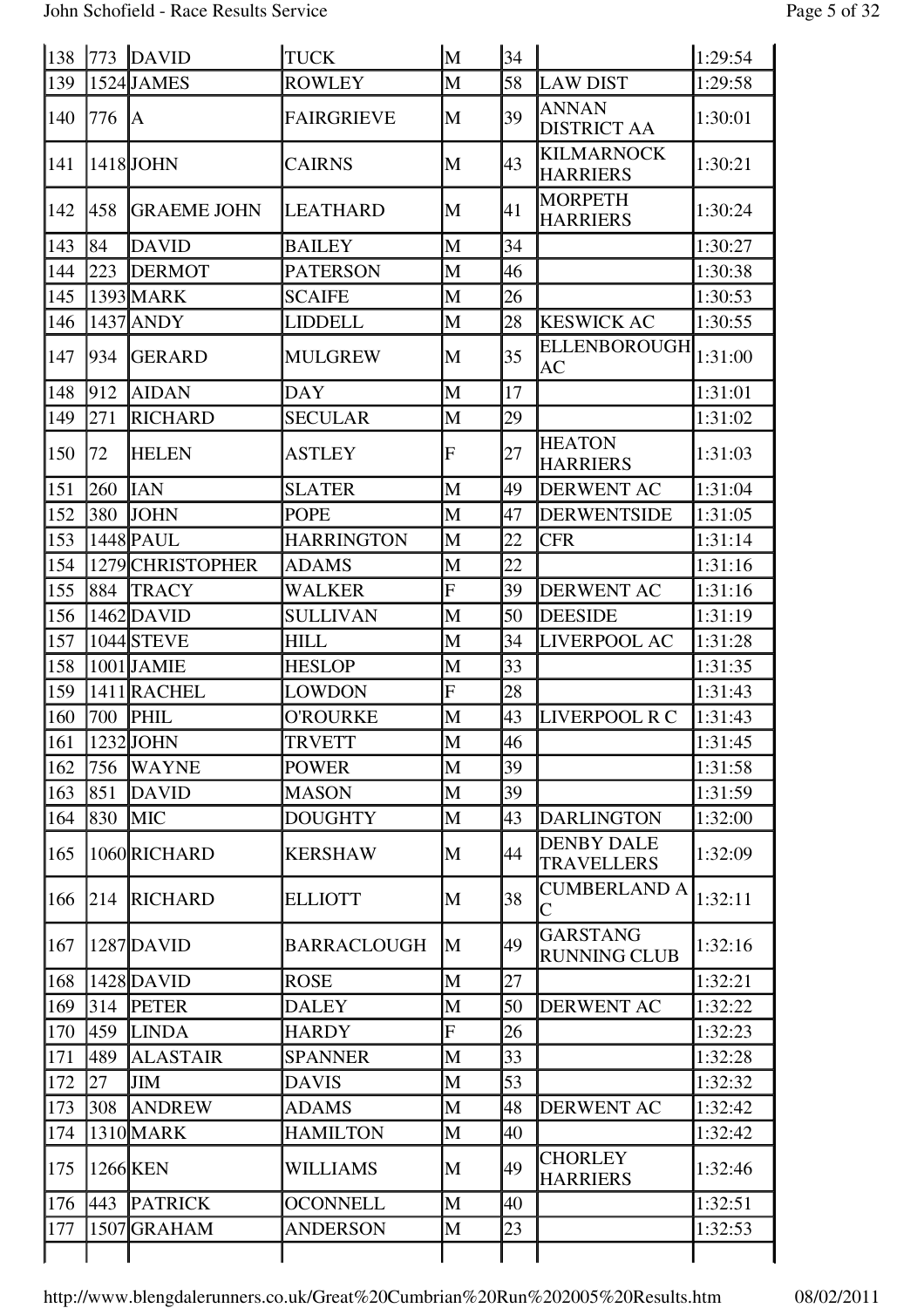| 178 |     | $1244$ GARETH    | <b>BARRATT</b>                    | M                       | 31 |                                     | 1:33:00 |
|-----|-----|------------------|-----------------------------------|-------------------------|----|-------------------------------------|---------|
| 179 | 991 | <b>ANDY</b>      | <b>PEEL</b>                       | M                       | 34 |                                     | 1:33:03 |
| 180 |     | 1545 DUNCAN      | TILBE                             | M                       | 45 |                                     | 1:33:04 |
| 181 | 300 | <b>ANDREW</b>    | <b>SHANNON</b>                    | M                       | 28 |                                     | 1:33:06 |
| 182 | 408 | <b>ANTHONY</b>   | <b>DAVIS</b>                      | M                       | 45 | <b>DERWENT</b>                      | 1:33:15 |
| 183 |     | 1178 WILLIAM     | <b>ROBERTSON</b>                  | M                       | 40 |                                     | 1:33:24 |
| 184 |     | 1101DOUGLAS      | <b>ROXBURGH</b>                   | M                       | 41 |                                     | 1:33:25 |
| 185 |     | 1496GARETH       | <b>MCINTYRE</b>                   | M                       | 28 | <b>DUMFRIES</b>                     | 1:33:25 |
| 186 |     | 1077 RICHARD     | <b>PICKERING</b>                  | M                       | 42 | <b>WIMBLEDON</b><br>WINDMILLERS     | 1:33:27 |
| 187 | 900 | <b>JONATHAN</b>  | <b>BRETT</b>                      | M                       | 24 |                                     | 1:33:33 |
| 188 | 601 | <b>TIMOTHEUS</b> | <b>POKORRA</b>                    | M                       | 26 |                                     | 1:33:34 |
| 189 | 833 | <b>GARFIELD</b>  | <b>JONES</b>                      | M                       | 49 |                                     | 1:33:36 |
| 190 |     | $1423$ PAUL      | <b>STAMPER</b>                    | M                       | 30 |                                     | 1:33:38 |
| 191 |     | 1449 KAREN       | YOUNG                             | $\overline{\mathrm{F}}$ | 37 | <b>PORTOBELLO</b>                   | 1:33:39 |
| 192 |     | 1206 IAN         | <b>INGLIS</b>                     | M                       | 25 |                                     | 1:33:46 |
| 193 |     | $1465$ DAVID     | WHITE                             | M                       | 55 | <b>NEWTON</b><br><b>AYCLIFFE AC</b> | 1:33:47 |
| 194 | 938 | <b>JONATHAN</b>  | <b>DIXON</b>                      | M                       | 18 |                                     | 1:33:47 |
| 195 | 866 | <b>DAVE</b>      | <b>ROBERTS</b>                    | M                       | 44 | <b>BLYTH</b><br><b>RUNNING CLUB</b> | 1:33:50 |
| 196 | 702 | <b>JAMES</b>     | <b>GRIERSON</b>                   | M                       | 46 | <b>DIMFRIES</b>                     | 1:33:53 |
| 197 | 718 | PHIL             | <b>MCCANN</b>                     | M                       | 21 | <b>ACKC</b>                         | 1:34:00 |
| 198 |     | 1181 SEAN        | <b>HOBAN</b>                      | M                       | 38 |                                     | 1:34:02 |
| 199 |     | $1236$ DAVID     | <b>MOFFETT</b>                    | M                       | 46 |                                     | 1:34:04 |
| 200 | 727 | <b>GRAHAM</b>    | <b>HAWKINS</b>                    | M                       | 36 | <b>MOTHERWELL</b><br><b>AC</b>      | 1:34:06 |
| 201 |     | 1249 TOMMY       | <b>HAYWARD</b>                    | M                       | 28 |                                     | 1:34:09 |
| 202 |     | $ 1141 $ PETER   | <b>WILSON</b>                     | M                       | 53 |                                     | 1:34:10 |
| 203 | 821 | <b>CRAIG</b>     | <b>HORSEMAN</b>                   | M                       | 31 |                                     | 1:34:14 |
| 204 | 461 | <b>RICH</b>      | <b>HORTON</b>                     | M                       | 31 |                                     | 1:34:16 |
| 205 |     | $1056$ DAVID     | <b>MITCHELL</b>                   | M                       | 38 |                                     | 1:34:17 |
| 206 |     | 1124REUBEN       | LEE                               | M                       | 27 |                                     | 1:34:18 |
| 207 |     | 1330 STEVE       | VINEY                             | M                       | 57 |                                     | 1:34:20 |
| 208 |     | 1456STEPHEN      | <b>MOHAN</b>                      | M                       | 44 | <b>DUMFRIES RC</b>                  | 1:34:21 |
| 209 | 434 | <b>KEN</b>       | LAMB                              | M                       | 42 | GLAXO                               | 1:34:21 |
| 210 | 539 | <b>DONALD</b>    | CAMPBELL                          | M                       | 49 |                                     | 1:34:30 |
| 211 | 842 | <b>KEITH</b>     | <b>RENS</b>                       | M                       | 48 |                                     | 1:34:32 |
| 212 | 455 | <b>CHRIS</b>     | <b>FAIRCLOUGH</b>                 | M                       | 27 | <b>TRI LAKELAND</b>                 | 1:34:39 |
| 213 |     | 1190GEOFFREY     | <b>ORRITT</b>                     | M                       | 57 | <b>RED ROSE</b><br><b>RUNNERS</b>   | 1:34:43 |
| 214 | 970 | <b>DAVE</b>      | <b>HARTE</b>                      | M                       | 32 |                                     | 1:34:45 |
| 215 | 334 | <b>ALBO</b>      | <b>GRANT</b>                      | M                       | 27 |                                     | 1:34:46 |
| 216 |     | 1099 COLIN       | <b>KENNEDY</b>                    | M                       | 40 | <b>KESWICK</b>                      | 1:34:47 |
| 217 | 312 | <b>NICK</b>      | <b>SYMONDS</b>                    | M                       | 39 |                                     | 1:34:52 |
| 218 | 183 | <b>JAMES</b>     | <b>SCOTT-</b><br><b>BUCCLEUGH</b> | M                       | 27 |                                     | 1:34:53 |
| 219 |     | 1254JJOHN        | <b>MURPHY</b>                     | M                       | 45 | <b>ANNAN AC</b>                     | 1:34:55 |
| 220 |     | $1159$ JAMES     | WILSON-YOUNG                      | M                       | 32 |                                     | 1:34:58 |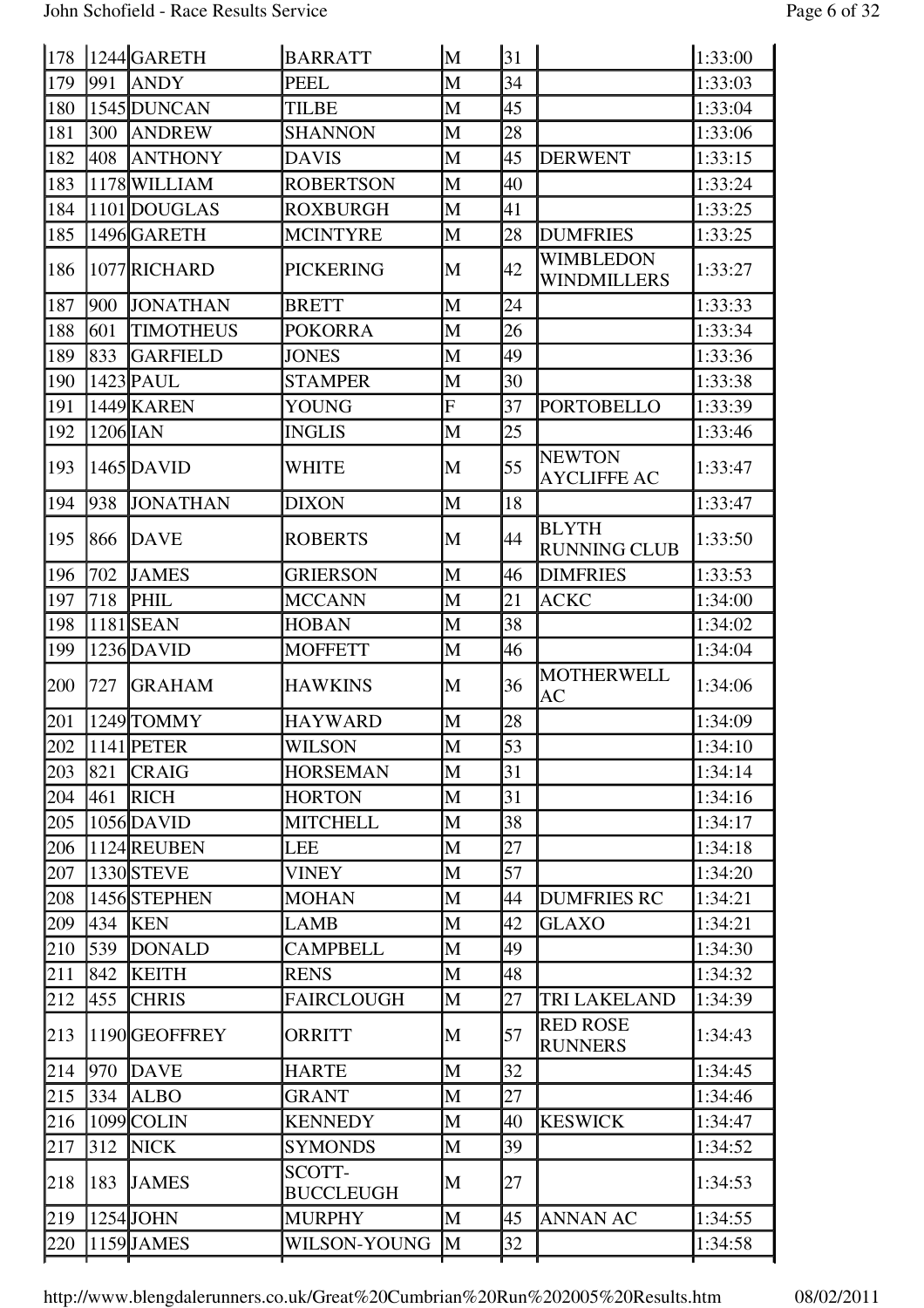| 221 |               | 1455JJAN        | <b>FOSTER</b>      | M | 34 |                                         | 1:35:05 |
|-----|---------------|-----------------|--------------------|---|----|-----------------------------------------|---------|
| 222 | 146           | <b>KEITH</b>    | <b>GRIFFITHS</b>   | M | 34 |                                         | 1:35:06 |
| 223 |               | 1554 MIKE       | <b>CLARKE</b>      | M | 46 | <b>ARLS</b>                             | 1:35:11 |
| 224 | 905           | <b>KATIE</b>    | <b>HARRISON</b>    | F | 22 |                                         | 1:35:12 |
| 225 |               | 1299 TREVOR     | <b>PATERSON</b>    | M | 37 |                                         | 1:35:16 |
| 226 | 407           | <b>STEWART</b>  | WALLACE            | M | 22 |                                         | 1:35:16 |
| 227 | 1380J         |                 | CRAGGS             | M | 52 |                                         | 1:35:16 |
| 228 |               | $1168$ DAVID    | <b>MCKENNA</b>     | M | 54 | <b>LIVERPOOL RC</b>                     | 1:35:20 |
| 229 | $1516$ C      |                 | WALKER             | M | 42 |                                         | 1:35:22 |
| 230 |               | 1309 KEVIN      | <b>GOWLER</b>      | M | 44 |                                         | 1:35:25 |
| 231 | 313           | <b>BRIAN</b>    | <b>ANDERSON</b>    | M | 41 | <b>JARROW &amp;</b><br><b>HEBBURN</b>   | 1:35:27 |
| 232 | 816           | <b>KURT</b>     | <b>HODGSON</b>     | M | 20 |                                         | 1:35:34 |
| 233 | 745           | <b>KAYE</b>     | <b>CANTLAY</b>     | F | 34 |                                         | 1:35:40 |
| 234 | 936           | <b>JOE</b>      | <b>LORYMAN</b>     | M | 49 |                                         | 1:35:42 |
| 235 |               | 1243 CRAIG      | <b>HEATLIE</b>     | M | 33 |                                         | 1:35:47 |
| 236 | 712           | <b>ROBERT</b>   | <b>BURKE</b>       | M | 40 | <b>LIVERPOOL</b><br><b>RUNNING CLUB</b> | 1:35:47 |
| 237 | 802           | <b>SUE</b>      | <b>GREEN</b>       | F | 46 | LIVERPOOL RC                            | 1:35:48 |
| 238 | 607           | <b>KRISTINA</b> | <b>SLATER</b>      | F | 37 | <b>SUNDERLAND</b><br><b>STROLLERS</b>   | 1:35:52 |
| 239 | 862           | <b>DIEGO</b>    | <b>DELNERI</b>     | M | 30 |                                         | 1:35:54 |
| 240 |               | 1095 MICHAEL    | GILLIES            | M | 35 |                                         | 1:35:57 |
| 241 |               | 1484 NEIL       | <b>IRVINE</b>      | M | 42 | <b>ELSWICK</b>                          | 1:36:02 |
| 242 | 793           | <b>SHARON</b>   | <b>HALLIBURTON</b> | F | 35 | <b>KESWICK</b>                          | 1:36:09 |
| 243 |               | 1459 THOMAS     | <b>MCCHORD</b>     | M | 50 | <b>SCOTS VETS</b>                       | 1:36:09 |
| 244 |               | 1458 MARIE      | <b>MCCHORD</b>     | F | 46 | <b>SVHC</b>                             | 1:36:13 |
| 245 |               | 1432JJONATHAN   | <b>DUNHAM</b>      | M | 38 |                                         | 1:36:20 |
| 246 | $ 211\rangle$ | <b>BEN</b>      | <b>EAST</b>        | M | 26 |                                         | 1:36:20 |
| 247 |               | 1269 SHEILA     | <b>MCVEIGH</b>     | F | 50 | <b>CUMBERLAND</b><br>AC                 | 1:36:23 |
| 248 |               | 1415 MICHAEL    | <b>CORSON</b>      | M | 44 | <b>KILMARNOCK</b><br><b>HARRIERS</b>    | 1:36:23 |
| 249 | 182           | <b>PAUL</b>     | <b>GORD</b>        | M | 37 | <b>ELSWICK</b><br><b>WARRIERS</b>       | 1:36:26 |
| 250 |               | $1241$ JON      | <b>RAYMOND</b>     | M | 39 |                                         | 1:36:30 |
| 251 | $1161$ S      |                 | <b>HARWOOD</b>     | M | 58 | <b>KESWICK A C</b>                      | 1:36:30 |
| 252 | 386           | <b>CLAIRE</b>   | <b>GILCHRIST</b>   | F | 39 |                                         | 1:36:31 |
| 253 |               | 1151LEIGH       | <b>CHARLTON</b>    | M | 21 |                                         | 1:36:36 |
| 254 |               | 1453 ROBERT     | <b>HENDERSON</b>   | M | 44 | <b>PORTOBELLO</b>                       | 1:36:39 |
| 255 | 470           | <b>ALISTAIR</b> | <b>MCDONALD</b>    | M | 33 |                                         | 1:36:41 |
| 256 |               | 1034 SUSAN      | AULD               | F | 29 | <b>HEATON</b><br><b>HARRIERS</b>        | 1:36:42 |
| 257 | 1326 SID      |                 | <b>CARR</b>        | M | 40 |                                         | 1:36:45 |
| 258 | 685           | <b>STEPHEN</b>  | <b>FAWCETT</b>     | M | 25 |                                         | 1:36:46 |
| 259 | 667           | <b>MARK</b>     | <b>VOLLANS</b>     | M | 46 |                                         | 1:36:50 |
| 260 | 29            | <b>PAUL</b>     | PERCIVAL-SMITHM    |   | 49 | <b>KENDAL</b><br><b>ATHLETICS</b>       | 1:36:50 |
| 261 |               | 1176 CHRIS      | CROOK              | M | 39 |                                         | 1:36:56 |
|     |               |                 |                    |   |    |                                         |         |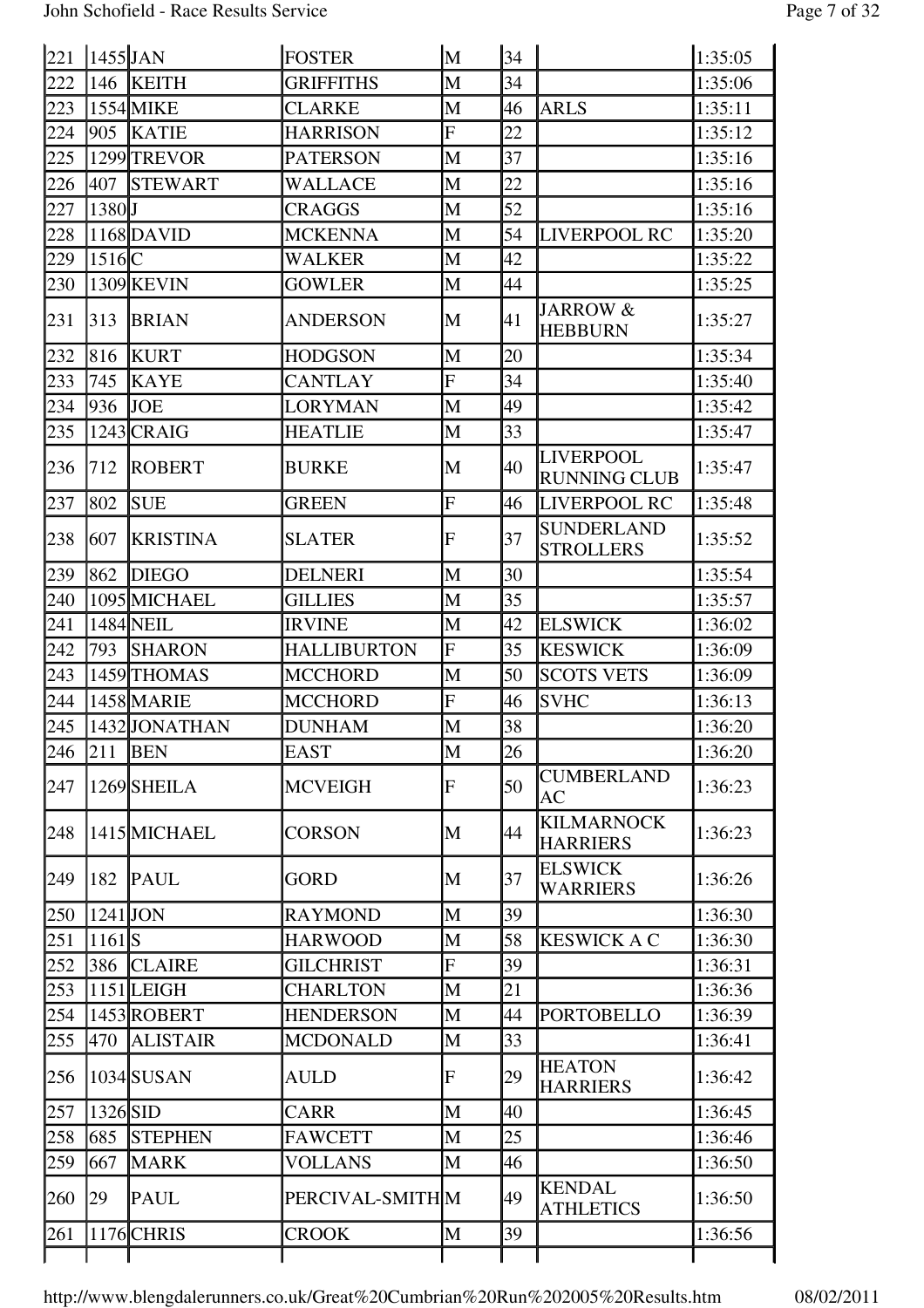| 262 |     | $1272$ DAVID          | <b>LAWSON</b>     | M                         | 37 |                                       | 1:36:58 |
|-----|-----|-----------------------|-------------------|---------------------------|----|---------------------------------------|---------|
| 263 |     | $1328$ PAUL           | <b>WEAVING</b>    | M                         | 43 | <b>CFR</b>                            | 1:37:04 |
| 264 |     | 1097 MICHAEL          | <b>FLINN</b>      | M                         | 53 | <b>IRVINE AC</b>                      | 1:37:06 |
| 265 |     | $1255$ JOHN           | WISE              | M                         | 44 |                                       | 1:37:11 |
| 266 |     | $1477$ TIM            | <b>WOODHEAD</b>   | M                         | 36 |                                       | 1:37:13 |
| 267 |     | $1354$ <sub>ROD</sub> | <b>MASON</b>      | M                         | 53 |                                       | 1:37:16 |
| 268 |     | $1195$ DAVID          | <b>ASPIN</b>      | M                         | 59 | <b>RED ROSE</b><br><b>RUNNERS</b>     | 1:37:19 |
| 269 | 713 | <b>LIZ</b>            | THORNTON          | $\overline{F}$            | 45 | LIVERPOOK R C                         | 1:37:24 |
| 270 | 937 | <b>DAVID</b>          | COX               | M                         | 58 | BKYTH<br><b>RUNNING CLUB</b>          | 1:37:25 |
| 271 | 309 | <b>REBECCA</b>        | <b>ADAMS</b>      | $\overline{F}$            | 42 | <b>DERWENT AC</b>                     | 1:37:28 |
| 272 | 238 | LIZ                   | WILSON            | $\overline{F}$            | 28 |                                       | 1:37:37 |
| 273 | 761 | <b>PAULA</b>          | WILSON            | $\overline{\mathrm{F}}$   | 37 | <b>JOHNNIE</b><br>WALKER KILM<br>HA   | 1:37:39 |
| 274 |     | 1275 PETER            | <b>GARNETT</b>    | M                         | 51 | <b>BORDER</b><br><b>HARRIERS</b>      | 1:37:40 |
| 275 |     | 1378RICHARD           | <b>GARDINER</b>   | M                         | 27 |                                       | 1:37:47 |
| 276 | 418 | <b>GRANT</b>          | TEVENDALE         | M                         | 33 | <b>CLAREMONT</b>                      | 1:37:49 |
| 277 |     | 1278 NIGEL            | <b>PRITCHARD</b>  | M                         | 34 | <b>KESWICK</b>                        | 1:37:51 |
| 278 | 562 | <b>GRAEME</b>         | <b>MASTERTON</b>  | M                         | 36 |                                       | 1:37:54 |
| 279 | 372 | <b>MARK</b>           | CHROSTOWSKI       | M                         | 35 | <b>DERWENTSIDE</b>                    | 1:38:00 |
| 280 | 768 | <b>MARK</b>           | <b>NIXON</b>      | M                         | 17 | <b>EDEN RUNNERS</b>                   | 1:38:01 |
| 281 | 105 | <b>ROBERT</b>         | <b>HEWITSON</b>   | M                         | 47 | <b>DURHAM CITY</b><br><b>HARRIERS</b> | 1:38:02 |
| 282 | 392 | <b>SIMON</b>          | <b>DERMONT</b>    | M                         | 37 |                                       | 1:38:12 |
| 283 |     | 1139 CHRIS            | <b>SLONE</b>      | M                         | 23 |                                       | 1:38:14 |
| 284 | 543 | <b>KATIE</b>          | <b>TAYLOR</b>     | $\overline{\mathrm{F}}$   | 26 |                                       | 1:38:16 |
| 285 |     | 1519ROBERT            | <b>HODGSON</b>    | M                         | 25 |                                       | 1:38:16 |
| 286 |     | $1129$ DAVID          | <b>DODD</b>       | M                         | 48 |                                       | 1:38:20 |
| 287 |     | 1021 EIFION           | OWEN              | M                         | 40 |                                       | 1:38:22 |
| 288 |     | 1016 ALUN             | <b>BROWN</b>      | M                         | 28 |                                       | 1:38:23 |
| 289 | 848 | <b>NATHAN</b>         | <b>GASCOIGNE</b>  | M                         | 20 |                                       | 1:38:24 |
| 290 | 708 | <b>IAN</b>            | <b>WOOD</b>       | M                         | 38 |                                       | 1:38:24 |
| 291 |     | 1238 VANESSA          | <b>STRICKLAND</b> | $\overline{\mathrm{F}}$   | 35 |                                       | 1:38:29 |
| 292 |     | $1417$ ALEC           | <b>PETTIGREW</b>  | M                         | 57 |                                       | 1:38:30 |
| 293 | 695 | <b>MIKE</b>           | <b>TRANT</b>      | M                         | 51 | <b>DUMFRIES RC</b>                    | 1:38:31 |
| 294 | 662 | <b>ROSEMARY</b>       | <b>MCMILLAN</b>   | $\boldsymbol{\mathrm{F}}$ | 44 | JW<br><b>KILMARNOCK</b><br>HARRIERS   | 1:38:32 |
| 295 |     | 1068 SUE              | <b>JACKSON</b>    | $\mathbf F$               | 38 |                                       | 1:38:32 |
| 296 | 478 | <b>LEE</b>            | <b>HOLLIDAY</b>   | M                         | 25 |                                       | 1:38:35 |
| 297 |     | 1322 CATHERINE        | <b>YOUNG</b>      | $\mathbf F$               | 48 | <b>BLYTH</b><br><b>RUNNING CLUB</b>   | 1:38:39 |
| 298 | 385 | ROBERT                | <b>BANNER</b>     | M                         | 48 |                                       | 1:38:40 |
| 299 |     | $1205$ ANDY           | <b>LETHEREN</b>   | M                         | 40 |                                       | 1:38:41 |
| 300 | 349 | <b>SIMON</b>          | <b>FIRTH</b>      | M                         | 28 |                                       | 1:38:42 |
| 301 | 251 | <b>ROBERT</b>         | <b>JOHNSTONE</b>  | M                         | 36 | <b>WIGTON ROAD</b>                    | 1:38:43 |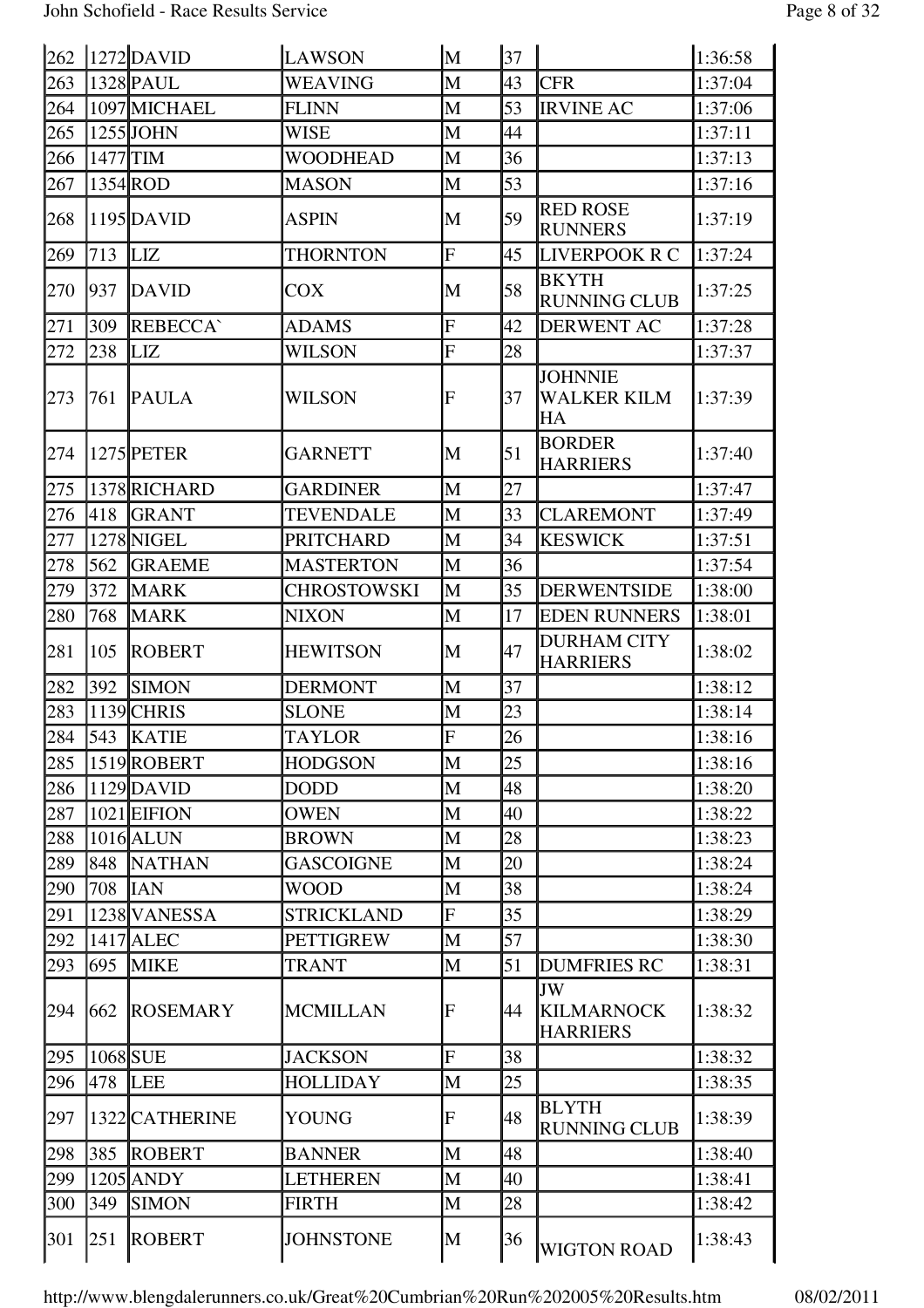|     |           |                    |                     |                |    | <b>RUNNERS</b>                       |         |
|-----|-----------|--------------------|---------------------|----------------|----|--------------------------------------|---------|
| 302 | 882       | <b>STEVE</b>       | <b>COLEMAN</b>      | M              | 44 | <b>BOLTON</b><br><b>HARRIERS</b>     | 1:38:44 |
| 303 | 484       | <b>JOHN</b>        | <b>EARL</b>         | M              | 45 |                                      | 1:38:44 |
| 304 |           | $1250$ JOHN        | <b>MALLON</b>       | M              | 50 | <b>BLYTH</b><br><b>RUNNING CLUB</b>  | 1:38:45 |
| 305 |           | 1052 SARAH         | <b>FOLKS</b>        | $\overline{F}$ | 34 | <b>SPECTRUM</b><br><b>STRIDERS</b>   | 1:38:47 |
| 306 |           | 1546 MICK          | <b>BROMLEY</b>      | M              | 39 |                                      | 1:38:52 |
| 307 | 908       | <b>PAUL</b>        | <b>WILSON</b>       | M              | 31 |                                      | 1:38:52 |
| 308 |           | 1063JESSICA        | <b>WILSON YOUNG</b> | F              | 34 | <b>EDINBURGH</b><br><b>ROAD CLUB</b> | 1:38:54 |
| 309 |           | $1285$ JOHN        | <b>PRITCHARD</b>    | M              | 42 |                                      | 1:38:55 |
| 310 | 549       | <b>IAN</b>         | <b>GRACE</b>        | M              | 49 | <b>CHORLEY</b><br><b>HARRIERS</b>    | 1:39:01 |
| 311 | $1163$ SA |                    | <b>LITTLE</b>       | F              | 54 |                                      | 1:39:01 |
| 312 | 565       | PHIL               | <b>CRUDGE</b>       | M              | 45 |                                      | 1:39:03 |
| 313 | 168       | <b>STEVEN</b>      | <b>CARTER</b>       | M              | 36 |                                      | 1:39:03 |
| 314 | 807       | <b>STUART JOHN</b> | <b>FLINT</b>        | M              | 40 |                                      | 1:39:04 |
| 315 | 831       | <b>JENNY</b>       | <b>FRIEND</b>       | F              | 35 | THE<br><b>STRAGGLERS</b>             | 1:39:05 |
| 316 | 732       | <b>STUART</b>      | <b>STODDART</b>     | M              | 37 |                                      | 1:39:06 |
| 317 | 30        | <b>WENDY</b>       | <b>WILLIAMS</b>     | $\overline{F}$ | 35 |                                      | 1:39:10 |
| 318 | 320       | <b>LESLEY</b>      | <b>CHAPMAN</b>      | F              | 50 | <b>GARSCUBE</b><br><b>HARRIERS</b>   | 1:39:12 |
| 319 | 825       | PHIL               | <b>KEMP</b>         | M              | 40 |                                      | 1:39:14 |
| 320 | 812       | <b>TOBY</b>        | <b>HARLING</b>      | M              | 27 | <b>BORDER</b><br><b>HARRIERS</b>     | 1:39:17 |
| 321 |           | 1076RALPH          | <b>DICKINSON</b>    | M              | 54 |                                      | 1:39:20 |
| 322 | 657       | <b>GEOFF</b>       | <b>SHIPP</b>        | M              | 54 |                                      | 1:39:23 |
| 323 |           | 1452JJAMES         | <b>BOYCE</b>        | M              | 26 |                                      | 1:39:25 |
| 324 | 629       | <b>ALLEN</b>       | <b>MULLISS</b>      | M              | 48 | <b>HEATON</b><br><b>HARRIERS</b>     | 1:39:26 |
| 325 |           | 1445 MICHAEL       | <b>LETWENJUK</b>    | M              | 42 | <b>RED ROSE</b><br><b>RUNNERS</b>    | 1:39:26 |
| 326 | 169       | <b>DAVID</b>       | <b>HORNE</b>        | M              | 42 |                                      | 1:39:29 |
| 327 |           | $1017$ PAUL        | <b>MURPHY</b>       | M              | 31 |                                      | 1:39:31 |
| 328 | 824       | <b>SHONA</b>       | <b>IRVING</b>       | $\mathbf F$    | 34 |                                      | 1:39:36 |
| 329 | 681       | <b>NICK</b>        | <b>BURRUS</b>       | M              | 34 | <b>CUMBERLAND</b><br><b>BS</b>       | 1:39:41 |
| 330 |           | 1079SHARON         | <b>PERCY</b>        | $\overline{F}$ | 33 | <b>BLYTH</b><br><b>RUNNING CLUB</b>  | 1:39:42 |
| 331 |           | 1154 PETER         | <b>RICHARDS</b>     | M              | 52 | <b>KESWICK AC</b>                    | 1:39:46 |
| 332 | 118       | <b>NEIL</b>        | <b>HARRIS</b>       | m              | 40 |                                      | 1:39:47 |
| 333 |           | 1369JJOHN          | <b>HIGHAM</b>       | M              | 52 | <b>ROYAL NAVY</b><br><b>AC</b>       | 1:39:50 |
| 334 | 808       | <b>WENDY</b>       | <b>WHARTON</b>      | $\overline{F}$ | 42 |                                      | 1:40:00 |
| 335 |           | $1514$ GARY        | <b>DIXON</b>        | M              | 30 |                                      | 1:40:08 |
| 336 | 988       | <b>JENNIFER</b>    | <b>ADAMS</b>        | $\overline{F}$ | 55 | <b>ACCRINGTON</b>                    | 1:40:10 |
| 337 | 844       | <b>PAUL</b>        | <b>HEWITSON</b>     | M              | 42 |                                      | 1:40:12 |
|     |           |                    |                     |                |    |                                      |         |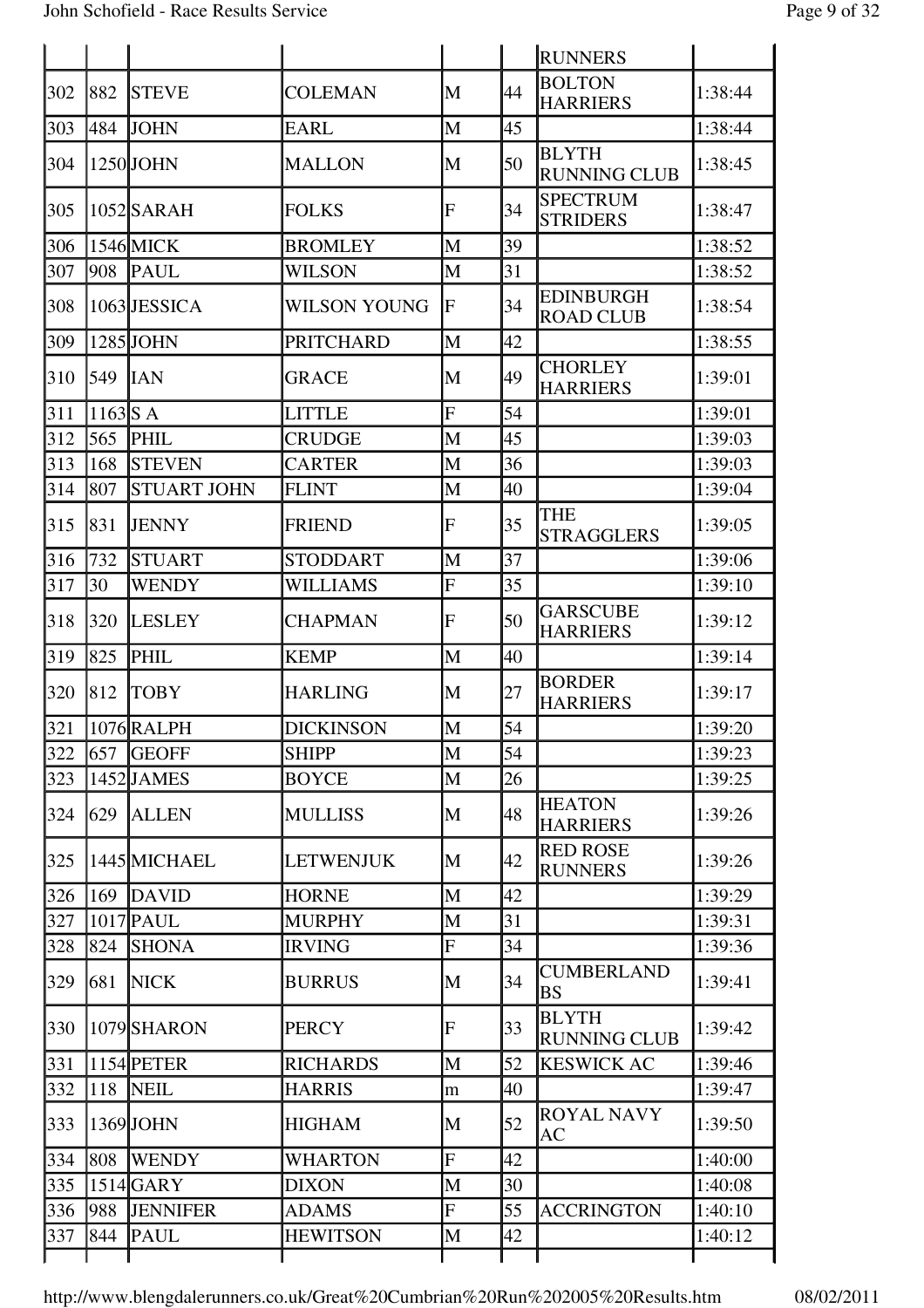| 338 | 698       | <b>TERRY</b>    | <b>BLAIKIE</b>    | M | 46 |                                          | 1:40:13 |
|-----|-----------|-----------------|-------------------|---|----|------------------------------------------|---------|
| 339 |           | 1503 CARMEL     | <b>BONER</b>      | F | 34 |                                          | 1:40:13 |
| 340 |           | 1485 CHARLIE    | <b>GILLON</b>     | M | 46 | <b>ALNWICK</b><br><b>HARRIERS</b>        | 1:40:15 |
| 341 |           | 1162 NEIL       | <b>LITTLE</b>     | M | 54 |                                          | 1:40:15 |
| 342 | 221       | <b>STEVE</b>    | <b>HAMPTON</b>    | M | 48 |                                          | 1:40:16 |
| 343 | 1177      | PAUL            | WHITE             | M | 34 |                                          | 1:40:16 |
| 344 | 509       | <b>GEOFF</b>    | WINROW            | M | 20 |                                          | 1:40:17 |
| 345 | 726       | <b>IAN</b>      | <b>MCMILLAN</b>   | M | 44 |                                          | 1:40:17 |
| 346 | 456       | <b>ALAN</b>     | <b>AITCHISON</b>  | M | 38 | PORTOBELLO RC 1:40:24                    |         |
| 347 |           | 1518 RONNIE     | <b>MCGOWAN</b>    | M | 53 |                                          | 1:40:25 |
| 348 | 165       | <b>ANTONY</b>   | <b>PATRICK</b>    | M | 20 |                                          | 1:40:30 |
| 349 |           | 1084STUART      | <b>REED</b>       | M | 30 |                                          | 1:40:32 |
| 350 |           | 1548 DARREN     | <b>FURNESS</b>    | M | 26 |                                          | 1:40:35 |
| 351 | 780       | <b>SHEILA</b>   | <b>RAE</b>        | F | 37 |                                          | 1:40:36 |
| 352 | 55        | <b>MICHAEL</b>  | <b>PEEL</b>       | M | 37 |                                          | 1:40:38 |
| 353 | 119       | <b>MARK</b>     | <b>FARLEY</b>     | M | 20 |                                          | 1:40:39 |
| 354 | 400       | <b>ANTHONY</b>  | <b>BREAR</b>      | M | 33 |                                          | 1:40:44 |
| 355 | 638       | <b>HOWARD</b>   | <b>MCCULLOCH</b>  | M | 46 | <b>CUMBERLAND</b><br><b>FELL RUNNERS</b> | 1:40:44 |
| 356 | $1223$ PG |                 | <b>VARIAN</b>     | M | 53 |                                          | 1:40:45 |
| 357 | 847       | <b>HOWARD</b>   | <b>PIMBLETT</b>   | M | 26 | <b>HELM HILL</b><br><b>RUNNERS</b>       | 1:40:47 |
| 358 | 950       | <b>GEOFFREY</b> | <b>CHAPMAN</b>    | M | 37 |                                          | 1:40:48 |
| 359 |           | 1082 TERENCE    | <b>MCCABE</b>     | M | 56 | <b>BLYTH</b><br><b>RUNNING CLUB</b>      | 1:40:51 |
| 360 |           | 1313STEPHEN     | TAYLOR            | M | 41 |                                          | 1:40:51 |
| 361 |           | 1128 OLLIE      | <b>CLAYDON</b>    | M | 25 |                                          | 1:40:52 |
| 362 |           | $769$ ERNEST    | NIXON             | M | 46 | <b>EDEN RUNNERS</b>                      | 1:40:53 |
| 363 |           | 1450 SALLY      | <b>SCOTT</b>      | F | 33 | <b>PORTOBELLO</b>                        | 1:41:03 |
| 364 | 541       | <b>GORDON</b>   | <b>BEDFORD</b>    | M | 30 |                                          | 1:41:06 |
| 365 | 716       | <b>TOM</b>      | <b>JARVIS</b>     | M | 20 |                                          | 1:41:06 |
| 366 |           | $1064$ JOHN     | <b>PATTERSON</b>  | M | 53 |                                          | 1:41:09 |
| 367 | 261       | <b>HELENA</b>   | <b>BRAMWELL</b>   | F | 42 | <b>DERWENT AC</b>                        | 1:41:10 |
| 368 |           | $1537$ AIDAN    | <b>MORRIS</b>     | M | 30 | <b>JESMOND</b>                           | 1:41:10 |
| 369 | 652       | JIM             | <b>WATSON</b>     | M | 55 |                                          | 1:41:13 |
| 370 | 58        | <b>KEITH</b>    | <b>PERCIVAL</b>   | M | 54 | <b>BORDER</b><br><b>HARRIERS</b>         | 1:41:19 |
| 371 |           | 1005 KENNETH    | <b>HUTTON</b>     | M | 40 | <b>CUMBERLAND</b><br>AC                  | 1:41:21 |
| 372 |           | $1426$ BILL     | <b>SCOULAR</b>    | M | 55 |                                          | 1:41:27 |
| 373 | 803       | <b>VANESSA</b>  | <b>BUTLER</b>     | F | 27 | <b>ELSWICK</b><br><b>HARRIERS</b>        | 1:41:27 |
| 374 | 799       | <b>DAVID</b>    | <b>ARMSTROG</b>   | M | 31 | <b>ELSWICK</b><br><b>HARRIERS</b>        | 1:41:28 |
| 375 | 435       | <b>DAVID</b>    | <b>BALLANTYNE</b> | M | 34 |                                          | 1:41:28 |
| 376 | 545       | <b>RUTH</b>     | WORTHINGTON       | F | 34 |                                          | 1:41:29 |
| 377 |           | $1522$ TIM      | <b>HINSON</b>     | M | 17 |                                          | 1:41:30 |
| 378 | 448       | <b>MICHAEL</b>  | AIRD              | M | 27 |                                          | 1:41:36 |
|     |           |                 |                   |   |    |                                          |         |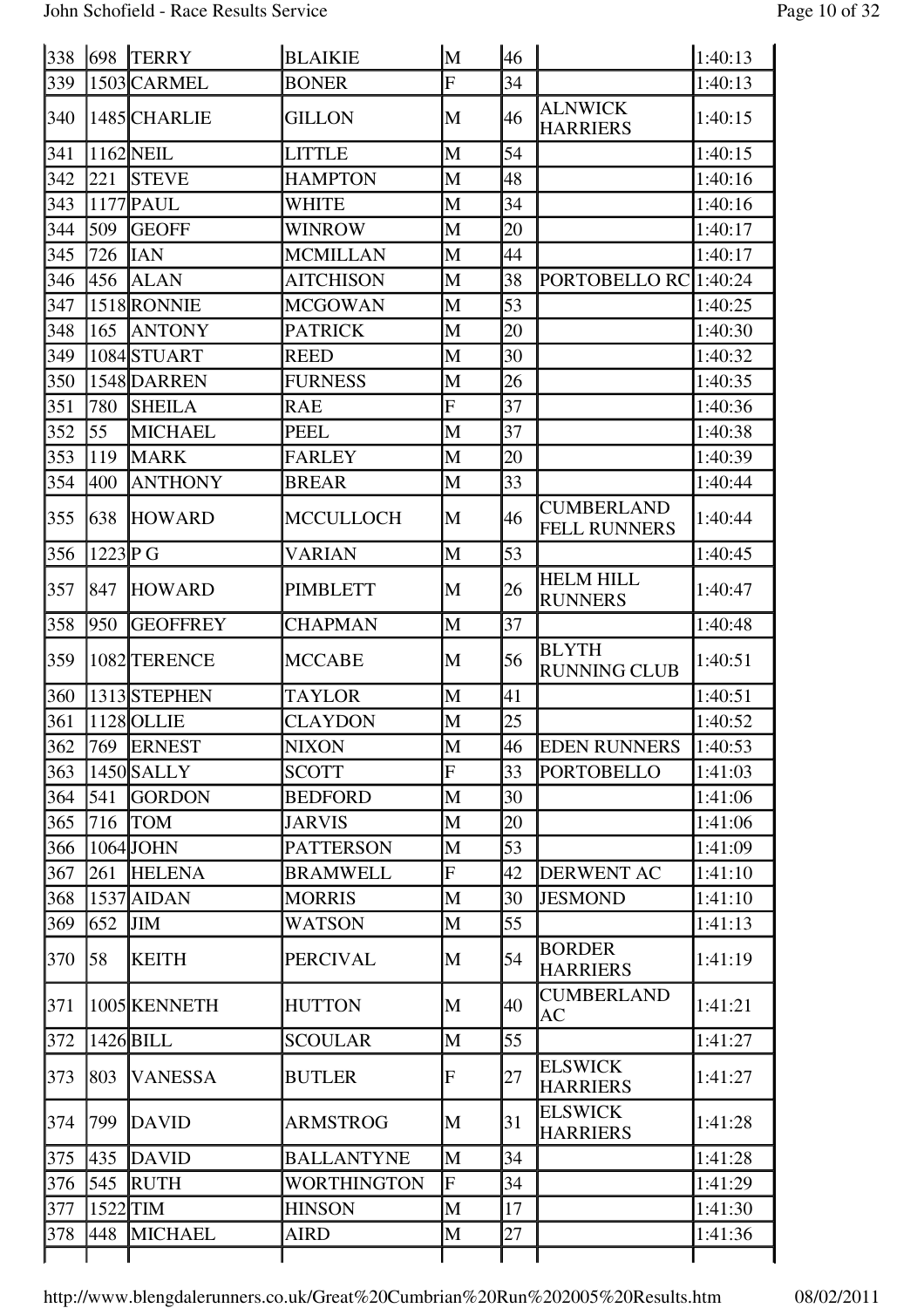| 379 | 51  | <b>ERIC NEIL</b>            | <b>FERGUSON</b>  | M                       | 32 |                                         | 1:41:40 |
|-----|-----|-----------------------------|------------------|-------------------------|----|-----------------------------------------|---------|
| 380 |     | 1555 JASON                  | <b>SMITH</b>     | M                       | 35 |                                         | 1:41:41 |
| 381 |     | 1167 MARK                   | <b>SMITH</b>     | M                       | 37 | <b>MN</b>                               | 1:41:41 |
| 382 |     | 1305 AMANDA                 | <b>STERLING</b>  | $\overline{F}$          | 36 |                                         | 1:41:41 |
| 383 | 614 | <b>CHRIS</b>                | <b>DAVISON</b>   | M                       | 42 |                                         | 1:41:42 |
| 384 |     | 1015STUART                  | <b>COLLINS</b>   | M                       | 38 |                                         | 1:41:42 |
| 385 | 203 | <b>SAMUEL</b>               | <b>LITTLE</b>    | M                       | 27 |                                         | 1:41:43 |
| 386 |     | 1156JJULIAN                 | <b>RAYNER</b>    | M                       | 48 |                                         | 1:41:43 |
| 387 | 974 | <b>ANDREW</b>               | <b>PAPE</b>      | M                       | 22 |                                         | 1:41:47 |
| 388 | 915 | <b>RICHARD</b>              | <b>URRON</b>     | M                       | 28 | <b>SOUTH SHIELDS</b><br><b>HARRIERS</b> | 1:41:47 |
| 389 |     | $1265$ TED                  | <b>AYRE</b>      | M                       | 69 | <b>CUMBERLAND</b><br>AC                 | 1:41:55 |
| 390 |     | $1121$ LUCY                 | <b>CLOUGH</b>    | $\overline{\mathrm{F}}$ | 29 |                                         | 1:41:56 |
| 391 |     | $1175$ GARRY                | <b>COWARD</b>    | M                       | 37 |                                         | 1:42:00 |
| 392 |     | 1218 DEREK                  | <b>SWEENEY</b>   | M                       |    |                                         | 1:42:03 |
| 393 |     | 1247 DAIVID                 | <b>BURNS</b>     | M                       | 40 |                                         | 1:42:06 |
| 394 | 248 | <b>JONATHAN</b>             | <b>PIPER</b>     | M                       | 45 |                                         | 1:42:06 |
| 395 |     | 1446 BRIAN                  | <b>MCMANN</b>    | M                       | 45 |                                         | 1:42:08 |
| 396 | 927 | <b>MARTIN</b>               | <b>JOHN</b>      | M                       | 45 |                                         | 1:42:10 |
| 397 | 644 | <b>LIAM</b>                 | <b>MODEN</b>     | M                       | 39 |                                         | 1:42:11 |
| 398 | 670 | <b>PHILIP</b>               | <b>SHARPLES</b>  | M                       | 23 |                                         | 1:42:12 |
| 399 |     | 1407 ANDREW                 | <b>ELLWOOD</b>   | M                       | 41 |                                         | 1:42:14 |
| 400 | 919 | <b>CARL</b>                 | <b>DOUGLAS</b>   | M                       | 30 |                                         | 1:42:15 |
| 401 |     | 1540 JAMES                  | <b>MURPHY</b>    | M                       | 37 |                                         | 1:42:24 |
| 402 | 479 | <b>DAVID</b>                | <b>HENDEROSN</b> | M                       | 48 |                                         | 1:42:25 |
| 403 | 714 | <b>STEPHEN PETER BLADES</b> |                  | M                       | 55 | <b>HOREFORTH</b><br><b>HARRIERS</b>     | 1:42:27 |
| 404 | 778 | <b>ANDREW</b>               | <b>BARRON</b>    | M                       | 29 |                                         | 1:42:28 |
| 405 | 772 | <b>DAMIAN</b>               | CARROLL          | M                       | 37 |                                         | 1:42:29 |
| 406 | 526 | <b>CAMPBELL</b>             | <b>WILSON</b>    | M                       | 43 |                                         | 1:42:30 |
| 407 |     | $1535$ BOB                  | <b>WILLIAMS</b>  | M                       | 29 | LIVERPOOL RC                            | 1:42:30 |
| 408 | 352 | <b>CHARLIE</b>              | TURNBULL         | $\mathbf F$             | 26 |                                         | 1:42:35 |
| 409 |     | 1136LESLIE                  | <b>MCDERMENT</b> | M                       | 35 | <b>KILMARNOCK</b><br><b>HARRIERS</b>    | 1:42:39 |
| 410 |     | 1247 DAIVID                 | <b>BURNS</b>     | M                       | 40 |                                         | 1:42:40 |
| 411 | 592 | <b>ELAINE</b>               | <b>MACDUFF</b>   | $\overline{\mathrm{F}}$ | 29 |                                         | 1:42:40 |
| 412 | 339 | <b>JOHN</b>                 | <b>NEWSHAM</b>   | M                       | 58 | NORTHERN<br><b>VETS</b>                 | 1:42:41 |
| 413 | 691 | <b>TERRY</b>                | <b>HERBERT</b>   | M                       | 54 | <b>NORTH EAST</b><br><b>VETS</b>        | 1:42:42 |
| 414 | 699 | <b>JACQUELINE</b>           | <b>REDMAYNE</b>  | $\overline{\mathrm{F}}$ | 35 | <b>CHORLEY</b><br><b>HARRIERS</b>       | 1:42:46 |
| 415 | 530 | <b>STEPHEN</b>              | <b>GLEW</b>      | M                       | 30 |                                         | 1:42:48 |
| 416 | 61  | ANDREW                      | <b>DRUMMOND</b>  | M                       | 25 |                                         | 1:42:51 |
| 417 |     | 1478 TERESA                 | <b>DOUGLAS</b>   | $\overline{\mathrm{F}}$ | 49 | <b>EDEM RUNNERS</b>                     | 1:42:57 |
| 418 | 360 | <b>PAUL</b>                 | <b>KEAR</b>      | M                       | 40 | HAOD HILL<br><b>HARRIERS</b>            | 1:43:01 |
| 419 |     | 1110LUKE                    | <b>WOODEND</b>   | M                       | 24 |                                         | 1:43:04 |
|     |     |                             |                  |                         |    |                                         |         |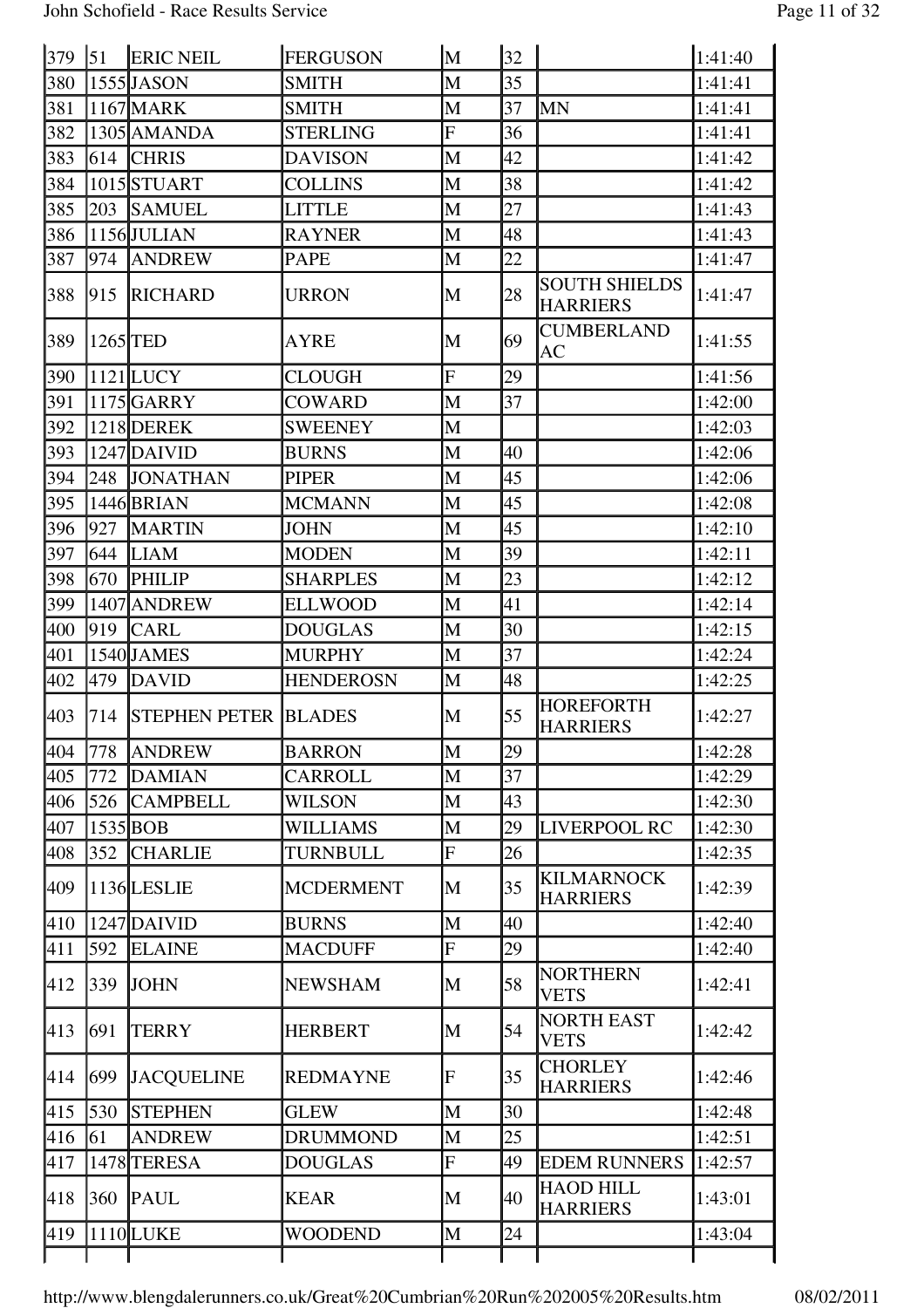| 420 | 620 | <b>GORDON</b>    | <b>SHANNON</b>   | M | 28 |                                         | 1:43:07 |
|-----|-----|------------------|------------------|---|----|-----------------------------------------|---------|
| 421 | 67  | <b>MARK</b>      | ALDAM            | M | 42 |                                         | 1:43:08 |
| 422 | 593 | <b>PAUL</b>      | CLAYDON          | M | 26 |                                         | 1:43:09 |
| 423 |     | 1225 KANE        | <b>ROBINSON</b>  | M | 33 |                                         | 1:43:09 |
| 424 | 650 | <b>EDWARD</b>    | <b>BELLOM</b>    | M | 62 | <b>KILMARNOCK</b><br><b>HARRIERS</b>    | 1:43:10 |
| 425 |     | 1440 JAMES       | <b>JOHNSTONE</b> | M | 54 | <b>KESWICK AC</b>                       | 1:43:12 |
| 426 |     | $1067$ GARY      | <b>LAWRIE</b>    | M | 37 |                                         | 1:43:14 |
| 427 |     | 1429 CHRIS       | <b>BLAYLOCK</b>  | M | 25 |                                         | 1:43:17 |
| 428 | 246 | <b>ALI</b>       | <b>STRAFFORD</b> | F | 38 | <b>BLENGDALE</b><br><b>RUNNERS</b>      | 1:43:20 |
| 429 | 630 | <b>MARK</b>      | <b>MASON</b>     | M | 33 |                                         | 1:43:22 |
| 430 |     | 1037 ANDREW      | COX              | M | 35 |                                         | 1:43:27 |
| 431 | 276 | <b>CHARLOTTE</b> | <b>TOOTHILL</b>  | F | 22 | <b>SWALEDALE</b><br><b>ROAD RUNNERS</b> | 1:43:30 |
| 432 | 237 | <b>PHILLIP</b>   | <b>DOBINSON</b>  | M | 26 |                                         | 1:43:32 |
| 433 | 578 | <b>ARTHUR</b>    | <b>POTTER</b>    | M | 61 | <b>NORTH EAST</b><br><b>VETERANS</b>    | 1:43:37 |
| 434 | 197 | DAN              | <b>RAISTRICK</b> | M | 29 |                                         | 1:43:40 |
| 435 | 608 | <b>CHRIS</b>     | <b>LAWSON</b>    | M | 38 |                                         | 1:43:43 |
| 436 |     | 1443 FRANK       | <b>KRIEVS</b>    | M | 50 |                                         | 1:43:45 |
| 437 | 567 | <b>GARRY</b>     | <b>SMITH</b>     | M | 28 |                                         | 1:43:46 |
| 438 |     | 1469LINDA        | <b>MIDDLETON</b> | F | 41 | <b>BORDER</b>                           | 1:43:47 |
| 439 |     | $1467$ DAVID     | <b>LIPTON</b>    | M | 56 | <b>BORDER</b>                           | 1:43:48 |
| 440 |     | 1487 FRANK       | <b>SKACHILL</b>  | M | 49 |                                         | 1:43:49 |
| 441 | 355 | <b>SHAUN</b>     | <b>BOTTOMLEY</b> | M | 34 | <b>SEATON</b>                           | 1:43:49 |
| 442 | 576 | <b>MICHAEL</b>   | SANDERSON        | M | 30 |                                         | 1:43:52 |
| 443 | 942 | <b>RICHARD</b>   | <b>DOUGLAS</b>   | M | 32 |                                         | 1:43:59 |
| 444 | 365 | <b>BERNARD</b>   | <b>MCCALLUM</b>  | M | 53 |                                         | 1:43:59 |
| 445 | 849 | <b>LEE</b>       | <b>ANDERSON</b>  | M | 36 |                                         | 1:44:00 |
| 446 |     | 1004STUART       | MANSBRIDGE       | M | 17 |                                         | 1:44:01 |
| 447 |     | 1230 CARL        | <b>GRAHAM</b>    | M | 65 | <b>HELM HILL</b>                        | 1:44:03 |
| 448 | 660 | <b>WILL</b>      | WEATHERILL       | M | 39 |                                         | 1:44:06 |
| 449 |     | 1408 ROBERT      | WISE             | M | 34 |                                         | 1:44:06 |
| 450 | 226 | <b>RICHARD</b>   | <b>ROBB</b>      | M | 37 | <b>BLACKBURN</b><br><b>HARRIERS</b>     | 1:44:07 |
| 451 | 594 | DAVID            | <b>BRADLEY</b>   | M | 51 | <b>BLYTHE</b><br><b>RUNNING CLUB</b>    | 1:44:10 |
| 452 | 845 | <b>MARIE</b>     | <b>LEAUTEY</b>   | F | 28 |                                         | 1:44:11 |
| 453 | 643 | <b>WENDY</b>     | <b>MORTIMER</b>  | F | 34 |                                         | 1:44:12 |
| 454 | 971 | <b>MAUREEN</b>   | WILBERFORCE      | F | 52 |                                         | 1:44:17 |
| 455 | 951 | <b>CHARLES</b>   | <b>CLEMIE</b>    | M | 49 | <b>DUMFRIES</b><br><b>RUNNING CLUB</b>  | 1:44:17 |
| 456 |     | 1028 TED         | <b>SMITH</b>     | M | 40 |                                         | 1:44:19 |
| 457 |     | 1193 MELANIE     | <b>KOTH</b>      | F | 32 | <b>RED ROSE ROAD</b><br><b>RUNNERS</b>  | 1:44:19 |
| 458 | 655 | <b>JOHN</b>      | <b>BAMFORTH</b>  | M | 40 |                                         | 1:44:22 |
| 459 | 746 | <b>ERRICK</b>    | <b>HANNAH</b>    | M | 48 | <b>CUMBERLAND</b><br>AC                 | 1:44:25 |
|     |     |                  |                  |   |    |                                         |         |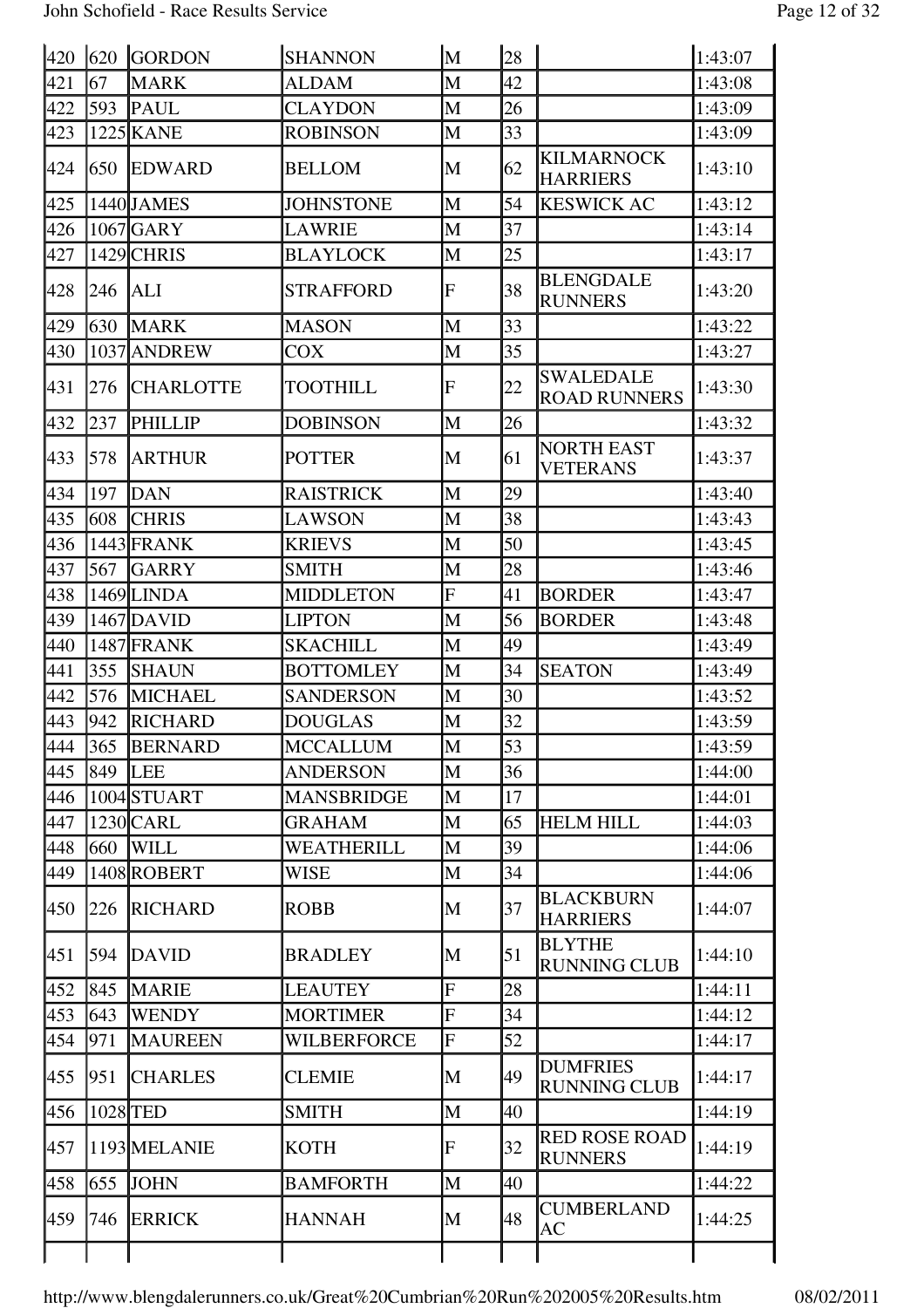| 460 | 10  | <b>MICHAEL</b>   | <b>COLLINS</b>    | M                       | 33 |                                                    | 1:44:34          |
|-----|-----|------------------|-------------------|-------------------------|----|----------------------------------------------------|------------------|
| 461 |     | 1152 MARK        | <b>CARSON</b>     | M                       | 35 |                                                    | 1:44:34          |
| 462 | 331 |                  | WEALE             | M                       | 36 |                                                    | 1:44:36          |
| 463 | 846 | <b>BRIAN</b>     | <b>BLEWITT</b>    | M                       | 39 |                                                    | 1:44:37          |
| 464 |     | 1434 LEN         | <b>RAYNOR</b>     | M                       | 40 | <b>CUMBERLAND</b><br>AC                            | 1:44:42          |
| 465 | 553 | <b>NICHOLAS</b>  | <b>JORDAN</b>     | M                       | 29 |                                                    | 1:44:42          |
| 466 | 327 | <b>STEPHEN</b>   | <b>ROYAL</b>      | M                       | 34 |                                                    | 1:44:43          |
| 467 | 564 | <b>MEL</b>       | <b>BRADLEY</b>    | $\mathbf F$             | 43 | <b>CFR</b>                                         | 1:44:44          |
| 468 |     | 1046 KEITH       | WYLDE             | M                       | 43 |                                                    | 1:44:47          |
| 469 | 128 | <b>AMANDA</b>    | <b>BARRON</b>     | $\overline{\mathrm{F}}$ | 30 |                                                    | 1:44:48          |
| 470 | 642 | <b>PAUL</b>      | <b>GIBSON</b>     | M                       | 46 | <b>CHAPEL</b><br><b>ALLERTON</b><br><b>RUNNERS</b> | 1:44:48          |
| 471 |     | 1143 ADRIAN      | <b>POTTS</b>      | M                       | 48 |                                                    | 1:44:49          |
| 472 | 723 | <b>ANGELA</b>    | <b>HEYWOOD</b>    | $\mathbf F$             | 28 |                                                    | 1:44:50          |
| 473 |     | 1283JJOASIA      | ZAKRZEWSKI        | $\overline{\mathrm{F}}$ | 29 |                                                    | 1:44:51          |
| 474 | 210 | <b>RICHARD</b>   | <b>DARLING</b>    | M                       | 34 |                                                    | 1:44:54          |
| 475 | 997 | <b>MALCOLM</b>   | <b>SMITH</b>      | M                       | 51 |                                                    | 1:45:08          |
| 476 | 363 | <b>MICHAEL</b>   | <b>MURRAY</b>     | M                       | 49 | <b>CHORLEY</b><br><b>HARRIERS</b>                  | 1:45:08          |
| 477 | 873 | $\overline{A}$   | <b>COBB</b>       | M                       | 43 |                                                    | 1:45:09          |
| 478 | 902 | <b>RICHARD</b>   | OAKES             | M                       | 36 |                                                    | 1:45:13          |
| 479 | 998 | <b>JOHN</b>      | <b>BEACOCK</b>    | M                       | 53 |                                                    | 1:45:18          |
| 480 | 20  | <b>PAUL</b>      | <b>CORSON</b>     | M                       | 35 |                                                    | 1:45:19          |
| 481 |     | 1273 STEPHEN     | <b>WATSON</b>     | M                       | 40 |                                                    | 1:45:30          |
| 482 |     | 1339 STEFAN      | <b>LYDRA</b>      | M                       | 53 |                                                    | 1:45:36          |
| 483 | 612 | <b>JULIAN</b>    | WHITAKER          | M                       | 37 |                                                    | 1:45:36          |
| 484 |     | 1062 MARK        | LYNCH             | $\overline{\mathbf{M}}$ | 38 |                                                    | $\sqrt{1:45:39}$ |
| 485 |     | 1123 ANDREW      | <b>BELL</b>       | M                       | 37 |                                                    | 1:45:43          |
| 486 | 992 | <b>CARL</b>      | <b>FURSEY</b>     | M                       | 33 | BLACKCOMBE<br><b>RUNNERS</b>                       | 1:45:45          |
| 487 | 555 | <b>LIAM</b>      | <b>KELLY</b>      | M                       | 47 |                                                    | 1:45:47          |
| 488 |     | 1439 WILLIAM     | <b>JAMES</b>      | M                       | 54 | <b>CUMBERLAND</b><br>AC                            | 1:45:48          |
| 489 | 492 | <b>MIKE</b>      | <b>FAWCETT</b>    | M                       | 55 | GLAXO HHH                                          | 1:45:50          |
| 490 | 805 | <b>BARRIE</b>    | <b>EVANS</b>      | M                       | 59 | ELVET<br>STRIDERS                                  | 1:45:53          |
| 491 | 364 | <b>CHRISTIAN</b> | <b>CHOW</b>       | M                       | 34 |                                                    | 1:45:55          |
| 492 |     | 1476 PATRIC      | <b>GILCHRIST</b>  | M                       | 58 | <b>KESWICK</b>                                     | 1:45:56          |
| 493 | 494 | RORY             | <b>MCNEILL</b>    | M                       | 33 |                                                    | 1:45:58          |
| 494 |     | 1536 NEIL        | COATES            | M                       | 32 |                                                    | 1:46:02          |
| 495 | 661 | <b>GREGG</b>     | <b>PATERSON</b>   | M                       | 20 |                                                    | 1:46:05          |
| 496 |     | 1419 WALTER      | <b>SWANSTON</b>   | M                       | 41 | KILMARNOCK<br><b>HARRIERS</b>                      | 1:46:08          |
| 497 | 563 | <b>RAYMOND</b>   | <b>STEPHENSON</b> | M                       | 40 |                                                    | 1:46:09          |
| 498 |     | $1011$ PAUL      | WILSON            | M                       | 38 | ELLENBOROUGH<br>AC                                 | 1:46:10          |
| 499 |     | 1319 KARL        | <b>HOLDITCH</b>   | M                       | 42 | <b>HELENSBURGH</b>                                 | 1:46:11          |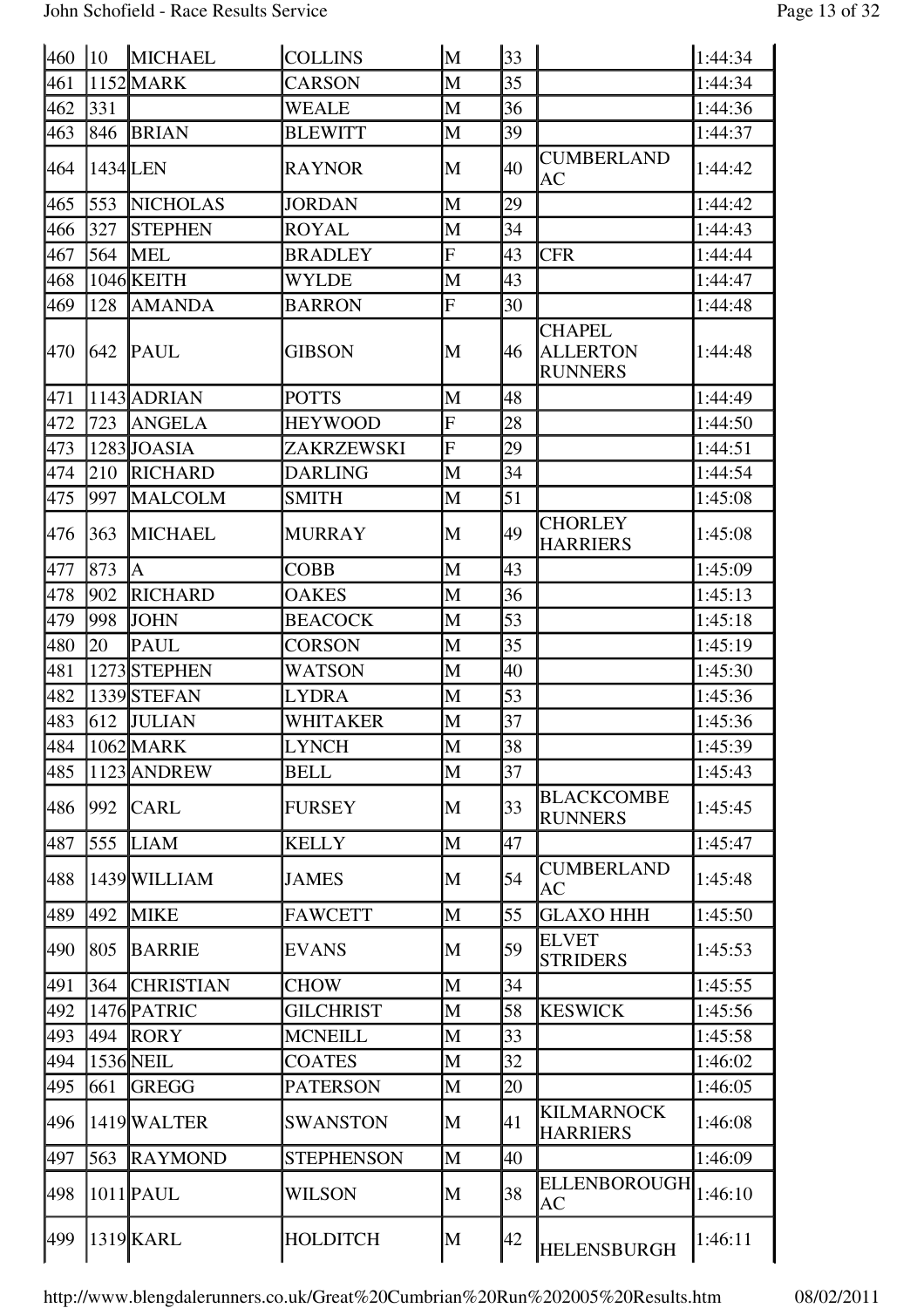|     |            |                    |                    |   |    | <b>AAC</b>                               |         |
|-----|------------|--------------------|--------------------|---|----|------------------------------------------|---------|
| 500 | 199        | <b>PAUL</b>        | <b>SUMMERFIELD</b> | M | 47 |                                          | 1:46:12 |
| 501 |            | 1204 MARK          | <b>RICHARDS</b>    | М | 43 | <b>GLAXO HORD</b><br><b>HILL RUNNERS</b> | 1:46:13 |
| 502 |            | 1115 ELISABETH     | <b>SMART</b>       | F | 47 | <b>DUMFRIES</b><br><b>RUNNING CLUB</b>   | 1:46:15 |
| 503 | 346        | <b>CHRISTOPHER</b> | <b>MARLAND</b>     | M | 37 |                                          | 1:46:17 |
| 504 | 796        | <b>GARY E</b>      | <b>JONES</b>       | M | 52 | <b>CHORLEY</b><br><b>HARRIERS</b>        | 1:46:21 |
| 505 |            | 1065 CHERRY        | <b>COLLINSON</b>   | F | 32 |                                          | 1:46:24 |
| 506 | 957        | <b>CATHERINE</b>   | <b>BRENNAN</b>     | F | 35 | <b>BLENGDALE</b><br><b>RUNNERS</b>       | 1:46:28 |
| 507 | 659        | ROGER              | <b>BURNS</b>       | M | 47 |                                          | 1:46:31 |
| 508 | 1402       | <b>SHEILA</b>      | <b>BAUCHOP</b>     | F | 59 | <b>PERTH RR</b>                          | 1:46:34 |
| 509 |            | 1198 ANNE          | <b>CROFT</b>       | F | 41 | <b>RED ROSE ROAD</b><br><b>RUNNERS</b>   | 1:46:36 |
| 510 |            | 1187 ALLAN         | <b>FITCHETT</b>    | M | 65 | <b>RED ROSE</b>                          | 1:46:41 |
| 511 |            | 1277 DAVE          | <b>HOLLOWAY</b>    | M | 49 |                                          | 1:46:42 |
| 512 | 486        | <b>ANDREW</b>      | <b>HAETZMAN</b>    | M | 58 |                                          | 1:46:45 |
| 513 |            | 1360 ANDREW        | <b>APINWALL</b>    | M |    |                                          | 1:46:46 |
| 514 |            | 1433 FRANCES       | <b>WARNES</b>      | F | 45 | <b>HEATON</b><br><b>HARRIERS</b>         | 1:46:48 |
| 515 | 755        | <b>SUE</b>         | <b>POWER</b>       | F | 36 |                                          | 1:46:49 |
| 516 |            | 1543 STEPHEN       | <b>EDMONSON</b>    | M | 45 |                                          | 1:46:55 |
| 517 | 447        | <b>GILLIAN</b>     | <b>KIDD</b>        | F | 44 |                                          | 1:46:56 |
| 518 | 829        | <b>MARTIN</b>      | TSKOWRONEK         | M | 36 |                                          | 1:46:59 |
| 519 |            | 1521 GORDON        | <b>ACTON</b>       | M | 39 |                                          | 1:47:00 |
| 520 |            | 1520RICHARD        | <b>ALHORN</b>      | M | 39 |                                          | 1:47:00 |
| 521 | 891        | <b>JOHN</b>        | <b>HOLDEN</b>      | M | 52 | <b>LEIGH</b><br><b>HARRIERS</b>          | 1:47:00 |
| 522 | 688        | <b>FIONA</b>       | <b>PALLISER</b>    | F | 32 |                                          | 1:47:02 |
| 523 |            | 1091 ERIC          | <b>CAMPBELL</b>    | M | 36 |                                          | 1:47:02 |
| 524 | $1144$ JIM |                    | <b>FISCHER</b>     | M | 33 |                                          | 1:47:06 |
| 525 | 931        | <b>NICHOLAS</b>    | <b>CHAPLOW</b>     | M | 17 |                                          | 1:47:07 |
| 526 |            | 1146 CHRISTOPHER   | <b>HOLLAND</b>     | M | 30 |                                          | 1:47:08 |
| 527 | 463        | <b>DAVID</b>       | <b>HUGHES</b>      | M | 54 | <b>REITH</b><br><b>HARRIERS</b>          | 1:47:11 |
| 528 | 786        | <b>VICTOR</b>      | <b>KILGORE</b>     | M | 72 | CUMB ATHLETIC 1:47:11                    |         |
| 529 |            | 1073 WILL          | <b>REES</b>        | M | 27 |                                          | 1:47:14 |
| 530 |            | 1153 DAN           | <b>EDWARDS</b>     | М | 29 | <b>CHORLEY</b><br><b>HARRIERS</b>        | 1:47:15 |
| 531 |            | 1436ROBERT         | <b>HOGG</b>        | M | 57 | TEVIOTDALE                               | 1:47:17 |
| 532 | 500        | <b>LINDA</b>       | <b>WARREN</b>      | F | 32 | TYNEDALE                                 | 1:47:20 |
| 533 | 497        | <b>MARK</b>        | <b>SMITH</b>       | M | 41 |                                          | 1:47:22 |
| 534 | 202        | <b>MICHAEL</b>     | <b>CALVIN</b>      | M | 38 |                                          | 1:47:30 |
| 535 |            | 1047 NICK          | <b>CROWTHER</b>    | M | 39 |                                          | 1:47:30 |
| 536 | 149        | <b>DAVID</b>       | <b>HILLARY</b>     | M | 35 |                                          | 1:47:31 |
| 537 | 730        | <b>JAMES</b>       | <b>DALTON</b>      | M | 33 |                                          | 1:47:31 |
| 538 | 62         | <b>DREW</b>        | <b>LOWTHIAN</b>    | M | 18 | <b>ALMOT</b>                             | 1:47:38 |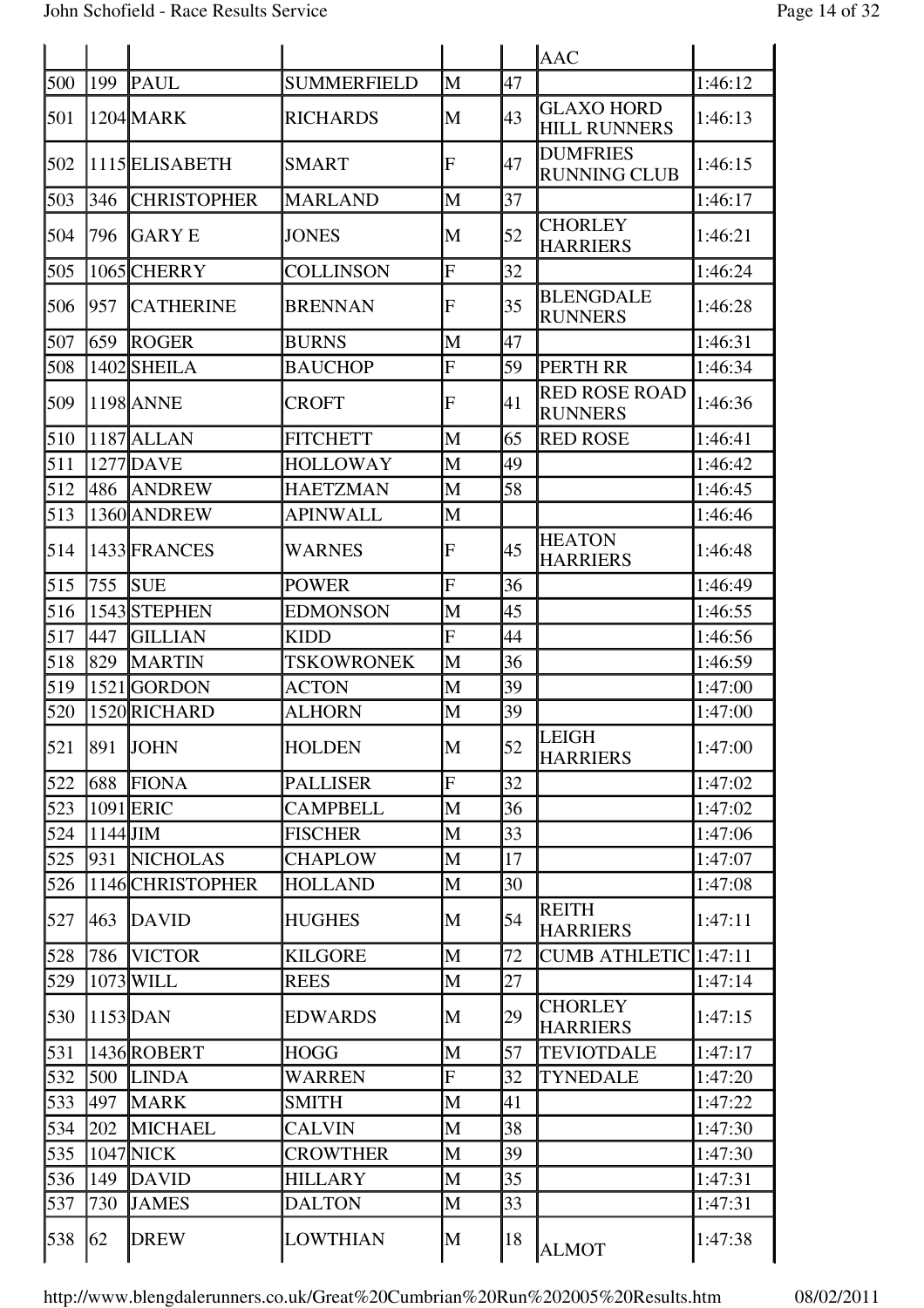|     |          |                    |                    |                |                 | <b>ATHLETES</b>                      |         |
|-----|----------|--------------------|--------------------|----------------|-----------------|--------------------------------------|---------|
| 539 |          | 1323 HELEN         | <b>ARMSTRONG</b>   | F              | 43              | <b>CUMBERLAND</b><br><b>AC</b>       | 1:47:42 |
| 540 | 163      | <b>STUART</b>      | <b>LOWTHIAN</b>    | M              | 46              | <b>ALMOT</b><br><b>ATHLETE</b>       | 1:47:46 |
| 541 |          | 1007 PHIL          | THOMPSON           | M              | 42              |                                      | 1:47:46 |
| 542 | 171      | LIAM               | <b>DANGERFIELD</b> | M              | 20              |                                      | 1:47:47 |
| 543 | 445      | <b>IAN</b>         | <b>HAMMOND</b>     | M              | 26              | <b>DARLINGTON</b>                    | 1:47:48 |
| 544 | 381      | <b>ANDREW</b>      | <b>BELL</b>        | M              | 29              |                                      | 1:47:51 |
| 545 | 896      | MICHAEL            | <b>ELAND</b>       | M              | 58              |                                      | 1:47:53 |
| 546 | $1525$ J |                    | <b>RONALDSON</b>   | M              | 41              |                                      | 1:47:54 |
| 547 | 836      | <b>JOE</b>         | COUPER             | M              | 41              |                                      | 1:47:56 |
| 548 |          | 1371 DARREN        | <b>JOHNSTONE</b>   | M              | 26              |                                      | 1:47:57 |
| 549 | 634      | <b>GEOFF</b>       | <b>MOSS</b>        | M              | 32              | <b>ROYAL NAVY</b>                    | 1:48:00 |
| 550 | 302      | <b>TOM</b>         | <b>JONES</b>       | M              | 53              | <b>TEESDALE</b><br><b>ATHLETIC</b>   | 1:48:05 |
| 551 | 928      | <b>KARL</b>        | <b>DOUGLAS</b>     | M              | 42              |                                      | 1:48:05 |
| 552 | 619      | <b>CRAIG</b>       | <b>RATTRAY</b>     | M              | 43              |                                      | 1:48:07 |
| 553 | 321      | <b>BARBARA</b>     | <b>COOK</b>        | F              | 37              |                                      | 1:48:09 |
| 554 |          | 1235 EMMA-JANE     | <b>SHEALS</b>      | $\overline{F}$ | 27              |                                      | 1:48:13 |
| 555 | 52       | <b>DAVID</b>       | WARD               | M              | 33              |                                      | 1:48:13 |
| 556 | 785      | <b>GRAHAM</b>      | <b>BANKS</b>       | M              | $\overline{51}$ | CUMB ATHLETIC 1:48:15                |         |
| 557 |          | 1263 STEPHEN       | <b>HOWARTH</b>     | M              | 41              |                                      | 1:48:17 |
| 558 | 96       | <b>BARRY</b>       | <b>HALSALL</b>     | M              | 61              |                                      | 1:48:17 |
| 559 |          | 1531 CAROLINE      | <b>LEGG</b>        | F              | 44              | ANNAN AND<br><b>DISTRICT</b>         | 1:48:18 |
| 560 | 475      | <b>MARTIN</b>      | <b>ROBSON</b>      | M              | 41              |                                      | 1:48:20 |
| 561 |          | 1441 STEPHEN       | <b>BARLOW</b>      | M              | 35              |                                      | 1:48:22 |
| 562 | 1687     | L                  | <b>DOWSELL</b>     | M              | 27              |                                      | 1:48:28 |
| 563 |          | 1092 PETER         | <b>KETTLE</b>      | M              | 34              |                                      | 1:48:31 |
| 564 | 680      | <b>MATTHEW</b>     | <b>SPEIGHT</b>     | M              | 22              |                                      | 1:48:34 |
| 565 |          | $1224$ KATE        | <b>MARTINDALE</b>  | $\overline{F}$ | $\overline{51}$ | <b>BORDER</b><br><b>HARRIERS</b>     | 1:48:35 |
| 566 | 966      | <b>CHRIS</b>       | <b>HYDE</b>        | M              | 27              |                                      | 1:48:38 |
| 567 | 967      | <b>MAURICE</b>     | <b>SCOTT</b>       | M              | 27              |                                      | 1:48:44 |
| 568 |          | 1494 <b> J</b> OHN | PITT               | M              | 52              | <b>STRATHAVON</b><br><b>STRIDERS</b> | 1:48:46 |
| 569 |          | $ 1352 $ PAUL      | THOMPSON           | M              | 49              | <b>DERWENT</b><br>COCKERMOUTH        | 1:48:46 |
| 570 |          | $1424$ JAMES       | <b>POTTS</b>       | M              | 61              | <b>BORDER</b><br><b>HARRIERS</b>     | 1:48:47 |
| 571 | 777      | <b>CHRISTINE</b>   | LLOYD              | F              | 46              | <b>NEATH</b><br><b>HARRIERS</b>      | 1:48:48 |
| 572 |          | $1300$ PAUL        | <b>JONES</b>       | M              | 30              |                                      | 1:48:51 |
| 573 | 208      | <b>JOHN</b>        | <b>BELL</b>        | M              | 43              |                                      | 1:49:00 |
| 574 |          | 1457 BEN           | SMITH              | M              | 47              |                                      | 1:49:02 |
| 575 |          | 1422 DAMIEN        | <b>STEEL</b>       | M              | 24              |                                      | 1:49:03 |
| 576 | 611      | IS A               | <b>BRAITHWAITE</b> | M              | 33              |                                      | 1:49:04 |
| 577 |          | $1058$ PAUL        | <b>CLASPER</b>     | M              | 46              |                                      | 1:49:06 |
|     |          |                    |                    |                |                 |                                      |         |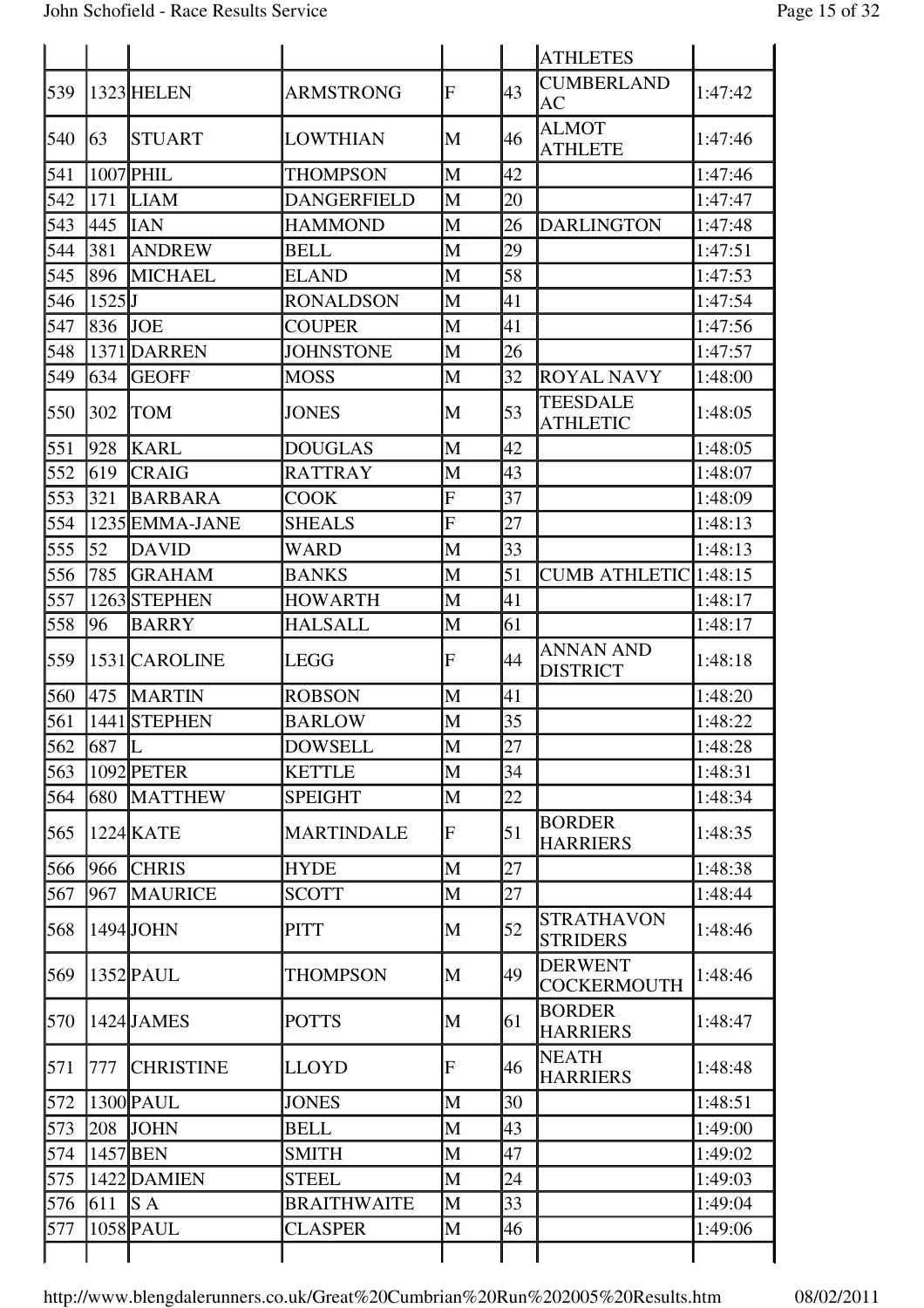| 578 | 913 | <b>STUART</b>  | <b>MCKINNON</b>               | M                         | 47 |                                          | 1:49:06 |
|-----|-----|----------------|-------------------------------|---------------------------|----|------------------------------------------|---------|
| 579 |     | 1386 TOM       | <b>FINCH</b>                  | M                         | 65 |                                          | 1:49:07 |
| 580 | 852 | <b>RUTH</b>    | <b>THOMSON</b>                | F                         | 34 |                                          | 1:49:10 |
| 581 | 869 | <b>SIMON</b>   | <b>DAY</b>                    | M                         | 30 |                                          | 1:49:11 |
| 582 | 181 | <b>ANTHONY</b> | <b>FOUNTAIN</b>               | M                         | 36 |                                          | 1:49:12 |
| 583 | 242 | <b>JANE</b>    | <b>MOTTRAM</b>                | F                         | 50 | <b>CUMBERLAND</b><br><b>FELL RUNNERS</b> | 1:49:13 |
| 584 |     | 1197JJOHN      | <b>BOND</b>                   | M                         | 59 | <b>RED ROSE ROAD</b><br><b>RUNNERS</b>   | 1:49:13 |
| 585 | 43  | GAY            | <b>EASTOE</b>                 | F                         | 51 | <b>BLENGDALE</b><br><b>RUNNERS AC</b>    | 1:49:14 |
| 586 | 390 | <b>STEVE</b>   | <b>MELLOWS</b>                | M                         | 44 |                                          | 1:49:14 |
| 587 | 394 | <b>RICHARD</b> | <b>KIRKHAM</b>                | M                         | 40 | <b>BLENGDALE AC</b>                      | 1:49:20 |
| 588 |     | 1125 PETER     | <b>ADDISON</b>                | M                         | 36 |                                          | 1:49:21 |
| 589 | 665 | <b>JULIAN</b>  | <b>RILEY</b>                  | M                         | 31 |                                          | 1:49:23 |
| 590 | 588 | PAUL           | <b>COAN</b>                   | M                         | 47 |                                          | 1:49:30 |
| 591 | 598 | <b>GREG</b>    | <b>KELLY</b>                  | M                         | 42 |                                          | 1:49:36 |
| 592 | 377 | <b>DUNCAN</b>  | <b>MCFARLANE</b>              | M                         | 55 |                                          | 1:49:37 |
| 593 | 881 | <b>STEPHEN</b> | <b>WATSON</b>                 | M                         | 65 | <b>CUMBERLAND</b><br>AC                  | 1:49:40 |
| 594 |     | $1211$ JOHN    | <b>CORRY</b>                  | M                         |    |                                          | 1:49:41 |
| 595 | 469 | <b>AUSTEN</b>  | <b>RAINE</b>                  | M                         | 57 | <b>WIGTON R R</b>                        | 1:49:42 |
| 596 |     | 1364 MICHAEL   | <b>WOOD</b>                   | M                         | 55 |                                          | 1:49:42 |
| 597 | 252 | <b>GARY</b>    | <b>WILSON</b>                 | M                         | 41 | <b>KESWICK</b>                           | 1:49:44 |
| 598 | 575 | <b>CELIA</b>   | <b>SANDERSON</b>              | $\overline{F}$            | 37 |                                          | 1:49:50 |
| 599 | 304 | <b>GRAEME</b>  | <b>PULLAN</b>                 | M                         | 29 | <b>SUNDERLAND</b><br><b>STROLLERS</b>    | 1:49:54 |
| 600 | 559 | <b>ALAN</b>    | <b>CHESTERS</b>               | M                         | 53 |                                          | 1:49:55 |
| 601 | 977 | <b>ANDREW</b>  | <b>GRAVES</b>                 | M                         | 29 |                                          | 1:50:08 |
| 602 | 104 | <b>KEVIN</b>   | <b>MCNERNEY</b>               | M                         | 40 |                                          | 1:50:11 |
| 603 | 416 | <b>SARAH</b>   | <b>CHAUDHIRI</b>              | $\boldsymbol{\mathrm{F}}$ | 42 |                                          | 1:50:12 |
| 604 |     | 1270 IAN       | <b>MOUNTAIN</b>               | M                         | 29 |                                          | 1:50:13 |
| 605 |     | $1169$ PAUL    | <b>RIMMER</b>                 | M                         | 43 |                                          | 1:50:14 |
| 606 | 569 | <b>STAURT</b>  | <b>HAVERY</b>                 | M                         | 29 |                                          | 1:50:15 |
| 607 |     | 1367 MARTIN    | <b>BATTERSBY</b>              | M                         |    |                                          | 1:50:16 |
| 608 | 668 | <b>PATRICK</b> | <b>ROBINSON</b>               | M                         | 39 |                                          | 1:50:17 |
| 609 | 323 | <b>DAVE</b>    | <b>PEACOCK</b>                | M                         | 44 | <b>EDEN RUNNERS</b>                      | 1:50:19 |
| 610 | 788 | <b>JOHN</b>    | <b>HOPKINS</b>                | M                         | 55 | <b>BORDER</b><br><b>HARRIERS</b>         | 1:50:20 |
| 611 | 174 | <b>FIONA</b>   | <b>GROVE</b>                  | $\overline{F}$            | 36 |                                          | 1:50:23 |
| 612 | 857 | <b>BILL</b>    | <b>DUNCAN</b>                 | M                         | 52 |                                          | 1:50:25 |
| 613 |     | $1394$ SALLY   | <b>EAST</b>                   | $\overline{F}$            | 29 |                                          | 1:50:25 |
| 614 | 441 | <b>JACKIE</b>  | STEVENSON-<br><b>LAWRENCE</b> | F                         | 33 |                                          | 1:50:26 |
| 615 |     | 1473 SANDRA    | <b>RICKERBY</b>               | $\overline{F}$            | 38 |                                          | 1:50:28 |
| 616 |     | 1246 MAT       | <b>BULL</b>                   | M                         | 18 |                                          | 1:50:30 |
| 617 | 811 | <b>NICOLA</b>  | <b>LATIMER</b>                | $\overline{F}$            | 37 | <b>WIGTON ROAD</b><br><b>RUNNERS</b>     | 1:50:31 |
| 618 | 586 | <b>KATRINA</b> | <b>HUMPHRIES</b>              | F                         | 39 | <b>SUNDERLAND</b>                        | 1:50:32 |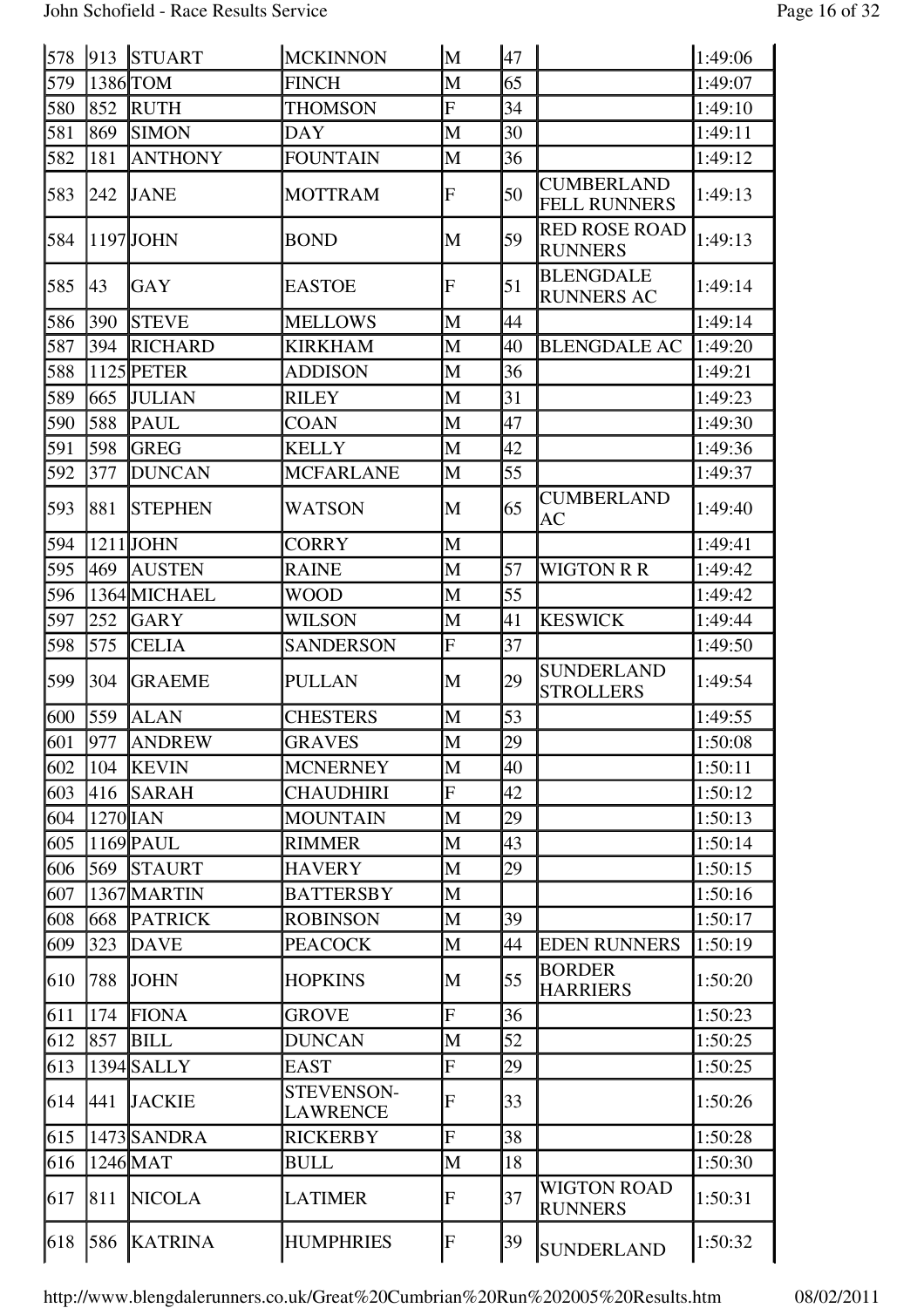|     |            |                 |                   |                         |    | <b>STROLLERS</b>                    |         |
|-----|------------|-----------------|-------------------|-------------------------|----|-------------------------------------|---------|
| 619 | $1438$ JO  |                 | <b>FIDLER</b>     | $\overline{F}$          | 44 | PHOENIX WIGAN 1:50:32               |         |
| 620 | 954        | <b>GARETH</b>   | LIFTON            | M                       | 40 |                                     | 1:50:35 |
| 621 |            | 1148 DARREN     | <b>HAMMOND</b>    | M                       | 38 |                                     | 1:50:40 |
| 622 |            | 1119 MARK       | <b>HATTERSLEY</b> | M                       | 41 |                                     | 1:50:42 |
| 623 | 59         | <b>ANDREA</b>   | <b>BOOTH</b>      | $\overline{F}$          | 47 |                                     | 1:50:46 |
| 624 |            | 1295 ANTHONY    | <b>THORLEY</b>    | M                       | 39 |                                     | 1:50:51 |
| 625 | 253        | <b>KEVIN</b>    | <b>FAULKNER</b>   | M                       | 46 |                                     | 1:50:52 |
| 626 | 789        | <b>PATRICK</b>  | <b>DALY</b>       | M                       | 59 | LIVERPOOL RC                        | 1:50:54 |
| 627 | 717        | <b>GRAHAM</b>   | <b>ALLEN</b>      | M                       | 37 |                                     | 1:50:59 |
| 628 | 752        | <b>IAN</b>      | <b>BETTS</b>      | M                       | 41 |                                     | 1:50:59 |
| 629 | 184        | <b>GRAEME</b>   | <b>TELFER</b>     | M                       | 27 |                                     | 1:50:59 |
| 630 |            | 1150ROB         | <b>CAMERON</b>    | M                       | 46 | <b>HOAD HILL</b><br><b>HARRIERS</b> | 1:51:02 |
| 631 |            | 1212 MUSTAFA    | <b>SADIQ</b>      | M                       |    |                                     | 1:51:03 |
| 632 |            | $1022$ DAVID    | <b>LEARY</b>      | M                       | 58 |                                     | 1:51:15 |
| 633 | 806        | <b>PAUL</b>     | <b>SPARK</b>      | M                       | 27 |                                     | 1:51:20 |
| 634 | 981        | <b>LINDSEY</b>  | <b>MILNE</b>      | $\overline{\mathrm{F}}$ | 20 | <b>KESWICK AC</b>                   | 1:51:25 |
| 635 | 982        | <b>IAN</b>      | <b>MILNE</b>      | M                       | 43 | <b>KESWICK AC</b>                   | 1:51:27 |
| 636 | 477        | <b>ANGUS</b>    | <b>ASHMAN</b>     | M                       | 39 | <b>GOSFORTH</b><br><b>HARRIERS</b>  | 1:51:29 |
| 637 | 932        | <b>ALLISON</b>  | <b>HALL</b>       | F                       | 38 | CUMBERLAND<br><b>AC</b>             | 1:51:29 |
| 638 | 110        | <b>JOHN</b>     | <b>STEELE</b>     | M                       | 50 |                                     | 1:51:30 |
| 639 | 498        | <b>LAURA</b>    | <b>CAPPER</b>     | $\overline{\mathrm{F}}$ | 31 |                                     | 1:51:33 |
| 640 | $1120$ IAN |                 | <b>HORNE</b>      | M                       | 41 |                                     | 1:51:40 |
| 641 | 573        | <b>NICOLA</b>   | <b>STELBRICK</b>  | $\mathbf F$             | 36 |                                     | 1:51:42 |
| 642 |            | 1399 TONY       | <b>WORLEDGE</b>   | M                       | 44 |                                     | 1:51:42 |
| 643 |            | 1166 FIONA      | <b>SPEIRS</b>     | $\overline{\mathrm{F}}$ | 22 |                                     | 1:51:45 |
| 644 |            | 1350 SIMON      | LEIGH             | M                       |    |                                     | 1:51:47 |
| 645 | 653        | <b>KENNY</b>    | <b>MCCORMICK</b>  | M                       | 53 | <b>CLAREMONT RR</b>                 | 1:51:50 |
| 646 |            | $1051$ GARY     | <b>DAWSON</b>     | M                       | 50 | LIVERPOOL<br><b>RUNNING CLUB</b>    | 1:51:50 |
| 647 |            | 1227 TOCHUKWU   | <b>CHINWUBA</b>   | M                       | 34 |                                     | 1:51:57 |
| 648 | 257        | <b>JACK</b>     | <b>DAVIES</b>     | M                       | 34 |                                     | 1:51:58 |
| 649 | 800        | <b>GRAHAM</b>   | <b>SCHOFIELD</b>  | M                       | 52 | <b>CHORLEY</b><br><b>HARRIERS</b>   | 1:51:59 |
| 650 | 704        | <b>ALISTAIR</b> | <b>MCGUFFIE</b>   | M                       | 33 |                                     | 1:52:00 |
| 651 |            | 1199 PATRICK    | WILLINK           | M                       | 40 | <b>HELM HILL</b>                    | 1:52:03 |
| 652 |            | 1200 ALASTAIR   | <b>BRAYWELL</b>   | M                       | 40 |                                     | 1:52:06 |
| 653 |            | $1513$ ALAN     | <b>PORTHOUSE</b>  | M                       | 50 | <b>LUGTON</b>                       | 1:52:06 |
| 654 | 783        | <b>CATRIONA</b> | <b>MCKENZIE</b>   | $\overline{F}$          | 33 |                                     | 1:52:07 |
| 655 |            | 1460 IAIN       | <b>POVEY</b>      | M                       | 43 | <b>CFR</b>                          | 1:52:13 |
| 656 | 860        | <b>HELEN</b>    | <b>WALKER</b>     | $\overline{F}$          | 26 |                                     | 1:52:15 |
| 657 | 861        | <b>RICHARD</b>  | <b>HOWL</b>       | M                       | 26 |                                     | 1:52:24 |
| 658 | 151        | <b>DAVID</b>    | POSTLETHWAITE M   |                         | 37 |                                     | 1:52:24 |
| 659 | 750        | <b>JOHN</b>     | WOOLDRIDGE        | M                       | 56 | <b>BORDER</b><br><b>HARRIERS</b>    | 1:52:25 |
|     |            |                 |                   |                         |    | <b>BLENGDALE</b>                    |         |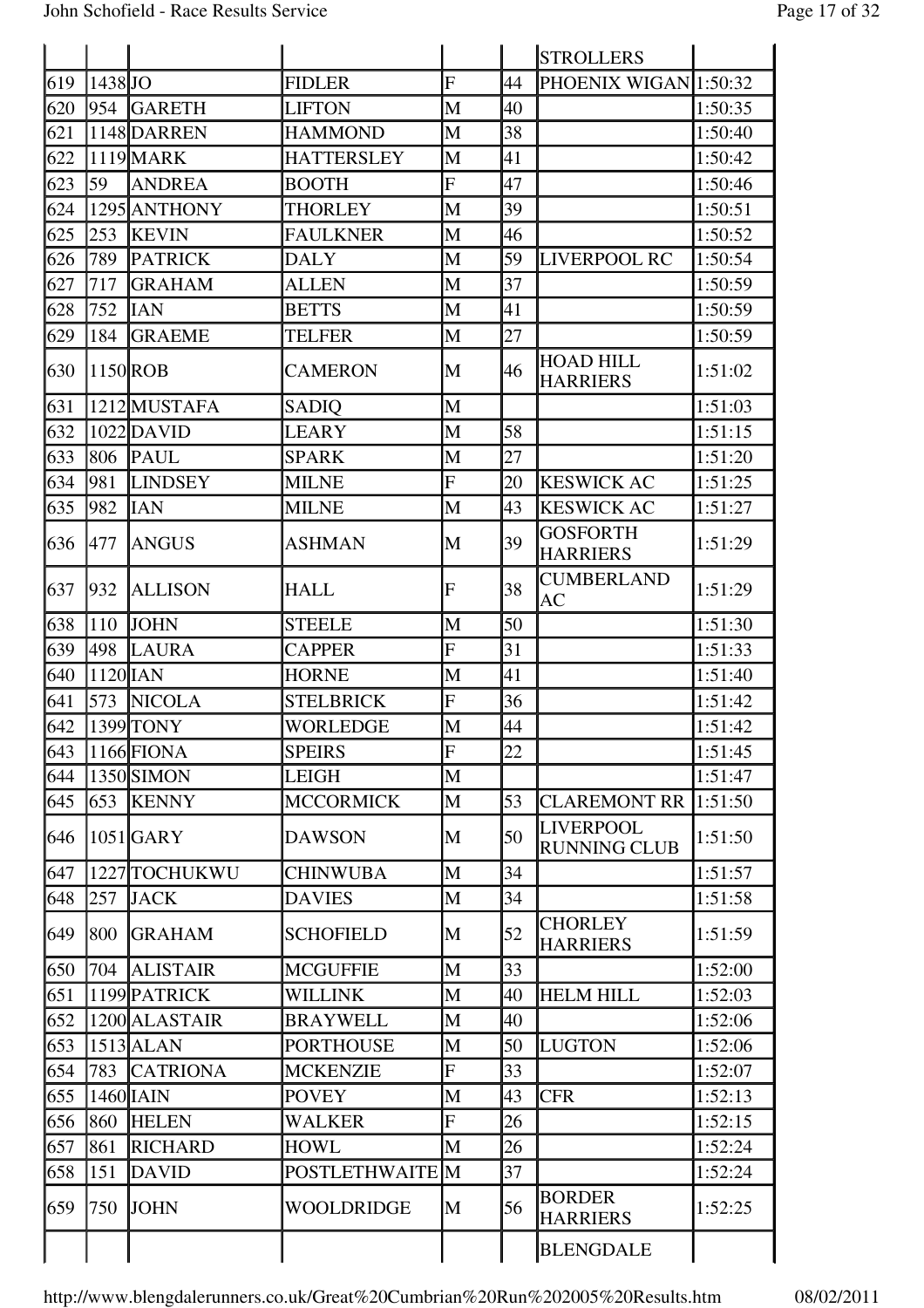| 660 | $ 240\rangle$ | <b>SIAN</b>      | <b>BEATY</b>        | F                        | 38           | <b>RUNNERS</b>                                     | 1:52:26 |
|-----|---------------|------------------|---------------------|--------------------------|--------------|----------------------------------------------------|---------|
| 661 | 953           | <b>IAN</b>       | <b>ROBERTSON</b>    | M                        | 43           |                                                    | 1:52:31 |
| 662 |               | 1376 COLLETTE    | <b>JACKSON</b>      | $\overline{F}$           | 29           |                                                    | 1:52:42 |
| 663 | 978           | <b>STEVE</b>     | <b>SULLIVAN</b>     | M                        | 59           |                                                    | 1:52:43 |
| 664 | 635           | <b>VIVIAN</b>    | <b>NEWBY</b>        | $\overline{F}$           | 37           |                                                    | 1:52:44 |
| 665 |               | 1096 MICHAEL     | <b>BINNS</b>        | M                        | 39           |                                                    | 1:52:44 |
| 666 | 325           | <b>ANTONY</b>    | <b>BRISCOE</b>      | M                        | 43           |                                                    | 1:52:45 |
| 667 |               | 1140 MARTYN      | WEEKS               | M                        | 45           |                                                    | 1:52:45 |
| 668 | 675           | <b>ADAM</b>      | MCGINLEY            | M                        | 24           |                                                    | 1:52:47 |
| 669 |               | $1294$ JULIE     | <b>THORLEY</b>      | $\overline{F}$           | 39           |                                                    | 1:52:56 |
| 670 | 646           | <b>NEIL</b>      | <b>JONES</b>        | M                        | 36           |                                                    | 1:52:58 |
| 671 |               | 1506 PAUL        | RANBY               | M                        | 37           | <b>QUAKERS</b>                                     | 1:52:59 |
| 672 | 841           | <b>GARRY</b>     | TYSON               | M                        | 36           |                                                    | 1:53:03 |
| 673 |               | 1403 MARTIN      | CARTWRIGHT          | M                        | 36           |                                                    | 1:53:06 |
| 674 | 641           | <b>ANNE</b>      | <b>LEVESON</b>      | $\overline{\mathrm{F}}$  | 37           |                                                    | 1:53:08 |
| 675 | 423           | <b>EILEEN</b>    | <b>HILLER</b>       | $\mathbf F$              | 59           | ATAINLAN                                           | 1:53:12 |
| 676 | 138           | <b>KEVIN</b>     | <b>HULL</b>         | M                        | 43           |                                                    | 1:53:14 |
| 677 | 686           | <b>DAVID</b>     | <b>MILBOURN</b>     | M                        | 41           |                                                    | 1:53:17 |
| 678 |               | 1406 NOEL        | <b>CHESELDINE</b>   | M                        | 34           | <b>VILLAGE RR</b>                                  | 1:53:19 |
| 679 |               | $1401$ DAVID     | <b>BAUCHOP</b>      | M                        | 68           | PERTH RR                                           | 1:53:23 |
| 680 |               | 1267 LEANNE      | WADE                | $\overline{F}$           | 26           |                                                    | 1:53:24 |
| 681 |               | $1314$ JOHN      | <b>CROMBIE</b>      | M                        | 49           |                                                    | 1:53:28 |
| 682 |               | 1333 SIMON       | <b>HARRIS</b>       | M                        | 30           |                                                    | 1:53:28 |
| 683 | 326           | <b>BRYAN</b>     | <b>HODGSON</b>      | M                        | 31           |                                                    | 1:53:30 |
| 684 |               | 1468 DIANNE      | <b>MCMILLAN</b>     | $\overline{F}$           | 38           | <b>GLAXO</b><br><b>HOADHILL</b><br><b>HARRIERS</b> | 1:53:31 |
| 685 | 897           | <b>ANDREW</b>    | WALKER              | M                        | 45           | <b>EDEN RUNNERS</b>                                | 1:53:35 |
| 686 | 283           | <b>JOANNE</b>    | <b>BISHOP</b>       | $\overline{\mathrm{F}}$  | $ 32\rangle$ |                                                    | 1:53:36 |
| 687 | 1036ED        |                  | <b>NOY SCOTT</b>    | M                        | $ 33\rangle$ |                                                    | 1:53:43 |
| 688 |               | $1035$ LARA      | <b>ROSTRON</b>      | $\overline{F}$           | 30           |                                                    | 1:53:43 |
| 689 |               | 1040 DENNIS      | <b>BROWN</b>        | M                        | 52           | CROOK &<br><b>DISTRICT</b>                         | 1:53:43 |
| 690 |               | 1231 CHRISTOPHER | <b>HILL</b>         | M                        | 50           |                                                    | 1:53:44 |
| 691 | 737           | <b>PETER</b>     | <b>NICHOLLS</b>     | M                        | 41           |                                                    | 1:53:45 |
| 692 |               | $1482$ GARY      | <b>HICKLING</b>     | M                        | 23           |                                                    | 1:53:45 |
| 693 | 738           | <b>MARK</b>      | <b>ANDERSON</b>     | M                        | 38           |                                                    | 1:53:48 |
| 694 | 468           | <b>SUSAN</b>     | WILSON              | $\mathbf F$              | 38           | <b>ELSWICK</b><br><b>HARRIERS</b>                  | 1:53:48 |
| 695 | 894           | JIM              | CROWE               | M                        | 61           |                                                    | 1:53:49 |
| 696 | 632           | <b>BEVERLEY</b>  | <b>HOWARD</b>       | $\overline{F}$           | 44           | <b>NEWTON</b><br><b>AYLCIFFE AC</b>                | 1:53:51 |
| 697 | 711           | <b>CAROL</b>     | <b>ARCHER</b>       | $\overline{F}$           | 45           |                                                    | 1:53:53 |
| 698 | 872           | <b>PAUL</b>      | <b>BUTTON</b>       | M                        | 51           |                                                    | 1:53:55 |
| 699 |               | $ 1392 $ PAULA   | <b>BUTCHER</b>      | $\mathbf F$              | 42           | THE CITY OF<br><b>EDINBURGH</b>                    | 1:53:56 |
| 700 |               | $1137$ JIM       | <b>MANFORD</b>      | M                        | 60           | <b>NORTH EAST</b>                                  | 1:53:58 |
|     |               |                  |                     |                          |              | <b>VETS</b>                                        |         |
| 701 |               | 1479 JULIE       | <b>HETHERINGTON</b> | $\vert \mathrm{F} \vert$ | $ 35\rangle$ |                                                    | 1:54:00 |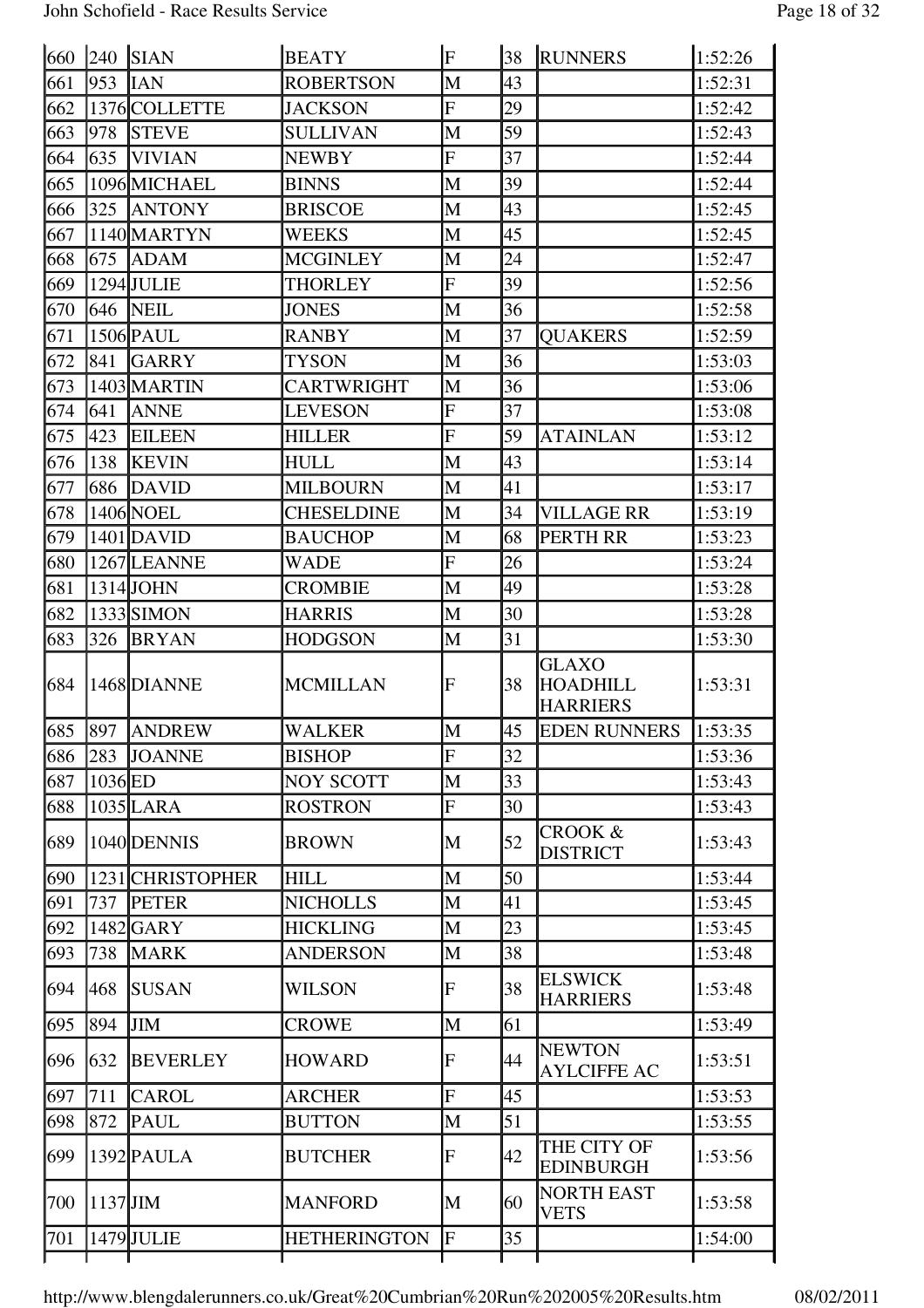| 702 | $\vert 561 \vert$   | <b>PAULINE</b>     | <b>BIBBY</b>             | $\overline{F}$ | 56  |                                            | 1:54:00 |
|-----|---------------------|--------------------|--------------------------|----------------|-----|--------------------------------------------|---------|
| 703 | 278                 | <b>CLAIRE</b>      | <b>RUSSELL</b>           | $\overline{F}$ | 32  |                                            | 1:54:05 |
| 704 |                     | $1329$ ANDY        | <b>BROOK</b>             | M              | 48  | <b>BURGESS HILL</b><br><b>RUNNERS</b>      | 1:54:06 |
| 705 |                     | 1410 NOEL          | <b>HARGMAN</b>           | M              | 64  | <b>DALLAMRC</b>                            | 1:54:09 |
| 706 |                     | 1385 HUGH          | <b>GIBSON</b>            | M              | 58  | <b>GREENOCK</b><br><b>GLENPARK</b>         | 1:54:12 |
| 707 | 923                 | <b>MATTHEW</b>     | <b>BARBER</b>            | M              | 35  |                                            | 1:54:13 |
| 708 |                     | $1502$ DAVID       | <b>BARR</b>              | $\mathbf{M}$   | 41  |                                            | 1:54:15 |
| 709 | 460                 | ROB                | LODER-<br><b>SYMONDS</b> | M              | 34  |                                            | 1:54:21 |
| 710 |                     | 1377 NICK          | <b>BEAL</b>              | M              | 38  |                                            | 1:54:22 |
| 711 | 371                 | <b>MS</b>          | <b>SUSAN</b>             | $\overline{F}$ | 47  |                                            | 1:54:25 |
| 712 | 995                 | <b>STEPHEN</b>     | <b>HALSTEAD</b>          | M              | 50  |                                            | 1:54:28 |
| 713 | 736                 | <b>MARTIN</b>      | <b>BROWNE</b>            | M              | 41  | <b>ABBEY</b><br><b>RUNNERS</b>             | 1:54:30 |
| 714 | 901                 | <b>BRUCE</b>       | <b>HELME</b>             | M              | 24  |                                            | 1:54:31 |
| 715 | 186                 | <b>CHRISTOPHER</b> | <b>MORLEY</b>            | M              | 31  |                                            | 1:54:39 |
| 716 | 535                 | <b>ROSALIE</b>     | <b>HIGHAM</b>            | $\overline{F}$ | 47  |                                            | 1:54:40 |
| 717 |                     | 1066 DAVID         | <b>ROSCOE</b>            | M              | 31  |                                            | 1:54:41 |
| 718 | 955                 | <b>JOHN</b>        | <b>NICHOLSON</b>         | M              | 36  |                                            | 1:54:45 |
| 719 |                     | $1481$ SARA        | <b>CARSON</b>            | $\overline{F}$ | 37  |                                            | 1:54:47 |
| 720 | 701                 | <b>NATALIE</b>     | <b>MCGUFFIE</b>          | $\overline{F}$ | 32  |                                            | 1:54:50 |
| 721 | 558                 | <b>NEIL</b>        | <b>BOWEN</b>             | M              | 48  |                                            | 1:54:51 |
| 722 |                     | 1282 PETER         | <b>CURRY</b>             | M              | 58  | <b>CUMBERLAND</b><br><b>AC</b>             | 1:54:54 |
| 723 |                     | 1196 ALLAN         | <b>HOWARD</b>            | M              | 49  | <b>RED ROSE RAOD</b><br><b>RUNNERS</b>     | 1:54:55 |
| 724 |                     | $544$ RYAN         | <b>FITZWILLIAM</b>       | M              | 17  |                                            | 1:54:57 |
| 725 |                     | $1321$ SADIE       | <b>MCKEAND</b>           | $\overline{F}$ | 34  | <b>LANCASTER &amp;</b><br><b>MORECAMBE</b> | 1:54:59 |
| 726 |                     | 1483 JESSE         | <b>GAIR</b>              | $\overline{F}$ | 29  |                                            | 1:55:05 |
| 727 | 531                 | <b>EMMA</b>        | <b>ROBINSON</b>          | $\overline{F}$ | 35  | <b>THE</b><br><b>STRAGGLERS</b>            | 1:55:08 |
| 728 | $1549$ <sub>B</sub> |                    | <b>YOUNG</b>             | M              | 44  |                                            | 1:55:12 |
| 729 | 102                 | <b>MANDIE</b>      | <b>RICHARDSON</b>        | $\mathbf F$    | 39  |                                            | 1:55:13 |
| 730 |                     | 1089 CLAIRE        | <b>ALEXANDER</b>         | $\overline{F}$ | 38  | <b>LANCASTER &amp;</b><br><b>MORECAMBE</b> | 1:55:13 |
| 731 |                     | 1090 STEPHEN       | <b>MOOR</b>              | M              | 41  | <b>SETTLE</b><br><b>HARRIERS</b>           | 1:55:16 |
| 732 |                     | 1138 STEVE         | <b>REEVES</b>            | M              | 34  |                                            | 1:55:19 |
| 733 | 794                 | <b>CHRISTOPHER</b> | <b>WINSPEAR</b>          | M              | 39  |                                            | 1:55:19 |
| 734 | 152                 | <b>PAUL</b>        | <b>MCKENDREY</b>         | M              | 37  |                                            | 1:55:21 |
| 735 | 89                  | <b>MICHAEL</b>     | <b>AITCHISON</b>         | M              | 52  |                                            | 1:55:22 |
| 736 | 522                 | <b>ROBERT</b>      | <b>HORNBY</b>            | $\mathbf{M}$   | 446 |                                            | 1:55:22 |
| 737 |                     | 1041 FRED          | <b>WOOD</b>              | M              | 47  | <b>SUNDERLAND</b><br><b>STROLLERS</b>      | 1:55:23 |
| 738 | 462                 | <b>HAYLEY</b>      | <b>WOOD</b>              | $\overline{F}$ | 17  |                                            | 1:55:23 |
| 739 |                     | $1201$ PAT         | <b>RICHARDSON</b>        | $\overline{F}$ | 43  |                                            | 1:55:24 |
| 740 | 840                 | <b>SIMON</b>       | <b>RHODES</b>            | M              | 47  |                                            | 1:55:31 |
|     |                     |                    |                          |                |     |                                            |         |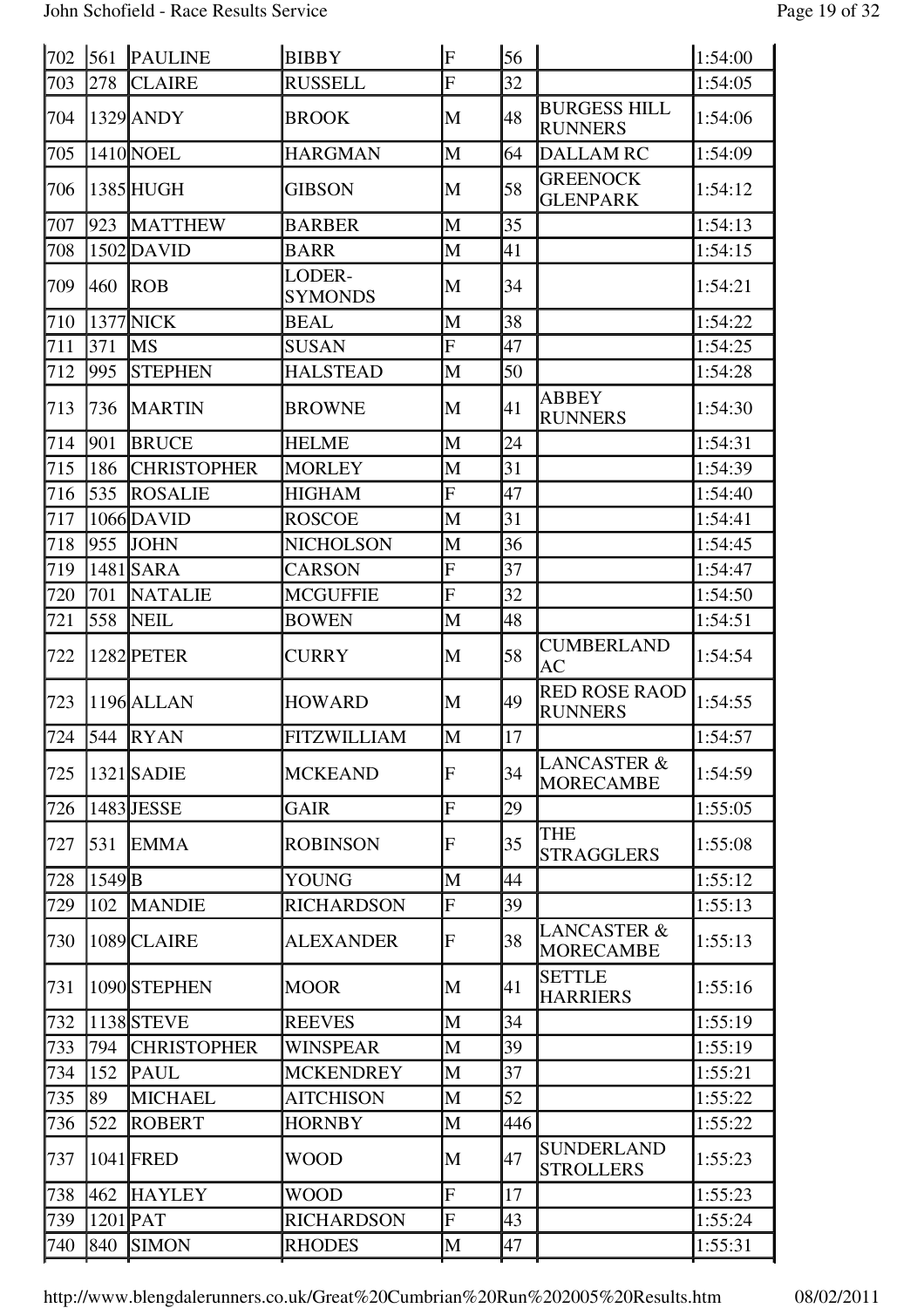| 741 |     | $ 875 $ PAUL    | <b>BAXTER</b>             | M                         | 38 |                                                  | 1:55:36 |
|-----|-----|-----------------|---------------------------|---------------------------|----|--------------------------------------------------|---------|
| 742 |     | 1008 MICHAEL    | ARMSTRONG                 | M                         | 38 |                                                  | 1:55:39 |
| 743 |     | 1184JJOHN       | <b>WINDSOR</b>            | M                         | 54 |                                                  | 1:55:46 |
| 744 |     | 1057 MARK       | TUDGE                     | M                         | 41 |                                                  | 1:55:52 |
| 745 | 826 | <b>DAVID</b>    | <b>KEMP</b>               | M                         | 17 |                                                  | 1:55:55 |
| 746 |     | 1038 SARAH      | <b>ELLIOTT</b>            | F                         | 31 | <b>LANCASTER &amp;</b><br><b>MORECAMBE</b><br>AA | 1:55:56 |
| 747 | 345 | <b>HARLAN</b>   | <b>SIMPSON</b>            | M                         | 35 |                                                  | 1:55:58 |
| 748 |     | 1405 PETER      | <b>OLIVER</b>             | M                         | 49 |                                                  | 1:56:00 |
| 749 |     | 1286 CLAIRE     | <b>NAING</b>              | $\overline{\mathrm{F}}$   | 30 |                                                  | 1:56:02 |
| 750 |     | 1538 RICHARD    | <b>MESSENGER</b>          | M                         | 33 | <b>GREYSTOKE</b>                                 | 1:56:03 |
| 751 | 65  | <b>DAVID</b>    | <b>LEWIS</b>              | M                         | 61 | <b>BLAYDON</b><br><b>HARRIERS</b>                | 1:56:04 |
| 752 | 864 | <b>ANDREW</b>   | <b>PEARSON</b>            | M                         | 38 | <b>RED ROSE RAD</b><br><b>RUNNERS</b>            | 1:56:06 |
| 753 | 350 | <b>PAUL</b>     | <b>BARRETT</b>            | M                         | 37 |                                                  | 1:56:11 |
| 754 | 887 | <b>MAUREEN</b>  | <b>PARKER</b>             | $\overline{\mathrm{F}}$   | 41 |                                                  | 1:56:19 |
| 755 | 205 | <b>KAREN</b>    | <b>GRAY</b>               | $\boldsymbol{\mathrm{F}}$ | 41 |                                                  | 1:56:24 |
| 756 | 187 | <b>VAL</b>      | <b>ALDERSON</b>           | $\overline{\mathrm{F}}$   | 31 |                                                  | 1:56:24 |
| 757 |     | 1501GRAHAM      | <b>INGRAM</b>             | M                         | 36 |                                                  | 1:56:26 |
| 758 | 188 | <b>CHRIS</b>    | <b>WILDE</b>              | M                         | 36 |                                                  | 1:56:30 |
| 759 | 946 | <b>CHRIS</b>    | <b>DODD</b>               | M                         | 31 |                                                  | 1:56:32 |
| 760 |     | 1311 PETER      | <b>MCINNES</b>            | M                         | 35 |                                                  | 1:56:38 |
| 761 |     | 1530 SUSAN      | <b>RIGG</b>               | $\mathbf F$               | 53 |                                                  | 1:56:39 |
| 762 | 782 | <b>YVONNE</b>   | DALTON-<br><b>HOPKINS</b> | F                         | 39 |                                                  | 1:56:40 |
| 763 |     | 1290 SHAUN      | <b>ASTON</b>              | M                         | 26 |                                                  | 1:56:41 |
| 764 |     | 1019 HILARY     | <b>ANDREWS</b>            | $\overline{\mathrm{F}}$   | 46 |                                                  | 1:56:52 |
| 765 | 224 | <b>JOHN</b>     | CORKHILL                  | M                         | 40 |                                                  | 1:56:53 |
| 766 |     | 1491 DANELLE    | <b>CRAKE</b>              | $\boldsymbol{\mathrm{F}}$ | 25 |                                                  | 1:57:02 |
| 767 |     | 1134ROB         | <b>HUNTINGTON</b>         | M                         | 33 |                                                  | 1:57:03 |
| 768 |     | 1135 KATRINA    | <b>HUNTINGTON</b>         | F                         | 41 |                                                  | 1:57:04 |
| 769 | 409 | <b>PAUL</b>     | <b>FOSTER</b>             | M                         | 38 |                                                  | 1:57:07 |
| 770 | 250 | <b>MICHAEL</b>  | <b>HUNT</b>               | M                         | 33 |                                                  | 1:57:07 |
| 771 | 46  | <b>MICHAEL</b>  | <b>SHERRIFF</b>           | M                         | 39 |                                                  | 1:57:20 |
| 772 |     | 1048 DEBS       | <b>PATTEN</b>             | $\overline{\mathrm{F}}$   | 35 | <b>SUNDERLAND</b><br>STROLLERS                   | 1:57:20 |
| 773 | 301 | <b>JONATHAN</b> | <b>BONE</b>               | M                         | 17 |                                                  | 1:57:23 |
| 774 | 75  | <b>ROSLYN</b>   | <b>KELSEY</b>             | F                         | 26 |                                                  | 1:57:23 |
| 775 |     | 1404 WILLIAM    | <b>BROWN</b>              | M                         | 56 | <b>BORDER</b>                                    | 1:57:25 |
| 776 | 295 | <b>TONY</b>     | <b>HOLMES</b>             | M                         | 46 |                                                  | 1:57:26 |
| 777 | 703 | <b>PAUL</b>     | <b>BEWLEY</b>             | M                         | 34 |                                                  | 1:57:27 |
| 778 |     | 1517 ANDREW     | <b>BROUGH</b>             | M                         | 22 |                                                  | 1:57:28 |
| 779 |     | 1398 YVONNE     | <b>MCKENZIE</b>           | $\boldsymbol{\mathrm{F}}$ | 45 |                                                  | 1:57:33 |
| 780 | 889 | <b>CALLUM</b>   | <b>THOMSON</b>            | M                         | 34 | AD AC                                            | 1:57:37 |
| 781 |     | 1026 SIMON      | <b>ROWLEY</b>             | M                         | 36 |                                                  | 1:57:42 |
| 782 |     | 1182STEPHEN     | <b>BARRINGER</b>          | M                         | 46 |                                                  | 1:57:49 |
| 783 | 388 | <b>JULIE</b>    | <b>THOMAS GIBSON</b>      | F                         | 34 |                                                  | 1:57:51 |
|     |     |                 |                           |                           |    |                                                  |         |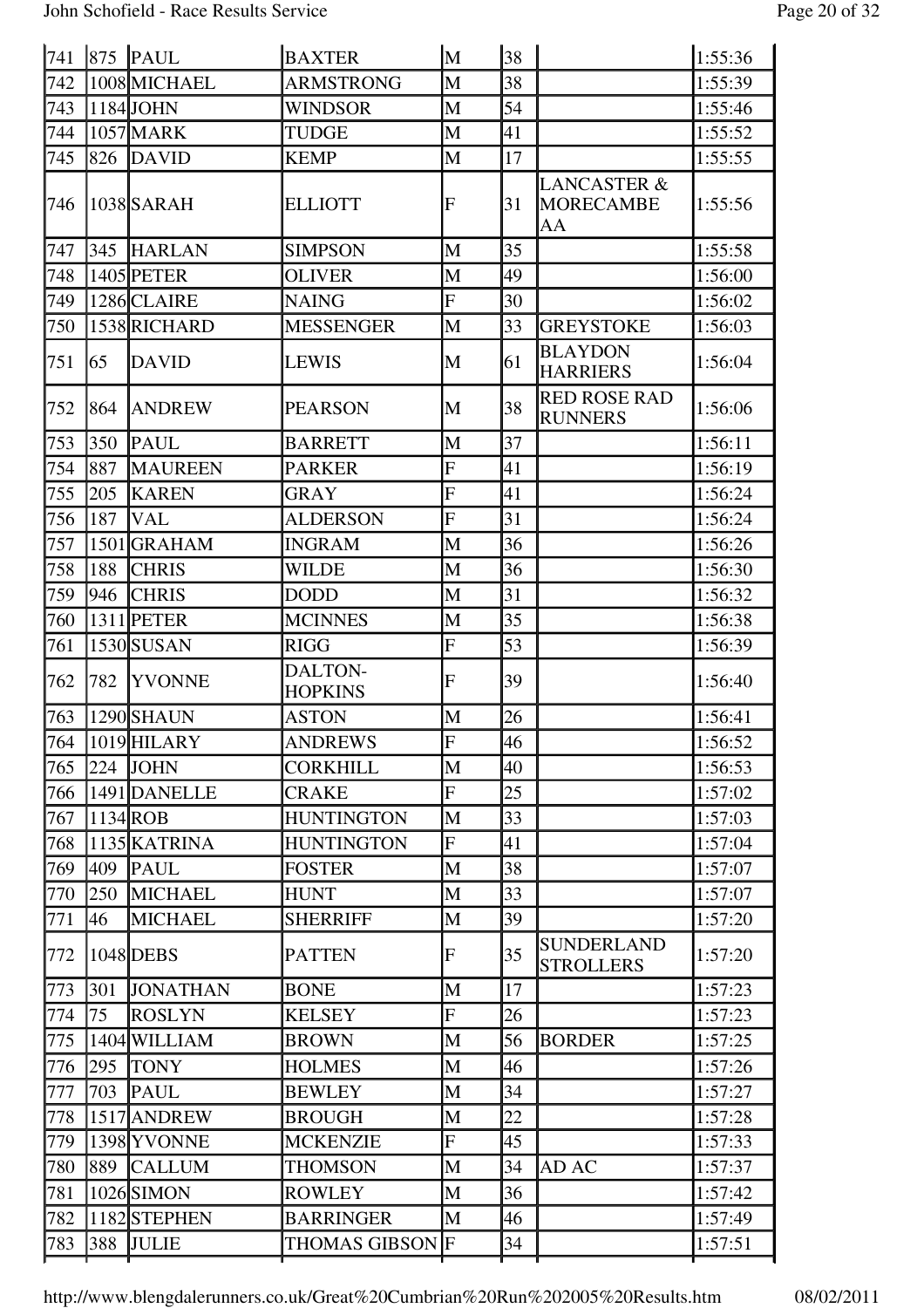| 784 | 387      | <b>ALEX</b>        | <b>GIBSON</b>    | M                         | 50 |                                      | 1:57:53 |
|-----|----------|--------------------|------------------|---------------------------|----|--------------------------------------|---------|
| 785 |          | $1529$ JAHN        | <b>RAE</b>       | ${\bf F}$                 | 23 |                                      | 1:57:56 |
| 786 | 787      | <b>MARK HOWARD</b> | <b>ASPINALL</b>  | M                         | 49 | <b>LRC 00580</b>                     | 1:57:57 |
| 787 |          | 1509 SALLY         | <b>FRANKLIN</b>  | $\boldsymbol{\mathrm{F}}$ | 43 |                                      | 1:58:01 |
| 788 |          | 1425 BOOB          | <b>SCOTT</b>     | M                         | 54 | <b>CUMBERLAND</b><br>AC              | 1:58:01 |
| 789 | 583      | <b>PETER</b>       | <b>BAYES</b>     | M                         | 41 |                                      | 1:58:03 |
| 790 | 959      | <b>WILLIAM</b>     | <b>MCDERMOTT</b> | M                         | 20 |                                      | 1:58:04 |
| 791 | 536      | <b>CLAIRE</b>      | <b>ELLISON</b>   | ${\bf F}$                 | 31 |                                      | 1:58:09 |
| 792 |          | 1003JJOHN          | GOODER           | M                         | 62 | HARTSHEAD                            | 1:58:16 |
| 793 |          | $1108$ ANITA       | <b>BARKER</b>    | ${\bf F}$                 | 36 |                                      | 1:58:20 |
| 794 | 529      | <b>SUSAN</b>       | <b>KNOTT</b>     | ${\bf F}$                 | 38 |                                      | 1:58:21 |
| 795 | 589      | <b>STEPHANIE</b>   | <b>COLES</b>     | ${\bf F}$                 | 39 |                                      | 1:58:22 |
| 796 | 281      | <b>MARK</b>        | <b>MADDOX</b>    | M                         | 42 |                                      | 1:58:23 |
| 797 | 810      | <b>JAMIE</b>       | <b>WOODCOCK</b>  | M                         | 31 |                                      | 1:58:23 |
| 798 |          | 1508 KEN           | <b>SCOTT</b>     | M                         | 48 |                                      | 1:58:28 |
| 799 | 1229JJOE |                    | THORNTON         | M                         | 53 |                                      | 1:58:30 |
| 800 | 828      | <b>ROBERT</b>      | <b>HALL</b>      | M                         | 52 |                                      | 1:58:35 |
| 801 |          | 1281LENA           | CURRY            | $\mathbf F$               | 55 | <b>CUMBERLAND</b><br>AC              | 1:58:36 |
| 802 | 25       | <b>BEN</b>         | <b>SOFFE</b>     | M                         | 23 |                                      | 1:58:37 |
| 803 | 514      | <b>JAMES</b>       | WILLMOTT         | $\mathbf M$               | 31 |                                      | 1:58:43 |
| 804 | 815      | <b>JUDITH</b>      | WILSON           | $\mathbf F$               | 43 | ELLENBOROUGH<br>AC                   | 1:58:50 |
| 805 | 98       | <b>BRYAN</b>       | <b>PHILLIPS</b>  | M                         | 45 |                                      | 1:58:54 |
| 806 |          | 1109SEAN           | <b>RYAN</b>      | M                         | 41 |                                      | 1:58:54 |
| 807 | 706      | <b>MIKE</b>        | <b>CRANE</b>     | M                         | 29 |                                      | 1:58:57 |
| 808 |          | 1280 ISHBEL        | <b>NIXON</b>     | ${\bf F}$                 | 55 |                                      | 1:58:58 |
| 809 |          | 1055 MARY          | <b>LITTLER</b>   | $\mathbf F$               | 49 |                                      | 1:59:00 |
| 810 | 820      | <b>DAIVD</b>       | <b>KIDD</b>      | M                         | 46 |                                      | 1:59:02 |
| 811 | 961      | <b>JOHN</b>        | <b>MCDERMOTT</b> | M                         | 46 |                                      | 1:59:03 |
| 812 | 481      | <b>HELEN</b>       | <b>FLYNN</b>     | $\mathbf F$               | 49 | <b>ELSWICK H</b>                     | 1:59:17 |
| 813 | 895      | <b>STUART</b>      | <b>LAVERICK</b>  | M                         | 38 |                                      | 1:59:19 |
| 814 |          | 1284 JESSICA       | <b>RIGG</b>      | $\mathbf F$               | 23 |                                      | 1:59:20 |
| 815 | 432      | <b>PETER</b>       | <b>ROBERTS</b>   | M                         | 47 |                                      | 1:59:22 |
| 816 |          | 1039 TOM           | <b>STERLING</b>  | M                         | 56 |                                      | 1:59:26 |
| 817 |          | $1023$ ALAN        | <b>BATEY</b>     | M                         | 41 |                                      | 1:59:26 |
| 818 |          | 1318 PETER         | <b>CAPE</b>      | M                         | 38 |                                      | 1:59:29 |
| 819 | 496      | <b>KAREN</b>       | <b>GRANT</b>     | $\boldsymbol{F}$          | 46 | <b>WIGTON ROAD</b><br><b>RUNNERS</b> | 1:59:34 |
| 820 | 533      | <b>ALEX</b>        | <b>HILL</b>      | M                         | 33 |                                      | 1:59:37 |
| 821 | 683      | <b>PETER</b>       | <b>GLOVER</b>    | M                         | 46 |                                      | 1:59:38 |
| 822 |          | 1289BRUCE          | <b>KEMP</b>      | M                         | 40 |                                      | 1:59:42 |
| 823 | 467      | <b>RUSSEL</b>      | <b>FLYNN</b>     | M                         | 39 |                                      | 1:59:47 |
| 824 |          | <b>1237 R MARK</b> | <b>FRANCIS</b>   | M                         | 44 |                                      | 1:59:48 |
| 825 |          | 1372 MARK          | CAMPBELL         | M                         | 37 |                                      | 1:59:50 |
| 826 |          | 1303 ANTHONY       | <b>MORRIS</b>    | M                         | 50 | LIVERPOOL<br><b>RUNNING CLUB</b>     | 1:59:53 |
| 827 | 354      | <b>WAYNE</b>       | <b>OKOPSKYJ</b>  | $\mathbf{M}$              | 44 | <b>SEATON L2UKA</b>                  | 1:59:54 |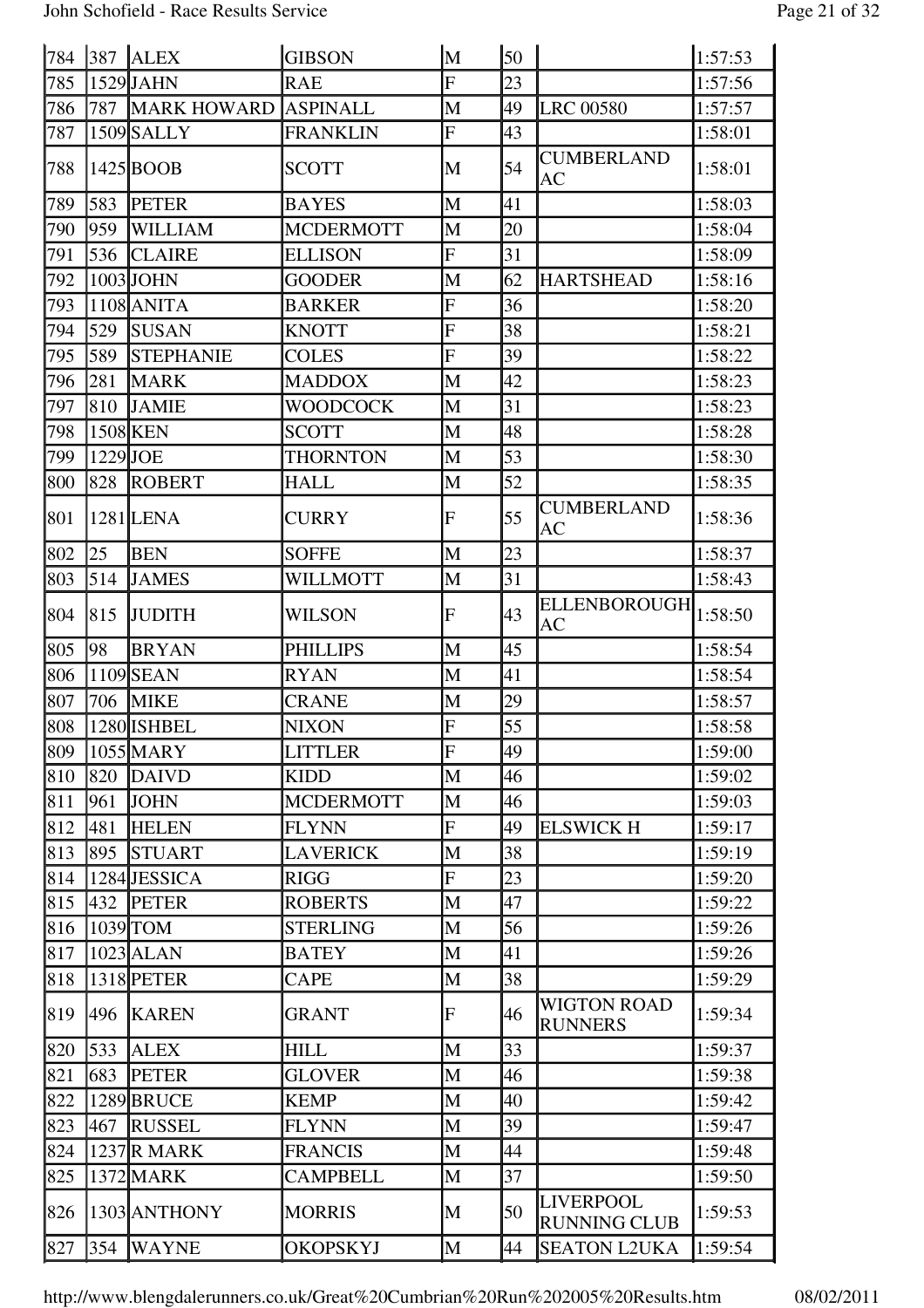| 212<br>682<br>399 | <b>RAYMENT</b><br><b>JEFFREY</b> | <b>NEALE</b>                                                                                                                                                                                                                                                                                                                                                              | M                       | 51           |                                            | 1:59:57 |
|-------------------|----------------------------------|---------------------------------------------------------------------------------------------------------------------------------------------------------------------------------------------------------------------------------------------------------------------------------------------------------------------------------------------------------------------------|-------------------------|--------------|--------------------------------------------|---------|
|                   |                                  |                                                                                                                                                                                                                                                                                                                                                                           |                         |              |                                            |         |
|                   |                                  | WARD                                                                                                                                                                                                                                                                                                                                                                      | M                       | 36           |                                            | 1:59:59 |
|                   | <b>IAN</b>                       | <b>GIBSON</b>                                                                                                                                                                                                                                                                                                                                                             | M                       | 46           |                                            | 2:00:05 |
| 790               | <b>MARTIN</b>                    | <b>HARRINGTON</b>                                                                                                                                                                                                                                                                                                                                                         | M                       | 52           | <b>CHORLEY</b><br><b>HARRIERS</b>          | 2:00:06 |
| 219               | <b>KEVIN</b>                     | CHAPLOW                                                                                                                                                                                                                                                                                                                                                                   | M                       | 40           |                                            | 2:00:06 |
| 76                | <b>FREX</b>                      | <b>STREATFIELD</b>                                                                                                                                                                                                                                                                                                                                                        | M                       | 24           |                                            | 2:00:11 |
| 217               |                                  | <b>WOODS</b>                                                                                                                                                                                                                                                                                                                                                              | M                       | 19           |                                            | 2:00:12 |
| 930               | <b>ANDREW</b>                    | <b>CHAPLOW</b>                                                                                                                                                                                                                                                                                                                                                            | M                       | 44           |                                            | 2:00:13 |
|                   |                                  | <b>ROSE</b>                                                                                                                                                                                                                                                                                                                                                               | M                       | 59           | <b>RED ROSE ROAD</b><br><b>RUNNERS</b>     | 2:00:14 |
| 275               |                                  | TOOTHILL                                                                                                                                                                                                                                                                                                                                                                  | M                       | 54           |                                            | 2:00:17 |
| 457               |                                  | <b>JONES</b>                                                                                                                                                                                                                                                                                                                                                              | F                       | 30           | <b>DERWEBT A C</b>                         | 2:00:17 |
|                   |                                  | <b>TELFORD</b>                                                                                                                                                                                                                                                                                                                                                            | $\overline{F}$          | 43           |                                            | 2:00:21 |
| 933               | <b>COLIN</b>                     | NIXON                                                                                                                                                                                                                                                                                                                                                                     | M                       | 67           | <b>KESWICK</b>                             | 2:00:22 |
| 914               | <b>DAVID</b>                     | <b>HARRISON</b>                                                                                                                                                                                                                                                                                                                                                           | M                       | 35           |                                            | 2:00:25 |
| 886               |                                  | <b>SEYMOUR</b>                                                                                                                                                                                                                                                                                                                                                            | $\mathbf F$             | 34           |                                            | 2:00:29 |
|                   |                                  | <b>REDMOND</b>                                                                                                                                                                                                                                                                                                                                                            | $\overline{F}$          | 44           |                                            | 2:00:31 |
| $ 15\rangle$      |                                  | <b>BUCK</b>                                                                                                                                                                                                                                                                                                                                                               | $\overline{F}$          | 44           | <b>BLENGDALE</b><br><b>RUNNERS</b>         | 2:00:34 |
| 26                | <b>VIV</b>                       | <b>WINTER</b>                                                                                                                                                                                                                                                                                                                                                             | $\overline{F}$          | 38           |                                            | 2:00:38 |
|                   |                                  | <b>BATEY</b>                                                                                                                                                                                                                                                                                                                                                              | $\mathbf F$             | 36           |                                            | 2:00:39 |
| 369               |                                  | WILKINSON                                                                                                                                                                                                                                                                                                                                                                 | M                       | 46           | <b>LANCASTER &amp;</b><br><b>MORECAMBE</b> | 2:00:52 |
| 877               |                                  | <b>CHARLESTON</b>                                                                                                                                                                                                                                                                                                                                                         | $\overline{F}$          | 36           |                                            | 2:00:54 |
| 871               | <b>JENNIFER</b>                  | <b>EATON</b>                                                                                                                                                                                                                                                                                                                                                              | F                       | 38           |                                            | 2:00:55 |
| 256               |                                  | <b>DAVIES</b>                                                                                                                                                                                                                                                                                                                                                             | F                       | $ 32\rangle$ |                                            | 2:00:57 |
| 636               |                                  | <b>BELL</b>                                                                                                                                                                                                                                                                                                                                                               | $\overline{F}$          | 44           |                                            | 2:00:58 |
| 433               |                                  | <b>LENNOX</b>                                                                                                                                                                                                                                                                                                                                                             | M                       | 39           |                                            | 2:01:04 |
|                   |                                  | <b>HARVEY</b>                                                                                                                                                                                                                                                                                                                                                             | F                       | 45           | <b>WIGTON ROAD</b><br><b>RUNNERS</b>       | 2:01:10 |
| 353               |                                  | TURNBULL                                                                                                                                                                                                                                                                                                                                                                  | M                       | 26           |                                            | 2:01:13 |
|                   |                                  | <b>STURILEY</b>                                                                                                                                                                                                                                                                                                                                                           | M                       | 27           | <b>DIDSBURY</b>                            | 2:01:17 |
| 599               |                                  | <b>DALTON</b>                                                                                                                                                                                                                                                                                                                                                             | $\mathbf F$             | 28           |                                            | 2:01:18 |
| 929               |                                  | <b>SCULLY</b>                                                                                                                                                                                                                                                                                                                                                             | M                       | 69           | <b>ACC RD</b><br><b>RUNNERS</b>            | 2:01:24 |
|                   |                                  | <b>MESSENGER</b>                                                                                                                                                                                                                                                                                                                                                          | $\overline{F}$          | 37           |                                            | 2:01:31 |
| 520               |                                  | <b>JEPSON</b>                                                                                                                                                                                                                                                                                                                                                             | M                       | 52           |                                            | 2:01:37 |
| 744               |                                  | <b>LEACH</b>                                                                                                                                                                                                                                                                                                                                                              | $\overline{F}$          | 44           |                                            | 2:01:37 |
| 41                | <b>JOHN</b>                      | <b>DEFFENBAUGH</b>                                                                                                                                                                                                                                                                                                                                                        | M                       | 52           |                                            | 2:01:38 |
|                   |                                  | <b>GULLIVER</b>                                                                                                                                                                                                                                                                                                                                                           | M                       | 48           |                                            | 2:01:38 |
| 263               |                                  | <b>MARTINDALE</b>                                                                                                                                                                                                                                                                                                                                                         | M                       | 62           | <b>EDEN RUNNERS</b>                        | 2:01:39 |
| 839               | <b>RUSSELL</b>                   | GADBURY                                                                                                                                                                                                                                                                                                                                                                   | M                       | 41           |                                            | 2:01:39 |
| 47                | <b>ALISON</b>                    | COWEN                                                                                                                                                                                                                                                                                                                                                                     | $\overline{\mathrm{F}}$ | 32           | <b>CUMBERLAND</b><br><b>ATHLETIC CLUB</b>  | 2:01:41 |
| 315               | <b>VICKY</b>                     | <b>DALEY</b>                                                                                                                                                                                                                                                                                                                                                              | F                       | 49           |                                            | 2:01:45 |
| 640               | <b>ALYSON</b>                    | <b>GLOVER</b>                                                                                                                                                                                                                                                                                                                                                             | $\overline{F}$          | 40           | <b>PUDSY PALERS</b>                        | 2:01:47 |
|                   |                                  | <b>TYLER</b>                                                                                                                                                                                                                                                                                                                                                              | $\overline{F}$          | 32           |                                            | 2:01:47 |
|                   |                                  | <b>TONY</b><br><b>1188 DEREK</b><br><b>RICHARD</b><br><b>SARAH</b><br>$1010$ JOY<br><b>SUSAN</b><br>1210 DEBORAH<br><b>LINDSAY</b><br>1024 SHONA<br><b>DAVID</b><br><b>MARIA</b><br><b>GEMMA</b><br><b>PAM</b><br><b>MARK</b><br>$1553$ CORA<br><b>PAUL</b><br>1510 CALEB<br>AMY<br><b>BRIAN</b><br>1359 SAMANTHA<br><b>MARTIN</b><br><b>NICOLA</b><br>$1391$ ANDY<br>JIM |                         |              |                                            |         |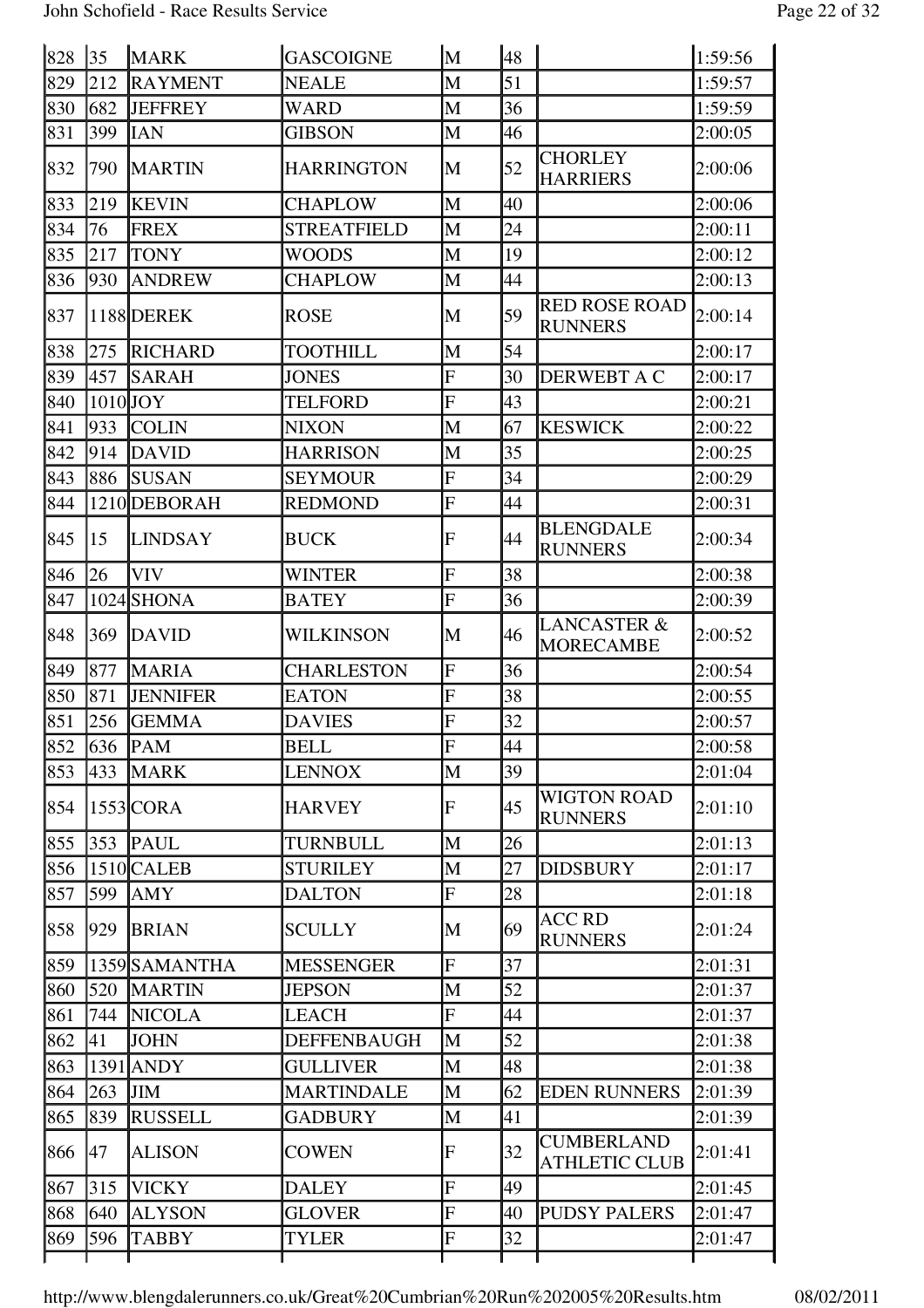| 870 | 1336         |                  |                   | $\overline{\mathrm{F}}$ | 33              | <b>BORDER</b><br><b>HARRIERS</b>                     | 2:01:48 |
|-----|--------------|------------------|-------------------|-------------------------|-----------------|------------------------------------------------------|---------|
| 871 | 779          | <b>FRANCESCA</b> | <b>BARDOUL</b>    | $\overline{F}$          | 23              |                                                      | 2:01:48 |
| 872 | 115          | <b>JOANNE</b>    | WILSON            | F                       | 34              |                                                      | 2:01:49 |
| 873 | 962          | LOUISE           | <b>SIMPSON</b>    | F                       | 41              |                                                      | 2:01:49 |
| 874 | 81           | <b>ELSIE</b>     | <b>MUMFORD</b>    | $\overline{\mathrm{F}}$ | 44              |                                                      | 2:01:52 |
| 875 | 137          | A                | <b>EARL</b>       | M                       | 34              |                                                      | 2:01:52 |
| 876 |              | $1259$ GAV       | <b>KERR</b>       | M                       | 38              |                                                      | 2:01:54 |
| 877 |              | 1112 TERRY       | <b>JENKINSON</b>  | $\overline{F}$          | 38              |                                                      | 2:01:54 |
| 878 | 370          | <b>CAROLE</b>    | WILKINSON         | F                       | 45              | <b>LANCASTER &amp;</b><br>morecambe                  | 2:01:55 |
| 879 |              | 1240 KEITH       | <b>MILLICAN</b>   | M                       | $\overline{51}$ | <b>BORDER</b><br><b>HARRIERS</b>                     | 2:01:58 |
| 880 | 402          | <b>ANGELA</b>    | <b>IRWIN</b>      | F                       | 38              |                                                      | 2:02:00 |
| 881 | 504          | <b>GILLIAN</b>   | <b>DEAN</b>       | F                       | 42              |                                                      | 2:02:00 |
| 882 | 827          | <b>WAYNE</b>     | TURNER            | M                       | 46              | <b>SUTTON</b><br><b>HARRIERS ST</b><br><b>HELENS</b> | 2:02:02 |
| 883 | 213          | <b>CLAIRE</b>    | <b>CASSON</b>     | $\overline{\mathrm{F}}$ | 30              | <b>CUMBERLAND A</b><br>С                             | 2:02:09 |
| 884 | 979          | <b>ALAN</b>      | WRIGHT            | M                       | 53              |                                                      | 2:02:09 |
| 885 | 648          | <b>HUGH</b>      | <b>HENDERSON</b>  | M                       | 43              |                                                      | 2:02:11 |
| 886 | 572          | <b>RON</b>       | EAST              | M                       | 58              |                                                      | 2:02:13 |
| 887 |              | 1179JJENNY       | VINEY             | F                       | 22              |                                                      | 2:02:16 |
| 888 |              | 1025 JANE        | <b>CHARTERIES</b> | $\overline{F}$          | 34              |                                                      | 2:02:16 |
| 889 |              | 1165 EMMA        | <b>MOORE</b>      | F                       | 33              | <b>BLAYDON</b>                                       | 2:02:20 |
| 890 | 425          | <b>PETER</b>     | <b>HARTE</b>      | M                       | 44              |                                                      | 2:02:20 |
| 891 |              | 1414 PAUL        | <b>MADDOCK</b>    | M                       | 41              |                                                      | 2:02:32 |
| 892 | $1413$ $IAN$ |                  | <b>MAPP</b>       | M                       | 43              |                                                      | 2:02:34 |
| 893 |              | $1113$ JULIE     | <b>HOWARTH</b>    | $\overline{F}$          | 38              |                                                      | 2:02:39 |
| 894 | 12           | <b>GRAIG</b>     | <b>HATCH</b>      | M                       | 40              |                                                      | 2:02:40 |
| 895 |              | 1505 RACHAEL     | <b>BRINDLE</b>    | $\overline{F}$          | 34              |                                                      | 2:02:50 |
| 896 | 439          | <b>BILLY</b>     | <b>KERR</b>       | M                       | 41              |                                                      | 2:02:51 |
| 897 | 438          | <b>JULIE</b>     | <b>KERR</b>       | $\overline{F}$          | 36              |                                                      | 2:02:55 |
| 898 |              | 1164 PHILLIP     | <b>DAVIES</b>     | M                       | 62              | <b>SCOTTISH</b><br><b>ATHLETICS</b>                  | 2:02:58 |
| 899 | 832          | <b>ANGUS</b>     | <b>DUFF</b>       | M                       | 41              |                                                      | 2:02:58 |
| 900 |              | $1075$ JODIE     | <b>HYDE</b>       | $\overline{F}$          | 26              |                                                      | 2:03:09 |
| 901 | 144          | <b>FIONA</b>     | <b>BROWN</b>      | F                       | 28              |                                                      | 2:03:10 |
| 902 | 273          | <b>PENNY</b>     | WILSON            | $\overline{F}$          | 46              |                                                      | 2:03:11 |
| 903 | 274          | <b>PAUL</b>      | <b>DAVISON</b>    | M                       | 41              |                                                      | 2:03:12 |
| 904 | 351          | <b>CHRIS</b>     | <b>JONES</b>      | M                       | 25              |                                                      | 2:03:13 |
| 905 |              | 1219 MARTIN      | <b>RAYNOR</b>     | M                       |                 |                                                      | 2:03:13 |
| 906 | 624          | <b>MARJORIE</b>  | <b>HELME</b>      | $\overline{\mathrm{F}}$ | 55              |                                                      | 2:03:15 |
| 907 | 623          | <b>TONY</b>      | <b>HELME</b>      | M                       | 56              |                                                      | 2:03:17 |
| 908 | 584          | <b>SANDRA</b>    | SHARPE            | $\overline{\mathrm{F}}$ | 38              |                                                      | 2:03:22 |
| 909 | 581          | <b>NEIL</b>      | WARD              | M                       | 35              |                                                      | 2:03:22 |
| 910 | 510          | <b>JULIE</b>     | THOMPSON          | $\mathbf F$             | 27              |                                                      | 2:03:23 |
| 911 | 602          | <b>STEWART</b>   | MOUNSEY           | M                       | 36              |                                                      | 2:03:24 |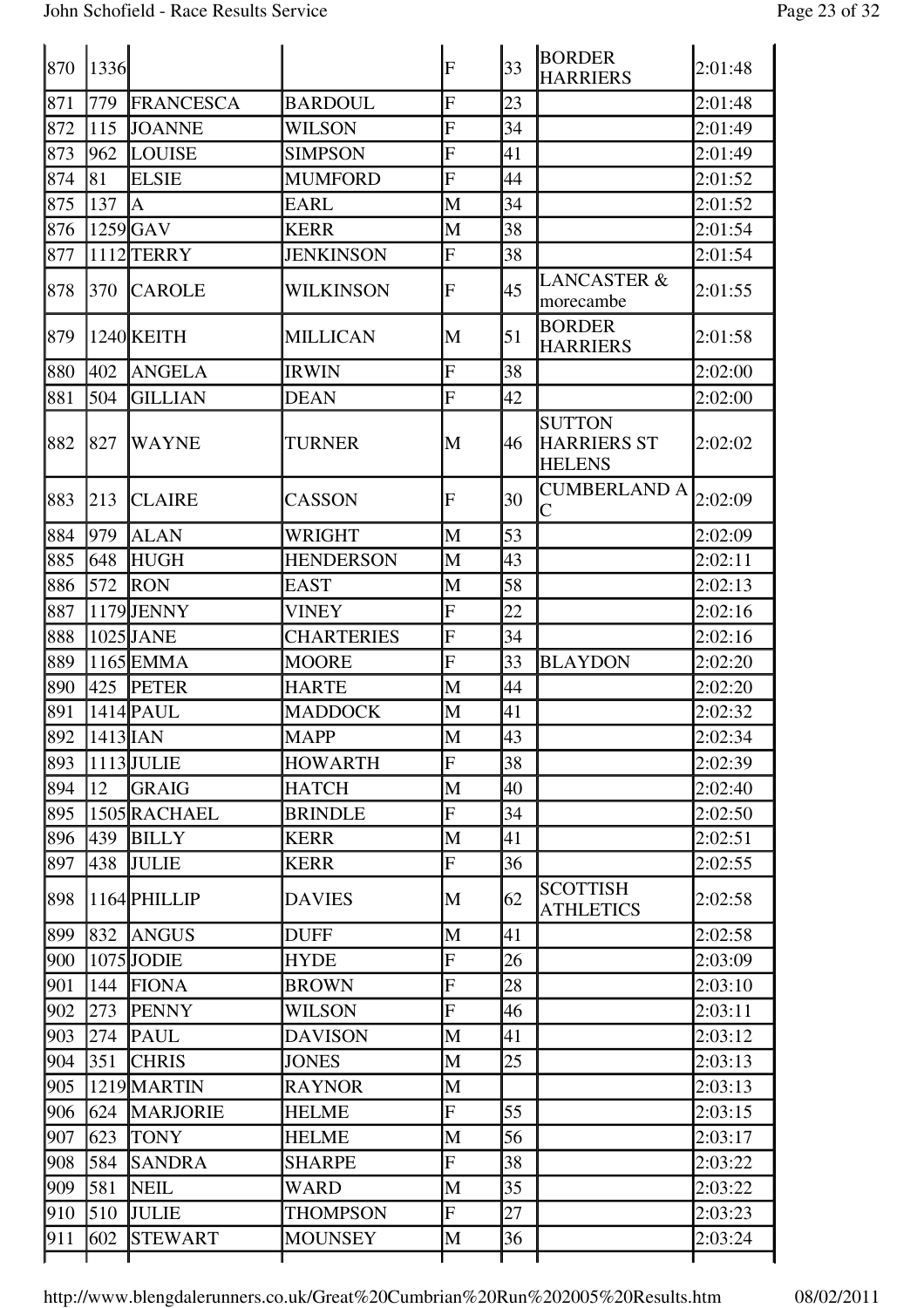| 912 | 335        | <b>BILL</b>        | <b>GIBSON</b>    | M                | 35 |                                        | 2:03:30 |
|-----|------------|--------------------|------------------|------------------|----|----------------------------------------|---------|
| 913 | 222        | <b>JAMES</b>       | <b>MARTIN</b>    | M                | 47 |                                        | 2:03:38 |
| 914 |            | 1072 MIKE          | <b>KENWRIGHT</b> | M                | 40 |                                        | 2:03:39 |
| 915 | 835        | <b>SARAH</b>       | <b>COUSINS</b>   | $\overline{F}$   | 36 |                                        | 2:03:46 |
| 916 | 42         | NEIL               | <b>HUNTER</b>    | M                | 50 |                                        | 2:03:49 |
| 917 | 359        | <b>MICHELE</b>     | <b>DRASDO</b>    | $\overline{F}$   | 38 | <b>HOAD HILL</b><br><b>HARRIERS</b>    | 2:04:00 |
| 918 | 161        | <b>LEAH</b>        | <b>STANGLER</b>  | $\overline{F}$   | 26 |                                        | 2:04:04 |
| 919 | 142        | <b>ADAM</b>        | <b>PENKETH</b>   | M                | 38 |                                        | 2:04:09 |
| 920 | 1327       | <b>ANDREW</b>      | <b>NELSON</b>    | M                | 41 | <b>DERWENT AC</b>                      | 2:04:14 |
| 921 | 947        | <b>DONNA</b>       | <b>GRAHAM</b>    | $\overline{F}$   | 38 |                                        | 2:04:17 |
| 922 | 512        | <b>LOUISE</b>      | <b>DUFFY</b>     | $\overline{F}$   | 36 |                                        | 2:04:18 |
| 923 | 97         | <b>RACHAEL</b>     | <b>HOOK</b>      | $\mathbf F$      | 29 |                                        | 2:04:18 |
| 924 | 770        | LIZ                | <b>MCKIE</b>     | $\overline{F}$   | 41 |                                        | 2:04:19 |
| 925 | 91         | <b>JON</b>         | LOVELL           | M                | 27 |                                        | 2:04:19 |
| 926 | 25         | <b>BEN</b>         | <b>SOFFE</b>     | M                | 23 |                                        | 2:04:32 |
| 927 |            | $1474$ ALEX        | <b>RATCLIFFE</b> | M                | 65 | <b>KEIGHLEY AC</b>                     | 2:04:35 |
| 928 |            | 1145 CHRISTINA     | <b>HOLLAND</b>   | $\overline{F}$   | 31 |                                        | 2:04:36 |
| 929 | 944        | <b>ANDREA</b>      | <b>MELLOR</b>    | $\overline{F}$   | 38 | <b>STONELLOUGH</b><br><b>STRIDERS</b>  | 2:04:53 |
| 930 | 87         | <b>ANDREW</b>      | <b>MOORE</b>     | M                | 53 |                                        | 2:04:58 |
| 931 | 524        | <b>ANDREW</b>      | <b>HAMPSON</b>   | M                | 28 |                                        | 2:04:59 |
| 932 | 903        | <b>PAULINE</b>     | TYSON            | $\overline{F}$   | 41 |                                        | 2:05:08 |
| 933 |            | 1192 MAUREEN       | MCLAUGHLIN       | F                | 51 | <b>RED ROSE</b><br><b>RUNNERS</b>      | 2:05:08 |
| 934 |            | 1488 SHARON        | WHITWORTH        | $\mathbf F$      | 36 | <b>MELTHAM AC</b>                      | 2:05:09 |
| 935 | 88         | <b>CHRIS</b>       | LOCKLEY          | M                | 44 |                                        | 2:05:10 |
| 936 | 690        | <b>CHRIS</b>       | <b>WOOFF</b>     | M                | 52 |                                        | 2:05:11 |
| 937 | 269        | <b>CHRISTOPHER</b> | <b>BOYNTON</b>   | M                | 41 |                                        | 2:05:12 |
| 938 | 822        | <b>CHRISTOPHER</b> | <b>DICKENS</b>   | M                | 51 |                                        | 2:05:13 |
| 939 | 952        | <b>CHRISTINE</b>   | <b>CLEMIE</b>    | $\boldsymbol{F}$ | 56 | <b>DUMFRIES</b><br><b>RUNNING CLUB</b> | 2:05:20 |
| 940 |            | 1497 ANNE          | <b>KING</b>      | $\overline{F}$   | 55 | <b>BOSIN DISTRICT</b>                  | 2:05:22 |
| 941 | 428        | <b>ANDY</b>        | <b>FALCONER</b>  | M                | 37 |                                        | 2:05:23 |
| 942 |            | 1365 BRIAN         | <b>SCOWCROFT</b> | M                |    |                                        | 2:05:24 |
| 943 |            | 1207 PENNY         | <b>MORETON</b>   | F                | 46 | <b>B COMBE</b><br><b>RUNNERS</b>       | 2:05:28 |
| 944 | 266        | <b>CHRISTINE</b>   | BEE              | $\overline{F}$   | 53 |                                        | 2:05:29 |
| 945 |            | 1325 SHARON        | <b>MATTHEWS</b>  | $\overline{F}$   | 42 |                                        | 2:05:34 |
| 946 | 921        | <b>GARY</b>        | ROUTLEDGE        | M                | 34 |                                        | 2:05:37 |
| 947 | 672        | <b>PAUL</b>        | WASILKOWSKI      | M                | 38 |                                        | 2:05:43 |
| 948 | 673        | <b>CHRIS</b>       | <b>SLATER</b>    | M                | 34 |                                        | 2:05:53 |
| 949 | 367        | <b>STEVEN</b>      | TELFORD          | M                | 31 |                                        | 2:05:54 |
| 950 |            | 1009 ALISON        | <b>CHAMBERS</b>  | $\mathbf F$      | 24 |                                        | 2:06:06 |
| 951 | 311        | <b>MAXINE</b>      | <b>RILEY</b>     | $\overline{F}$   | 37 |                                        | 2:06:15 |
| 952 | $1107$ LIZ |                    | <b>FOSTER</b>    | $\overline{F}$   | 48 |                                        | 2:06:15 |
| 953 |            | 1050 LUCIA         | <b>ELLMAN</b>    | $\overline{F}$   | 41 |                                        | 2:06:17 |
| 954 | 850        | <b>ROGER</b>       | <b>CAIRNS</b>    | M                | 36 |                                        | 2:06:26 |
| 955 | 285        | <b>BARRY</b>       | ROBINSON         | M                | 29 |                                        | 2:06:26 |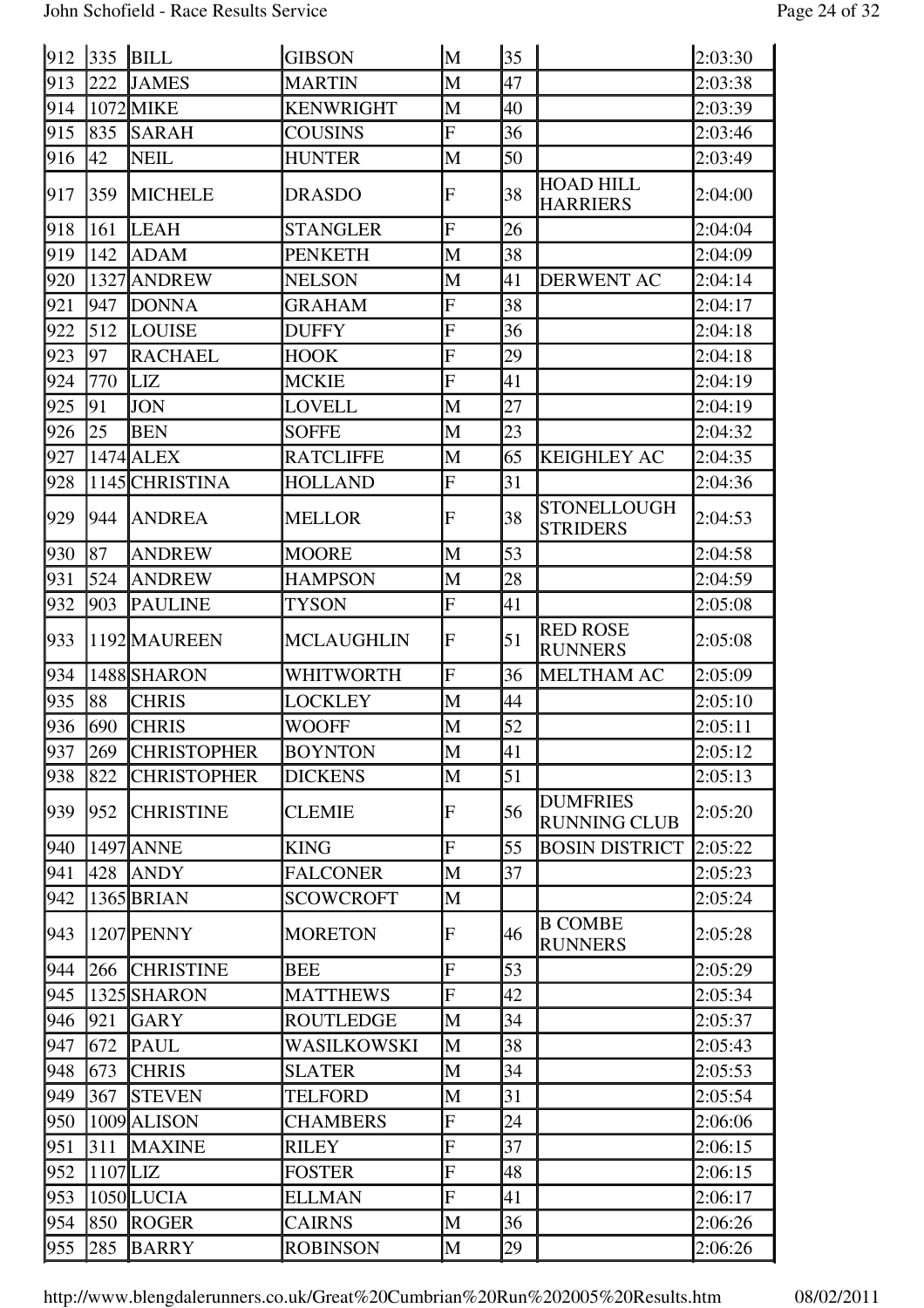| 956 | 705 | <b>JACKIE</b>   | <b>AISTON</b>    | $\mathbf F$      | 40 |                                          | 2:06:35 |
|-----|-----|-----------------|------------------|------------------|----|------------------------------------------|---------|
| 957 | 922 | <b>JOSEPH</b>   | <b>OSTLE</b>     | M                | 56 |                                          | 2:06:38 |
| 958 | 220 | <b>ARCHIE</b>   | <b>MCKELLAR</b>  | M                | 67 |                                          | 2:06:39 |
| 959 | 265 | <b>DAVID</b>    | <b>BEE</b>       | M                | 53 |                                          | 2:06:39 |
| 960 | 537 | <b>IAN</b>      | <b>ELLISON</b>   | M                | 30 |                                          | 2:06:43 |
| 961 |     | 1331 DOUGLAS    | <b>HOWIESON</b>  | M                | 41 |                                          | 2:06:43 |
| 962 |     | 1170 JAMES      | <b>ANDREWS</b>   | M                | 41 |                                          | 2:06:47 |
| 963 | 964 | <b>JIMMY</b>    | <b>BURFIELD</b>  | M                | 30 |                                          | 2:06:50 |
| 964 | 697 | <b>NEAL</b>     | <b>SHOTTER</b>   | M                | 50 | <b>KIRKSTALL</b><br><b>HARRIERS</b>      | 2:06:52 |
| 965 | 883 | PHIL            | <b>JACKSON</b>   | M                | 27 |                                          | 2:06:55 |
| 966 | 999 | <b>TAMSIN</b>   | <b>ADAMOWICZ</b> | ${\bf F}$        | 31 |                                          | 2:06:56 |
| 967 | 613 | <b>CLIFF</b>    | <b>SIMM</b>      | M                | 75 | <b>EASINGWOLD</b><br><b>RUNNING CLUB</b> | 2:06:57 |
| 968 | 639 | <b>SARAH</b>    | <b>REILLY</b>    | $\overline{F}$   | 21 |                                          | 2:06:58 |
| 969 |     | 1248 DAVID      | WILKINSON        | M                | 42 |                                          | 2:07:02 |
| 970 | 18  | <b>MARTIN</b>   | <b>KEY</b>       | $\mathbf M$      | 32 |                                          | 2:07:05 |
| 971 | 560 | <b>JOHN</b>     | <b>JACKSON</b>   | M                | 64 | <b>ELSWICK</b><br><b>HARRIERS</b>        | 2:07:06 |
| 972 | 879 | <b>KIRSTY</b>   | <b>SAVAGE</b>    | $\overline{F}$   | 35 |                                          | 2:07:16 |
| 973 |     | 1444 DANIEL     | <b>BENNETT</b>   | M                | 25 |                                          | 2:07:21 |
| 974 | 499 | KR              | <b>HYDE</b>      | M                | 53 |                                          | 2:07:23 |
| 975 | 574 | <b>SALLY</b>    | <b>BENNETT</b>   | $\mathbf F$      | 42 | <b>WIGTON ROAD</b><br><b>RUNNERS</b>     | 2:07:29 |
| 976 | 85  | <b>JANE</b>     | <b>HEBDON</b>    | $\overline{F}$   | 28 |                                          | 2:07:34 |
| 977 | 528 | <b>MICHAEL</b>  | WORTHINGTON      | M                | 38 |                                          | 2:07:41 |
| 978 | 843 | <b>MARTIN</b>   | <b>HALLAM</b>    | M                | 41 |                                          | 2:07:42 |
| 979 | 466 | MICHELLE        |                  | F                | 22 |                                          | 2:07:51 |
| 980 | 147 | <b>GEOFFREY</b> | <b>SKEEN</b>     | M                | 42 |                                          | 2:07:52 |
| 981 | 591 | <b>SUSAN</b>    | <b>ELDEN</b>     | $\boldsymbol{F}$ | 31 | <b>NEWTON</b><br><b>AYCLIFFE</b>         | 2:07:55 |
| 982 | 735 | <b>MICHAEL</b>  | <b>RIGG</b>      | M                | 53 |                                          | 2:07:55 |
| 983 |     | 1083 JANE       | <b>FRASER</b>    | ${\bf F}$        | 50 | <b>ROADRUNNERS</b>                       | 2:07:57 |
| 984 |     | 1334 ADAM       | <b>HERMAN</b>    | M                | 51 |                                          | 2:08:02 |
| 985 | 36  | <b>DAVID</b>    | <b>JAMIESON</b>  | M                | 34 |                                          | 2:08:06 |
| 986 | 853 | <b>VALDA</b>    | <b>YOUNG</b>     | ${\bf F}$        | 37 |                                          | 2:08:08 |
| 987 | 465 | <b>KEITH</b>    | <b>HARDING</b>   | M                | 31 |                                          | 2:08:09 |
| 988 | 679 | <b>LYNN</b>     | <b>DICKINSON</b> | $\mathbf F$      | 24 |                                          | 2:08:13 |
| 989 | 678 | <b>SUSAN</b>    | <b>DICKINSON</b> | $\overline{F}$   | 24 |                                          | 2:08:15 |
| 990 | 985 | <b>JOHN</b>     | <b>GARNER</b>    | M                | 58 |                                          | 2:08:19 |
| 991 |     | 1149 SARAH      | <b>MITCHELL</b>  | $\overline{F}$   | 34 |                                          | 2:08:19 |
| 992 | 899 | <b>CARON</b>    | <b>HARDON</b>    | $\overline{F}$   | 45 |                                          | 2:08:25 |
| 993 |     | 1552JJOHNATHAN  | WALLACE          | M                | 28 |                                          | 2:08:28 |
| 994 | 162 | <b>BARBARA</b>  | <b>MAYER</b>     | $\mathbf F$      | 45 |                                          | 2:08:34 |
| 995 | 956 | <b>JACKIE</b>   | <b>WINDRIDER</b> | $\overline{F}$   | 49 |                                          | 2:08:44 |
| 996 | 910 | <b>STUART</b>   | <b>STEEL</b>     | M                | 18 |                                          | 2:08:49 |
| 997 | 366 | <b>ANTHONY</b>  | <b>ORR</b>       | M                | 45 |                                          | 2:08:52 |
| 998 | 733 | <b>MARGARET</b> | <b>MCCAIG</b>    | $\mathbf F$      | 31 | <b>CORSTORPHINE</b><br>AA                | 2:09:12 |
|     |     |                 |                  |                  |    |                                          |         |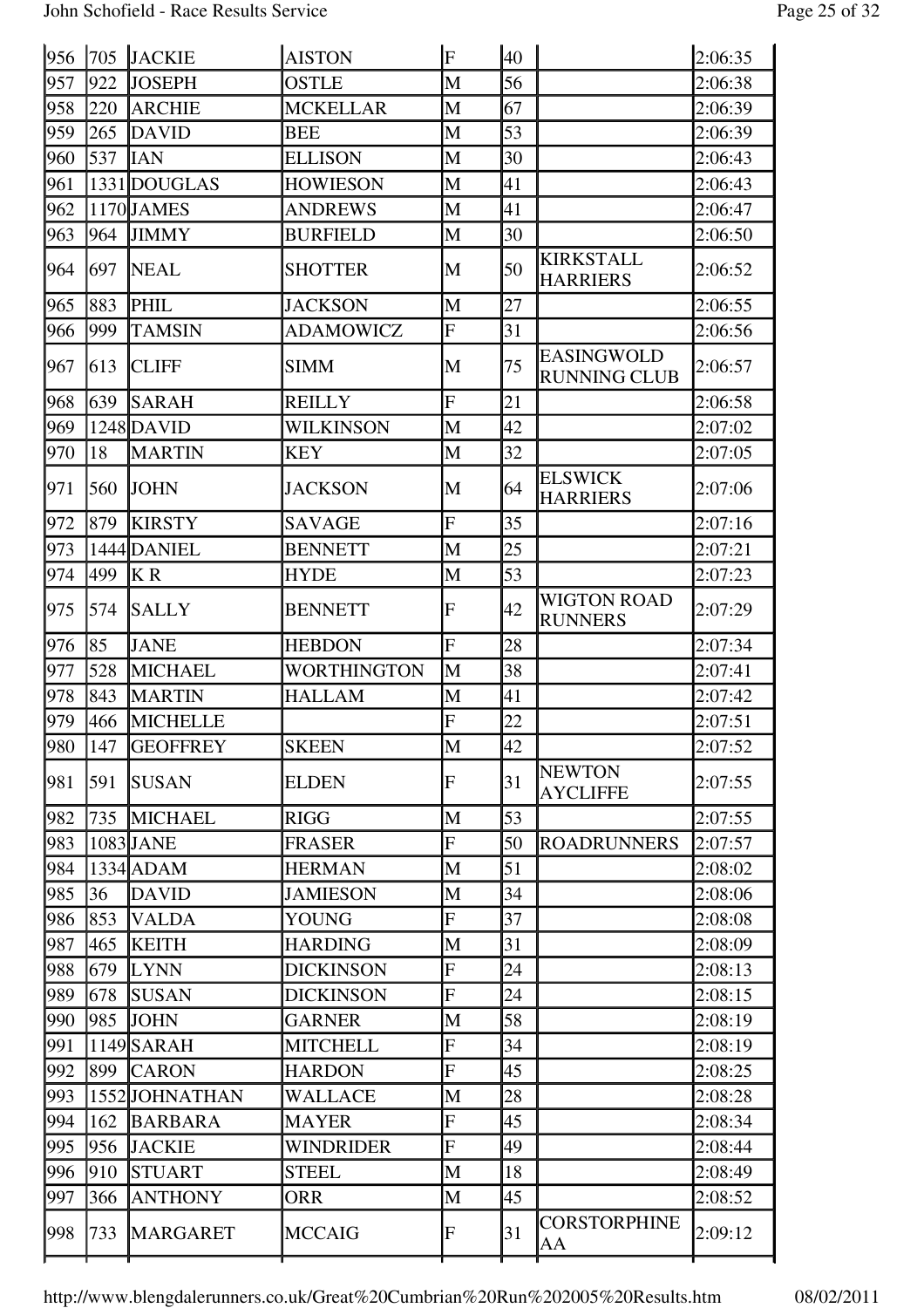| 999      | 728          | <b>LINDA</b>      | <b>MCGINLEY</b>   | $\overline{F}$            | 48 | <b>CORSTORPHINE</b><br><b>AAC</b>      | 2:09:24 |
|----------|--------------|-------------------|-------------------|---------------------------|----|----------------------------------------|---------|
| 1000 310 |              | <b>COLIN</b>      | WHITFIELD         | M                         | 50 |                                        | 2:09:44 |
| 1001 277 |              | <b>STEPHEN</b>    | <b>SCOTT</b>      | M                         | 36 |                                        | 2:09:57 |
|          |              | 1002 1093 HARRY   | <b>MCLEAN</b>     | M                         | 45 |                                        | 2:10:09 |
|          |              | 1003 1069 TONY    | <b>MILLS</b>      | M                         | 40 |                                        | 2:10:12 |
| 1004 622 |              | <b>JULIE</b>      | <b>BROOKS</b>     | $\boldsymbol{\mathrm{F}}$ | 38 |                                        | 2:10:14 |
| 1005 82  |              | <b>ELSIE MAY</b>  | <b>BILLINGTON</b> | $\overline{F}$            | 56 |                                        | 2:10:15 |
| 1006 621 |              | <b>HEATHER</b>    | <b>HILL</b>       | $\overline{F}$            | 39 |                                        | 2:10:17 |
| 1007 993 |              | <b>DIANE</b>      | <b>CANNON</b>     | $\overline{\mathrm{F}}$   | 36 |                                        | 2:10:17 |
| 1008926  |              | <b>ALISON</b>     | <b>HOWARTH</b>    | $\overline{\mathrm{F}}$   | 34 |                                        | 2:10:22 |
| 1009 707 |              | <b>AUDREY</b>     | <b>CLUBBS</b>     | F                         | 30 |                                        | 2:10:22 |
| 1010 892 |              | <b>GRAEME</b>     | <b>RANKIN</b>     | M                         | 43 |                                        | 2:10:25 |
| 1011 990 |              | <b>WILLIAM</b>    | <b>FRSER</b>      | M                         | 65 |                                        | 2:10:33 |
| 1012 383 |              | <b>JON</b>        | <b>SHERLOCK</b>   | M                         | 28 |                                        | 2:10:33 |
|          |              | 1013 1261 ANDREA  | <b>MCCALLUM</b>   | $\mathbf F$               | 36 |                                        | 2:10:40 |
| 1014 131 |              | <b>ANNABEL</b>    | <b>SCOTT</b>      | $\overline{\mathrm{F}}$   | 35 |                                        | 2:10:43 |
| 1015 446 |              | <b>CATHERINE</b>  | <b>MALLARD</b>    | $\overline{\mathrm{F}}$   | 35 |                                        | 2:10:48 |
|          | 1016 1409 D  |                   | <b>BALL</b>       | M                         | 54 | <b>LOW FELL</b>                        | 2:10:49 |
| 1017 254 |              | <b>GEOFF</b>      | <b>HARRINGTON</b> | M                         | 59 | <b>CUMBERLAND</b><br>AC                | 2:10:55 |
| 1018 303 |              | <b>STEVE</b>      | <b>CRYER</b>      | M                         | 60 |                                        | 2:10:58 |
| 101994   |              | IAN               | <b>DOCHERTY</b>   | M                         | 42 |                                        | 2:10:59 |
| 1020 403 |              | <b>NEIL</b>       | <b>IRWIN</b>      | M                         | 41 |                                        | 2:11:00 |
|          |              | 1021 1252 ALAN    | <b>QUAYLE</b>     | M                         |    |                                        | 2:11:02 |
|          |              | 1022 1356 PAUL    | <b>DORAN</b>      | M                         | 40 |                                        | 2:11:02 |
| 1023 527 |              | <b>MAUREEN</b>    | <b>HOLE</b>       | F                         | 39 | <b>STAINTON</b><br><b>LIONS</b>        | 2:11:13 |
| 1024 547 |              | <b>GILLIAN</b>    | <b>WIGHT</b>      | $\overline{\mathrm{F}}$   | 39 |                                        | 2:11:22 |
| 1025 232 |              | <b>WENDY</b>      | <b>KELLY</b>      | $\overline{F}$            | 36 |                                        | 2:11:25 |
| 1026 233 |              | <b>ERIC</b>       | <b>BAIRD</b>      | M                         | 54 |                                        | 2:11:26 |
| 1027 975 |              | <b>BARBARA</b>    | <b>OSBORNE</b>    | $\overline{\mathrm{F}}$   | 32 |                                        | 2:11:26 |
|          | 1028 1191 JO |                   | <b>MEEKINS</b>    | $\overline{F}$            | 32 | <b>RED ROSE ROAD</b><br><b>RUNNERS</b> | 2:11:27 |
|          |              | 1029 1194 PETER   | <b>GIBSON</b>     | M                         | 58 | <b>RED ROSE ROAD</b><br><b>RUNNERS</b> | 2:11:28 |
|          |              | 1030 1461 KEITH   | <b>STODDART</b>   | M                         | 50 |                                        | 2:11:28 |
|          |              | 1031 1256 NICOLA  | <b>THOMPSON</b>   | $\mathbf F$               | 26 |                                        | 2:11:29 |
|          |              | 1032 1511 EMMA    | <b>PLUMMER</b>    | $\overline{F}$            | 32 |                                        | 2:11:31 |
| 1033 391 |              | <b>MARTIN</b>     | <b>PLUMBER</b>    | M                         | 35 |                                        | 2:11:45 |
|          |              | 1034 1539 MARK    | <b>GREEN</b>      | M                         | 32 | <b>JESMOND</b>                         | 2:11:50 |
|          |              | 1035 1308 MICHAEL | TALLANTIRE        | M                         | 39 |                                        | 2:11:54 |
|          |              | 1036 1307 LORI    | TALLANTIRE        | ${\bf F}$                 | 26 |                                        | 2:12:03 |
|          | 1037 1116 MA |                   | <b>SHEPHERD</b>   | M                         | 35 |                                        | 2:12:06 |
|          |              | 1038 1324 HEATHER | <b>DUNN</b>       | $\mathbf F$               | 48 | <b>KESWICK</b>                         | 2:12:08 |
| 1039 935 |              | <b>DAVID</b>      | WRIGHT            | M                         | 72 | TYNEDALE                               | 2:12:09 |
|          |              | 1040 1342 VINCENT | <b>EGAN</b>       | M                         | 41 |                                        | 2:12:09 |
|          |              | 1041 1523 PHILIP  | <b>GREAVES</b>    | M                         | 40 |                                        | 2:12:12 |
| 1042 130 |              | <b>BOB</b>        | <b>PALLAS</b>     | M                         | 46 |                                        | 2:12:14 |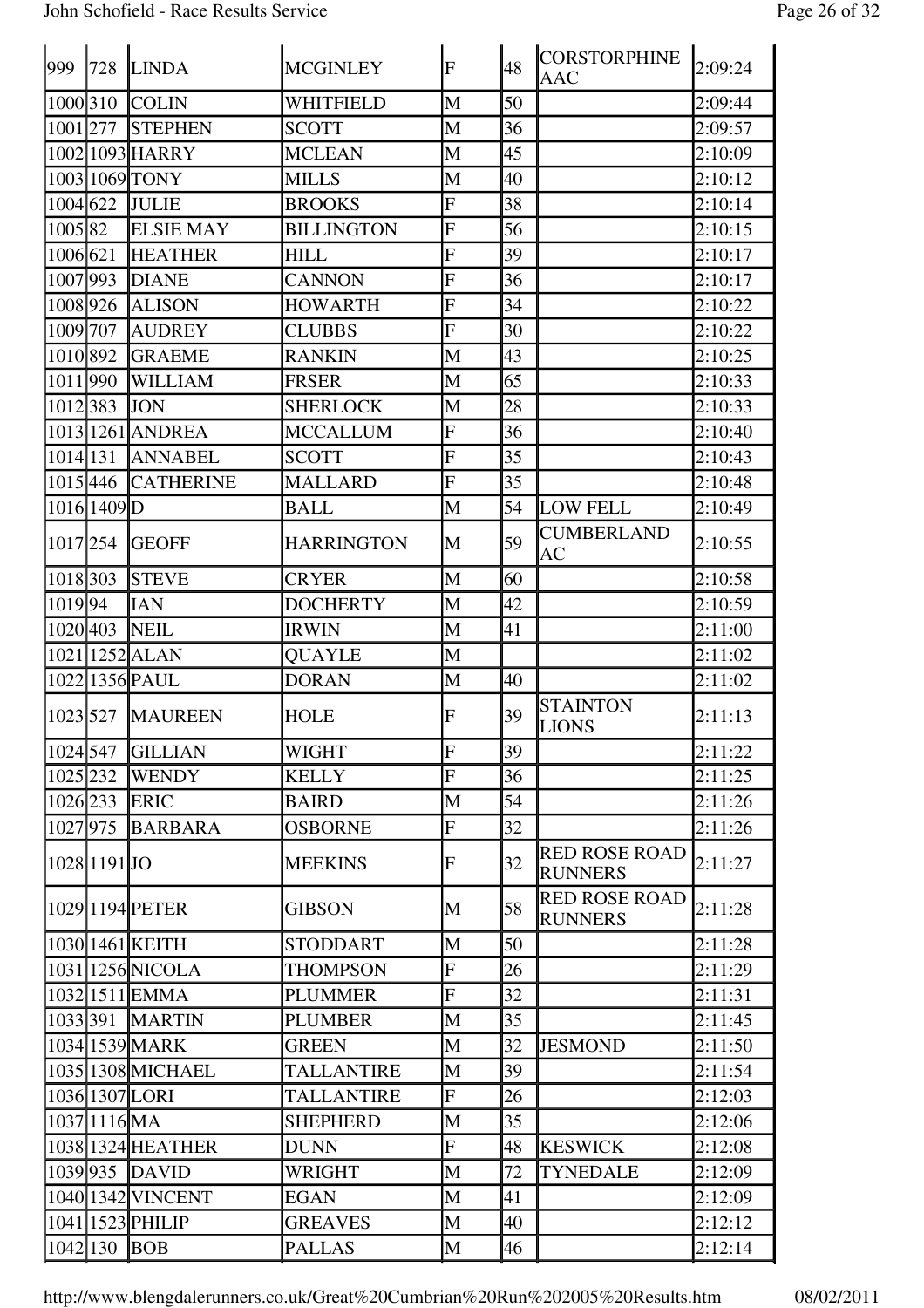| 1043 983 AILEEN   |                   | <b>LUTTON</b>      | $\overline{\mathrm{F}}$ | 37 |                                            | 2:12:21 |
|-------------------|-------------------|--------------------|-------------------------|----|--------------------------------------------|---------|
| $1044$   1343   C |                   | <b>ALCOCK</b>      | $\overline{F}$          | 40 |                                            | 2:12:39 |
| 1045 798          | <b>CARL</b>       | <b>NELSON</b>      | M                       | 51 | <b>NE VETS</b>                             | 2:12:41 |
| 1046 731          | <b>TOMMY</b>      | <b>BARCLAY</b>     | M                       | 20 |                                            | 2:12:43 |
| 1047 288          | <b>LESLIE</b>     | <b>BARCLAY</b>     | M                       | 28 |                                            | 2:13:00 |
| 1048 1114 DAVID   |                   | <b>HOWARTH</b>     | M                       | 36 |                                            | 2:13:01 |
|                   | 1049454 RAYMOND   | <b>HOWART</b>      | M                       | 42 |                                            | 2:13:13 |
|                   | 105011288DUNCAN   | <b>CUMBERLIDGE</b> | M                       | 44 |                                            | 2:13:13 |
| 1051 1074 PAUL    |                   | WILKINSON          | M                       | 37 |                                            | 2:13:15 |
| 1052 1499 CLARE   |                   | <b>LIPPE</b>       | $\overline{F}$          | 32 |                                            | 2:13:20 |
| 1053505           | <b>TONY</b>       | <b>PRICE</b>       | M                       | 50 |                                            | 2:13:21 |
| 1054 838          | <b>ROBIN</b>      | <b>BELL</b>        | M                       | 39 | <b>CUMBERLAND</b><br>AC                    | 2:13:25 |
|                   | 1055 1337 MARCIE  | <b>BOWMAN</b>      | $\overline{F}$          | 29 |                                            | 2:13:27 |
| 1056649           | <b>SIMON</b>      | <b>ROBSON</b>      | M                       | 37 |                                            | 2:13:45 |
| 1057412           | <b>JUDITH</b>     | <b>HERON</b>       | $\overline{F}$          | 37 |                                            | 2:13:46 |
|                   | 1058 1257 ANDREW  | <b>LITTLE</b>      | M                       | 61 |                                            | 2:13:47 |
| 1059 1012 LES     |                   | <b>BARNES</b>      | M                       | 60 |                                            | 2:13:51 |
| 1060 368          | <b>LUCY</b>       | <b>BLACK</b>       | $\overline{\mathrm{F}}$ | 34 |                                            | 2:13:59 |
| 1061 764          | <b>SUSAN</b>      | <b>BELL</b>        | $\mathbf F$             | 38 |                                            | 2:14:04 |
|                   | 1062 1260 MARION  | <b>FIELD</b>       | $\overline{F}$          | 35 |                                            | 2:14:11 |
| 106386            | <b>JANET</b>      | <b>HEBDON</b>      | $\overline{F}$          | 58 |                                            | 2:14:14 |
|                   | 1064 1180 GRAHAM  | <b>COUPE</b>       | M                       | 43 |                                            | 2:14:19 |
| 1065 305          | <b>TOM</b>        | <b>MOONEY</b>      | M                       | 24 |                                            | 2:14:29 |
| 1066 73           | <b>GILLIAN</b>    | <b>TAYLOR</b>      | $\overline{F}$          | 34 |                                            | 2:14:36 |
| 1067 74           | <b>CLAIRE</b>     | <b>SMITH</b>       | $\overline{\mathrm{F}}$ | 31 |                                            | 2:14:46 |
| 1068 1395 JAMES   |                   | <b>WATERS</b>      | M                       | 63 | <b>ONE HUNDRED</b><br><b>MARATHON</b>      | 2:14:48 |
| 106921            | <b>JILL</b>       | <b>BELL</b>        | $\overline{F}$          | 27 |                                            | 2:14:52 |
| 1070 720          | <b>TREVOR</b>     | <b>IVISON</b>      | M                       | 40 |                                            | 2:15:09 |
| 1071984           | <b>CAROL</b>      | <b>HARDY</b>       | $\overline{F}$          | 33 |                                            | 2:15:10 |
| 1072 749          | <b>BEVERLEY</b>   | <b>HENDRICKS</b>   | $\mathbf F$             | 44 |                                            | 2:15:11 |
| 10731059DEBIE     |                   | <b>ROBINSON</b>    | $\overline{\mathrm{F}}$ | 36 | <b>WIGAN PHONIX</b>                        | 2:15:11 |
| 1074401           | <b>CARL</b>       | <b>FLYNN</b>       | M                       | 41 |                                            | 2:15:18 |
| 1075 784          | <b>CHRIS</b>      | <b>KENMARE</b>     | M                       | 40 |                                            | 2:15:25 |
| 1076 228          | <b>NEIL</b>       | <b>ATKINSON</b>    | M                       | 34 |                                            | 2:15:29 |
| 1077 235          | <b>LYNDA</b>      | <b>GRAY</b>        | $\overline{\mathrm{F}}$ | 36 |                                            | 2:15:31 |
| 1078 109          | <b>ROSEMARY</b>   | <b>TODHUNTER</b>   | $\overline{F}$          | 46 |                                            | 2:15:34 |
| 1079 507          | <b>TIM</b>        | <b>DOUGHTY</b>     | M                       | 23 |                                            | 2:15:52 |
| 1080 124          | <b>KIRSTEN</b>    | <b>MCATEER</b>     | $\overline{F}$          | 35 |                                            | 2:15:56 |
| 1081920           | <b>IVAN</b>       | <b>DOUGLAS</b>     | M                       | 55 | <b>NORTHANT</b><br><b>HARRIERS</b>         | 2:15:57 |
| 1082 590          | <b>MICHAEL</b>    | <b>SCOTT</b>       | M                       | 35 |                                            | 2:15:58 |
| 1083911           | <b>SIMON</b>      | <b>DAY</b>         | M                       | 39 |                                            | 2:15:59 |
| 1084471           | <b>ANNE MARIE</b> | <b>HYDE</b>        | $\overline{F}$          | 44 |                                            | 2:16:16 |
| 1085 734          | <b>DINESH</b>     | <b>PATEL</b>       | M                       | 45 |                                            | 2:16:19 |
| 1086 759          | <b>YVONNE</b>     | <b>REID</b>        | $\mathbf{F}$            | 40 | <b>SCUNTHORPE &amp;</b><br><b>SISTRICT</b> | 2:16:27 |
|                   |                   |                    |                         |    |                                            |         |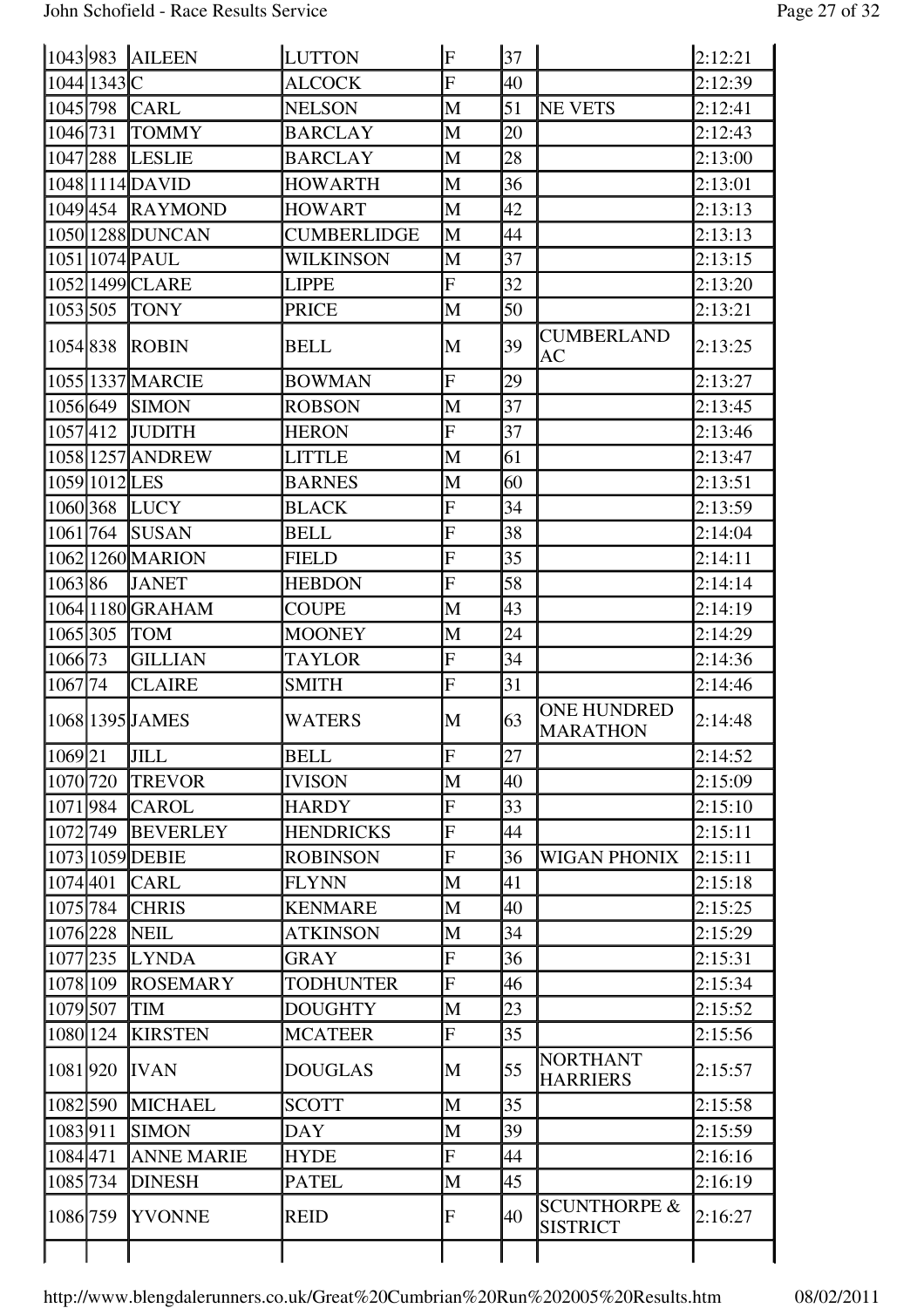| 108728   |               | <b>PAMELA</b>     | <b>LEVERTON</b>   | $\overline{F}$            | 62 | <b>GLAXO HOAD</b><br><b>HARRIERS</b>               | 2:16:42 |
|----------|---------------|-------------------|-------------------|---------------------------|----|----------------------------------------------------|---------|
|          |               | 1088 1018 BILL    | LOVE              | M                         | 64 | <b>DUMFRIES RC</b>                                 | 2:16:45 |
| 1089 874 |               | <b>PETER</b>      | <b>GRAHAM</b>     | M                         | 51 |                                                    | 2:16:46 |
|          |               | 1090 1547 REBECCA | <b>NICHOLSON</b>  | F                         | 35 |                                                    | 2:16:47 |
|          |               | 10911375 KIRSTY   | <b>MCCORD</b>     | $\overline{\mathrm{F}}$   | 22 |                                                    | 2:16:47 |
| 1092949  |               | <b>CHARLES</b>    | <b>CHAPMAN</b>    | M                         | 72 |                                                    | 2:16:49 |
| 1093 177 |               | <b>DAVID</b>      | <b>BELL</b>       | M                         | 40 |                                                    | 2:17:01 |
| 1094 741 |               | <b>BERNADETTE</b> | <b>KEITH</b>      | F                         | 36 |                                                    | 2:17:10 |
| 1095 398 |               | <b>SARAH</b>      | <b>MARTIN</b>     | $\boldsymbol{\mathrm{F}}$ | 34 | <b>LEYLAND WRN</b>                                 | 2:17:27 |
| 1096 389 |               | <b>TAM</b>        | CONNELLY          | M                         | 56 |                                                    | 2:17:31 |
| 1097 189 |               | <b>KACEY</b>      | <b>PREEN</b>      | F                         | 45 |                                                    | 2:17:42 |
| 1098 190 |               | <b>DAFYDD</b>     | <b>RICHARDS</b>   | M                         | 45 |                                                    | 2:17:51 |
| 1099 170 |               | <b>CATHERINE</b>  | COULTHARD         | F                         | 33 |                                                    | 2:17:52 |
| 1100 290 |               | <b>ALBAN</b>      | <b>OBIANYOR</b>   | M                         | 29 |                                                    | 2:18:03 |
|          | 1101 1276 TIM |                   | WHITMARSH         | M                         | 33 |                                                    | 2:18:05 |
| 1102 341 |               | <b>SARAH</b>      | WICKHAM           | F                         | 27 |                                                    | 2:18:06 |
| 1103 404 |               | <b>CLARE</b>      | YOUNG             | F                         | 35 |                                                    | 2:18:16 |
| 1104 516 |               | <b>ANNETTE</b>    | <b>SKILLEN</b>    | F                         | 48 |                                                    | 2:18:30 |
| 1105 515 |               | <b>IAN</b>        | <b>SKILLEN</b>    | M                         | 55 |                                                    | 2:18:30 |
| 1106817  |               | <b>HELEN</b>      | <b>SKELTON</b>    | F                         | 22 |                                                    | 2:18:30 |
| 11071    |               | <b>LEE</b>        | <b>MADDISON</b>   | M                         |    |                                                    | 2:18:38 |
| 11086    |               | <b>DAVID</b>      | <b>HOLSWORTH</b>  | M                         |    |                                                    | 2:18:40 |
|          |               | 1109 1031 JULIE   | <b>WALKER</b>     | F                         | 33 | <b>WOMENS</b><br><b>RUNNNING</b><br><b>NETWORK</b> | 2:18:41 |
| 1110 127 |               | <b>COLIN</b>      | <b>BARRON</b>     | M                         | 31 | <b>WIGTON ROAD</b><br><b>RUNNERS</b>               | 2:18:43 |
| 1111 656 |               | <b>THOMAS</b>     | <b>GAWNE</b>      | M                         | 20 | <b>HOAD HILL</b><br><b>HARRIERS</b>                | 2:18:44 |
| 1112 890 |               | <b>JOYCE</b>      | <b>HARBRON</b>    | F                         | 59 |                                                    | 2:18:47 |
| 1113 627 |               | <b>MARIE</b>      | <b>O'NEIL</b>     | $\overline{\mathrm{F}}$   | 26 |                                                    | 2:18:56 |
|          |               | 11141127DEIDRE    | <b>KELLY</b>      | F                         | 48 |                                                    | 2:18:58 |
|          |               | 1115 1158 SUSAN   | <b>PATRICKSON</b> | F                         | 41 |                                                    | 2:19:05 |
|          |               | 1116 1126 JOHN    | WELCH             | M                         | 20 |                                                    | 2:19:26 |
|          |               | 1117 1384 ANDREA  | <b>BAMFORD</b>    | F                         |    |                                                    |         |
| 1118410  |               |                   |                   |                           | 20 |                                                    | 2:19:29 |
| 1119 378 |               | <b>ALAN</b>       | <b>COATES</b>     | M                         | 57 |                                                    | 2:19:31 |
|          |               | <b>KEVIN</b>      | <b>NEEN</b>       | M                         | 40 |                                                    | 2:19:34 |
|          |               | 1120 1515 DEBBIE  | <b>PICKARD</b>    | $\overline{\mathrm{F}}$   | 35 |                                                    | 2:19:56 |
| 112156   |               | <b>CHRIS</b>      | <b>WALDIE</b>     | M                         | 40 |                                                    | 2:19:58 |
|          |               | 1122 1390 KAEREN  | <b>WALDIE</b>     | $\overline{\mathrm{F}}$   | 35 |                                                    | 2:20:06 |
|          |               | 1123 1389 RACHEL  | <b>BOOTHMAN</b>   | F                         | 33 |                                                    | 2:20:13 |
| 1124 38  |               | <b>CLAIRE</b>     | <b>MERRITT</b>    | F                         | 25 |                                                    | 2:20:21 |
|          |               | 1125 1495 SARAH   | <b>DOUGLAS</b>    | F                         | 22 |                                                    | 2:20:22 |
| 1126 797 |               | <b>ROGER</b>      | <b>LOWANS</b>     | M                         | 61 |                                                    | 2:20:24 |
|          |               | 1127 1228 HELEN   | <b>HONEYMAN</b>   | $\overline{\mathrm{F}}$   | 47 |                                                    | 2:20:29 |
|          |               | 1128 1155 JANE    | <b>NICHOLSON</b>  | F                         | 43 |                                                    | 2:20:30 |
| 1129885  |               | <b>STEPHEN</b>    | <b>BOLTON</b>     | M                         | 32 |                                                    | 2:20:46 |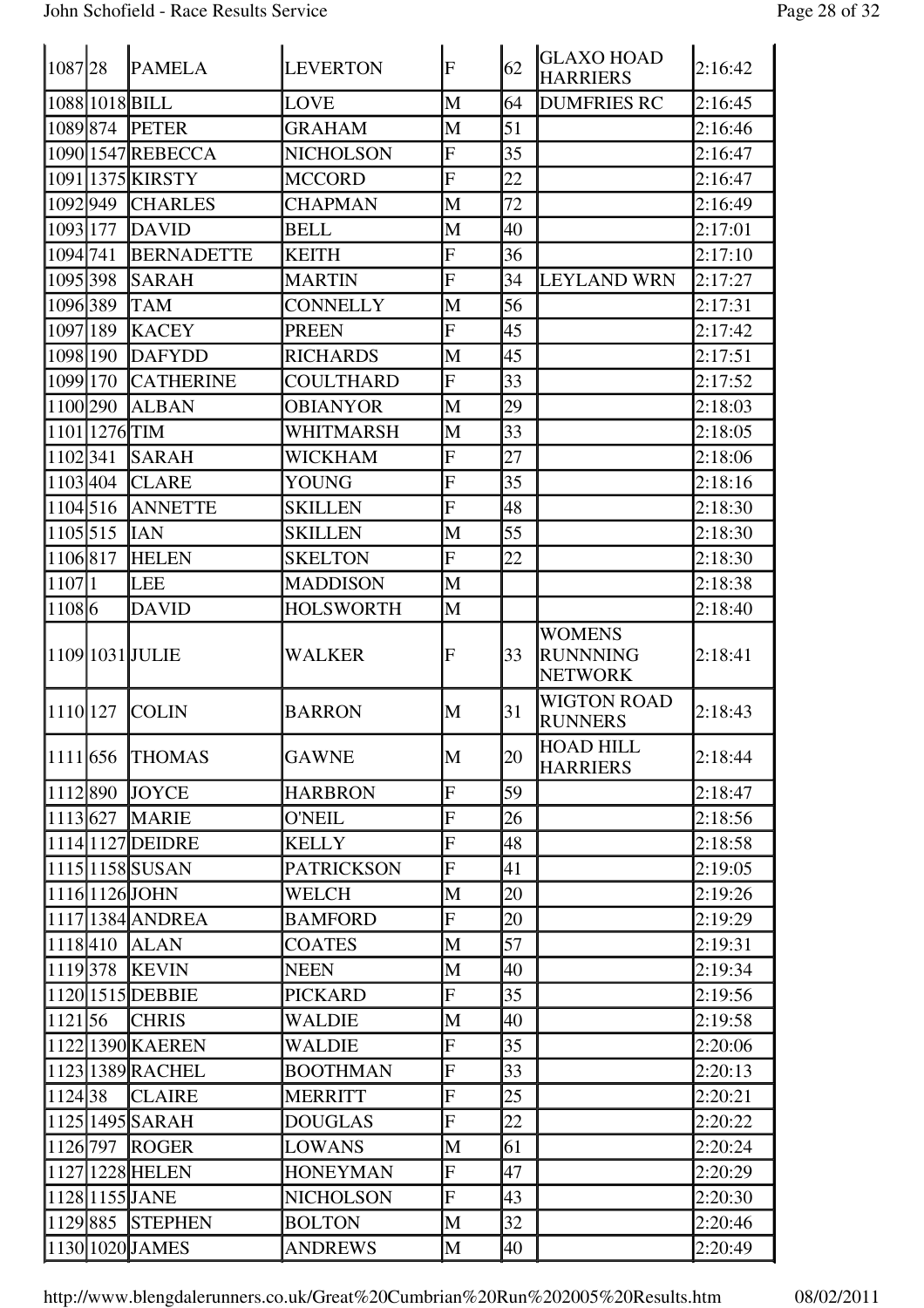|               | 1131 1387 VERA                 | <b>FINCH</b>       | $\mathbf F$               | 61           | <b>HALIFAX</b><br><b>HARRIERS</b>          | 2:21:02 |
|---------------|--------------------------------|--------------------|---------------------------|--------------|--------------------------------------------|---------|
|               | 1132 1157 GARY                 | <b>BOWKER</b>      | M                         | 44           |                                            | 2:21:06 |
| 1133 158      | <b>JANE</b>                    | <b>SENIOR</b>      | $\overline{F}$            | 27           |                                            | 2:21:07 |
| 1134 1557     | <b>TONY</b>                    | <b>MCSKIMMING</b>  | M                         | 15           |                                            | 2:21:19 |
| 1135 767      | B                              | <b>SCHORR</b>      | $\boldsymbol{\mathrm{F}}$ | 38           | <b>BORDER</b><br><b>HARRIERS</b>           | 2:21:25 |
| 1136 139      | <b>SUSAN</b>                   | <b>HULL</b>        | $\overline{\mathrm{F}}$   | 43           |                                            | 2:21:29 |
| 1137 758      | <b>GRAEME</b>                  | <b>TROY</b>        | M                         | 24           |                                            | 2:21:49 |
| 1138 148      | <b>LISA</b>                    | <b>MARSHALL</b>    | $\overline{F}$            | 32           |                                            | 2:21:49 |
|               | 1139 1189 RICHARD              | <b>PACKER</b>      | M                         | 72           | <b>RED ROSE ROAD</b><br><b>RUNNERS</b>     | 2:21:56 |
| 1140 965      | <b>DEREK</b>                   | <b>JONES</b>       | M                         | 48           |                                            | 2:21:58 |
|               | 1141 1054 RUNE                 | <b>DUNCAN</b>      | $\overline{F}$            | 27           |                                            | 2:21:59 |
|               | 1143 1550 JONATHAN             | <b>AUSTIN</b>      | M                         | 41           |                                            | 2:22:12 |
| 1144 166      | <b>LESLEY</b>                  | <b>ORMISTON</b>    | $\overline{F}$            | 39           |                                            | 2:22:26 |
| 1145 243      | <b>JANET</b>                   | <b>HORNE</b>       | $\overline{F}$            | 39           |                                            | 2:22:26 |
|               | 1146 1379 MARCINKOWSKI DARIUSZ |                    | M                         | 39           |                                            | 2:22:53 |
| 1147540       | <b>DAVID</b>                   | <b>LITTLE</b>      | M                         | 39           |                                            | 2:22:53 |
|               | 1148 1131 STEVE                | <b>BORROWDALE</b>  | M                         | 32           |                                            | 2:23:09 |
|               | 1149 1258 ANITA                | <b>MCMINN</b>      | $\overline{F}$            | 39           | CUNBERLAND                                 | 2:23:26 |
|               | 1150 1512 CLAIRE               | <b>SHAKESPEARE</b> | $\overline{F}$            | 40           |                                            | 2:23:26 |
| 1151 551      | <b>KAREN</b>                   | <b>CASEY</b>       | ${\bf F}$                 | 29           |                                            | 2:23:36 |
|               | 1152 1533 PETER                | <b>DUNN</b>        | M                         | 21           |                                            | 2:23:38 |
| 1153 195      | <b>LEE</b>                     | <b>HARDON</b>      | M                         | 35           |                                            | 2:23:38 |
| 1154421       | <b>GARY</b>                    | <b>PICKERING</b>   | M                         | $ 33\rangle$ |                                            | 2:23:39 |
| 1155 485      | <b>GREGOR</b>                  | <b>CAMERON</b>     | M                         | 36           |                                            | 2:23:40 |
| 1156 49       | CLAIRE                         | <b>HAYTON</b>      | $\mathbf F$               | 28           |                                            | 2:23:40 |
| 1157 279      | <b>ZOE</b>                     | <b>FIELDHOUSE</b>  | F                         | 30           |                                            | 2:23:49 |
|               | 1158 1317 VALERIE              | <b>HARROLD</b>     | F                         | 58           | <b>ST HELENS &amp;</b><br><b>SUTTON AC</b> | 2:23:49 |
|               | 1159 1427 DAVID                | <b>ROBINSON</b>    | M                         | 41           |                                            | 2:23:54 |
| 1160 1078 SUE |                                | <b>EDWARDS</b>     | $\overline{F}$            | 41           |                                            | 2:23:54 |
| 1161 426      | <b>PAUL</b>                    | <b>CRICKETT</b>    | M                         | 36           |                                            | 2:24:15 |
| 1162289       | <b>SUSAN</b>                   | <b>DOUGLAS</b>     | $\mathbf F$               | 45           |                                            | 2:24:20 |
| 1163 227      | <b>SUSAN</b>                   | <b>HAMMOND</b>     | ${\bf F}$                 | 31           | <b>EDEN RUNNERS</b>                        | 2:24:41 |
|               | 1164 1315 ALLY                 | <b>FRANKLAND</b>   | $\overline{\mathrm{F}}$   | 28           | <b>DERWENT AC</b><br><b>COCKERMOUTH</b>    | 2:25:04 |
| 1165 338      | <b>CATRIONA</b>                | <b>MARSHALL</b>    | $\overline{F}$            | 28           |                                            | 2:25:27 |
| 1166 337      | <b>ANGUS</b>                   | <b>MCDOUGALL</b>   | M                         | 42           |                                            | 2:25:28 |
|               | 11671332 ALVIN                 | <b>STOCKDALE</b>   | M                         | 65           | <b>CUMBERLAND</b>                          | 2:25:28 |
| 1168 225      | <b>KELLY</b>                   | <b>GULLEN</b>      | $\overline{F}$            | 32           |                                            | 2:25:36 |
| 1169 11       | <b>GILLIAN</b>                 | <b>COLLINS</b>     | $\overline{F}$            | 35           |                                            | 2:25:38 |
| 1170 671      | <b>DOROTHY</b>                 | <b>THOMPSON</b>    | $\mathbf F$               | 50           | <b>DERWENT AC</b>                          | 2:25:39 |
| 117150        | <b>NATHAN</b>                  | <b>STEELE</b>      | M                         | 33           |                                            | 2:26:02 |
| 1172 795      | <b>KEVIN</b>                   | <b>BOYLE</b>       | M                         | 28           |                                            | 2:26:19 |
| 1173 771      | <b>DAVE</b>                    | <b>TODD</b>        | M                         | 44           |                                            | 2:26:35 |
| 1174 763      | <b>NADEAN</b>                  | <b>CLEMENTS</b>    | ${\bf F}$                 | 32           |                                            | 2:26:42 |
|               | 1175 1430 ANNA                 | <b>JOHNSTON</b>    | $\overline{\mathrm{F}}$   | 29           |                                            | 2:26:49 |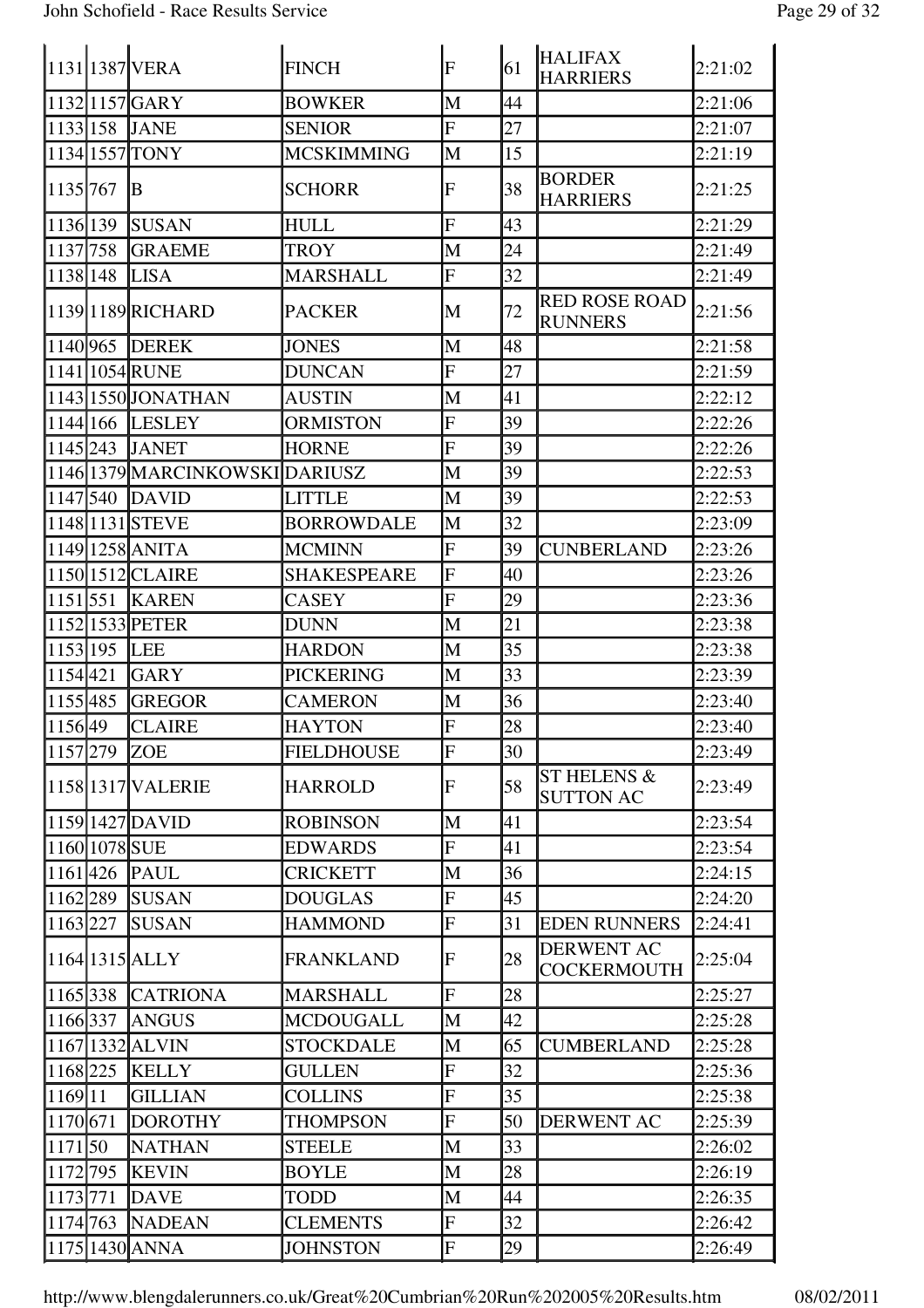|          |               | 1176 1431 STELLA     | <b>LANIAUELE</b>  | $\boldsymbol{\mathrm{F}}$ | 32 |                                      | 2:27:01 |
|----------|---------------|----------------------|-------------------|---------------------------|----|--------------------------------------|---------|
| 1177855  |               | <b>AUDREY</b>        | <b>AGNEW</b>      | F                         | 40 |                                      | 2:27:26 |
| 1178 292 |               | <b>MICHELLE</b>      | <b>CROWE</b>      | F                         | 29 |                                      | 2:27:26 |
| 1179 396 |               | <b>VICTORIA</b>      | STANGER           | F                         | 26 |                                      | 2:27:40 |
|          |               | 1180 1492 GEORGE     | <b>ROUTLEDGE</b>  | M                         | 58 | <b>HEATON</b>                        | 2:27:50 |
| 1181 658 |               | <b>HAZEL</b>         | WRIGHT            | F                         | 29 |                                      | 2:27:51 |
| 1182762  |               | <b>LOUISE</b>        | <b>MUSSON</b>     | F                         | 38 |                                      | 2:27:51 |
| 1183 973 |               | <b>MARK</b>          | <b>SMITH</b>      | M                         | 30 |                                      | 2:28:00 |
| 1184916  |               | <b>MATTHEW</b>       | <b>TREVORRAN</b>  | M                         | 31 |                                      | 2:28:01 |
| 1185 204 |               | <b>ALLAN</b>         | <b>CAMPBELL</b>   | M                         | 72 | <b>BORDER</b><br><b>HARRIERS</b>     | 2:28:32 |
| 1186 306 |               | <b>TRACEY</b>        | TURNBULL          | F                         | 24 |                                      | 2:28:33 |
| 1187813  |               | <b>JOANNE</b>        | <b>RICHARDSON</b> | $\boldsymbol{\mathrm{F}}$ | 32 | <b>HESKET</b><br><b>CENTIPEDES</b>   | 2:29:18 |
| 1188 155 |               | <b>ANDREW</b>        | <b>DAVIDSON</b>   | M                         | 33 |                                      | 2:30:00 |
|          |               | 11891104JJOANNE      | <b>MOORE</b>      | F                         | 31 |                                      | 2:30:26 |
|          | 1190 1203 JON |                      | <b>RUSH</b>       | M                         | 43 |                                      | 2:30:27 |
| 1191 123 |               | <b>JULIE</b>         | <b>DALE</b>       | F                         | 43 |                                      | 2:30:51 |
| 119234   |               | <b>CHRISTIE</b>      | <b>BURDESS</b>    | F                         | 55 | <b>LOW FELL</b><br><b>GATESHEAD</b>  | 2:30:52 |
|          |               | 1193 1292 LESLEY     | <b>MCLAREN</b>    | F                         | 37 |                                      | 2:30:53 |
| 1194 361 |               | <b>IAN</b>           | <b>O'BRIEN</b>    | M                         | 25 |                                      | 2:31:30 |
| 1195 362 |               | <b>CLAIRE</b>        | <b>GODFREY</b>    | F                         | 28 |                                      | 2:31:52 |
| 1196 209 |               | <b>GAIL</b>          | CASS              | F                         | 50 | <b>WIGTON ROAD</b><br><b>RUNNERS</b> | 2:31:52 |
| 119745   |               | <b>LESLEY</b>        | <b>PHILIP</b>     | F                         | 44 |                                      | 2:32:33 |
| 1198 858 |               | <b>ALISON</b>        | <b>SIDNEY</b>     | F                         | 44 |                                      | 2:32:43 |
| 1199859  |               | <b>JOHN</b>          | <b>SIDNEY</b>     | M                         | 45 |                                      | 2:33:08 |
|          | 1200 548      | <b>PAULINE</b>       | <b>GRACE</b>      | $\overline{\mathrm{F}}$   | 48 |                                      | 2:33:11 |
|          | 1201 893      | <b>MIKE</b>          | <b>ATKINSON</b>   | M                         | 49 |                                      | 2:33:15 |
|          |               | 1202 579 HAYLEY      | <b>ROWLEY</b>     | F                         | 28 |                                      | 2:33:20 |
|          |               | 1203 1215 SAM        | <b>WILSON</b>     |                           |    |                                      | 2:33:58 |
|          | 1204 1358 J   |                      | <b>HARDY</b>      | F                         | 45 |                                      | 2:34:03 |
|          |               | 1205 420 CHRISTOPHER | <b>GAVIN</b>      | M                         | 33 |                                      | 2:34:16 |
|          | 1206 693      | <b>NEIL</b>          | <b>MANNING</b>    | M                         | 46 |                                      | 2:34:16 |
|          |               | 1207 1383 JANE       | <b>STAPLETON</b>  | F                         | 21 |                                      | 2:34:21 |
|          |               | 1208 1466 DENISE     | <b>BROOKS</b>     | F                         | 26 |                                      | 2:34:21 |
|          |               | 1209 344 SIMON       | <b>KIRKBY</b>     | M                         | 34 |                                      | 2:34:37 |
|          | 1210 1340 S   |                      | <b>DELANEY</b>    | F                         |    |                                      | 2:34:48 |
|          |               | 1211 1013 FRANCIS    | <b>PERRUZA</b>    | M                         | 27 |                                      | 2:34:56 |
|          | 1212 293      | <b>BRENDA</b>        | <b>SHARP</b>      | F                         | 43 |                                      | 2:35:56 |
|          |               | 1213 1071 AMANDA     | <b>MACMILLAN</b>  | F                         | 30 |                                      | 2:35:56 |
|          |               |                      |                   |                           |    |                                      | 2:36:18 |
|          |               |                      | <b>MCBRIDE</b>    | M                         | 65 |                                      |         |
|          | 1215 854      | <b>CATHERINE</b>     | <b>BIRD</b>       | F                         | 25 |                                      | 2:36:22 |
|          | 1216 480      | <b>TONY</b>          | <b>NICHOLSON</b>  | M                         | 54 |                                      | 2:36:23 |
| 1214 709 | 1217 347      | <b>JOYCE</b>         | TAYLOR            | F                         | 37 |                                      | 2:36:32 |
|          |               | 1218 1556 MIKE       | <b>LITTLE</b>     | M                         | 19 |                                      | 2:36:52 |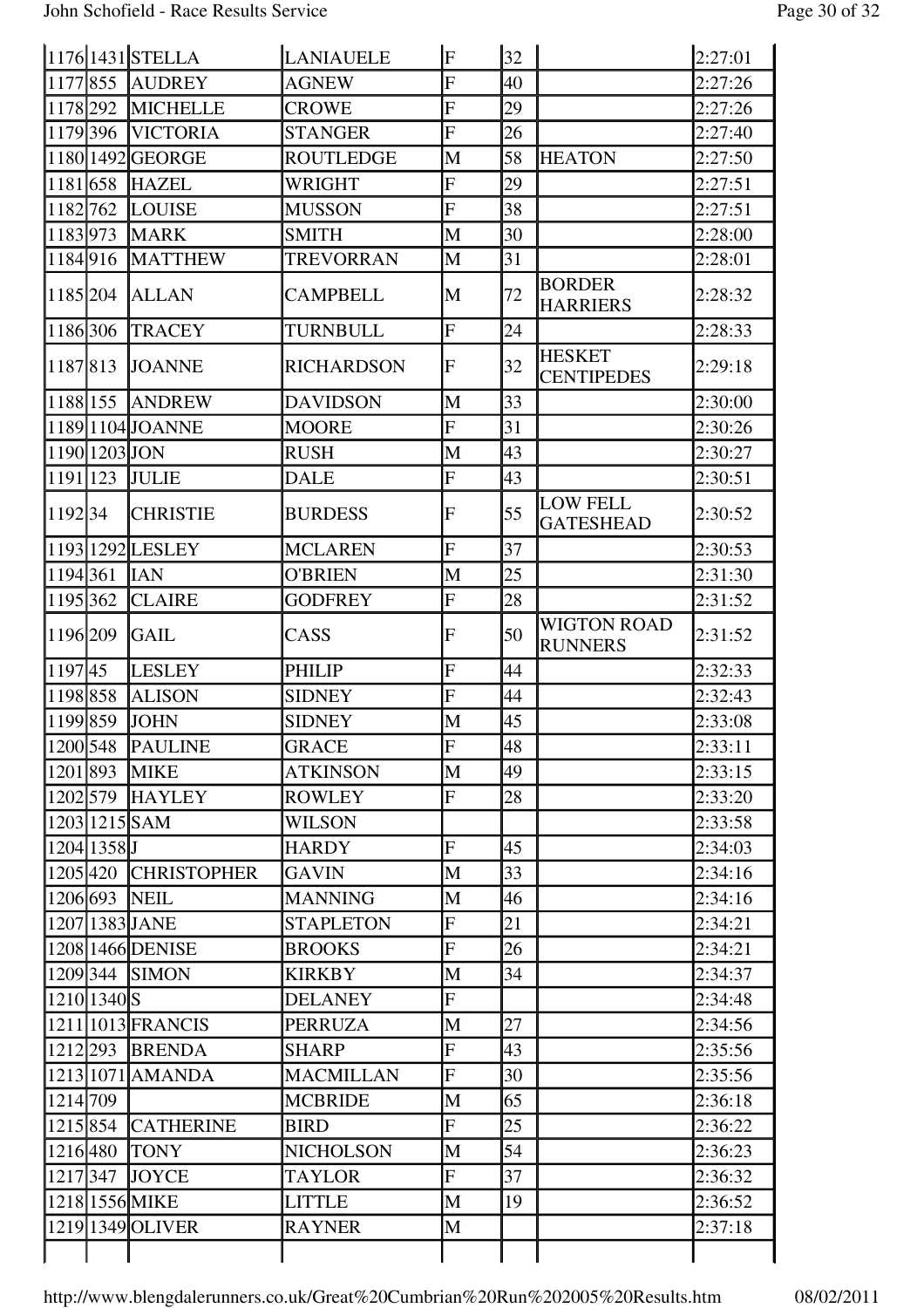### John Schofield - Race Results Service Page 31 of 32

| 1220 989         | <b>GILLIAN</b>    | <b>LENNOX</b>     | $\overline{\mathrm{F}}$   | 32 |                                   | 2:37:22 |
|------------------|-------------------|-------------------|---------------------------|----|-----------------------------------|---------|
| 1221 299         | <b>ERIC</b>       | <b>CLARKE</b>     | M                         | 53 |                                   | 2:37:52 |
| 1222 405         | <b>JAMES</b>      | <b>PRECHT</b>     | M                         | 56 | <b>BLENGDALE</b><br><b>RUNNRS</b> | 2:37:53 |
| 1223 1171 KEVIN  |                   | <b>FRANCIS</b>    | M                         | 29 |                                   | 2:38:12 |
|                  | 1224 1173 THOMAS  | <b>HAYES</b>      | M                         | 31 |                                   | 2:38:12 |
| 1225 1174 OLIVER |                   | <b>SHILLITOE</b>  | M                         | 22 |                                   | 2:38:26 |
| 1226 1172 JAMES  |                   | <b>DUGDALE</b>    | M                         | 20 |                                   | 2:39:40 |
| 1227 676 VICKI   |                   | <b>HOLCROFT</b>   | $\mathbf F$               | 20 |                                   | 2:39:41 |
| 1228 216         | <b>JANET</b>      | WILSON            | $\overline{F}$            | 54 |                                   | 2:39:43 |
| 1229 194         | <b>ANDREW</b>     | <b>JONES</b>      | M                         | 38 |                                   | 2:40:35 |
| 1230 121         | JANE.             | <b>BRIDGE</b>     | $\overline{F}$            | 37 |                                   | 2:41:23 |
| 1231 122         | <b>GILLIAN</b>    | YORKE             | $\mathbf F$               | 41 |                                   | 2:41:51 |
| 1232 1346 RUTH   |                   | <b>ANDERSON</b>   | $\overline{F}$            | 70 |                                   | 2:42:22 |
| 1233 198         | <b>ROBERT</b>     | <b>JOBSON</b>     | M                         | 34 |                                   | 2:43:03 |
| 1234 1534 EMILY  |                   | <b>CRAVEN</b>     | $\overline{F}$            | 25 |                                   | 2:43:18 |
| 1235 172         | <b>JOHN</b>       | WOOLLER           | M                         | 34 |                                   | 2:43:18 |
|                  | 1237 1464 YVONNE  | <b>CLEMENT</b>    | $\overline{F}$            | 39 |                                   | 2:45:30 |
| 1238 154         | <b>EDDIE</b>      | <b>YARWOOD</b>    | M                         | 60 |                                   | 2:46:03 |
| 1239 568         | <b>BEVERLEY</b>   | GRAHAM            | $\mathbf F$               | 39 |                                   | 2:46:03 |
|                  | 1240 1381 RICHARD | <b>LAMBERT</b>    | M                         | 26 |                                   | 2:46:18 |
| 1241 1472 GLYNIS |                   | <b>RAILTON</b>    | $\overline{F}$            | 44 |                                   | 2:46:27 |
| 1242 249         | <b>PHILIP</b>     | <b>MURRAY</b>     | M                         | 37 |                                   | 2:48:36 |
| 1243 218         | <b>EUAN</b>       | <b>DONALD</b>     | M                         | 37 |                                   | 2:49:02 |
| 124464           | <b>MARGARET</b>   | <b>HOUCHEN</b>    | $\overline{F}$            | 54 |                                   | 2:49:44 |
| 1245 153         | <b>CLAIRE</b>     | <b>BOWMAN</b>     | $\overline{\mathrm{F}}$   | 22 |                                   | 2:52:00 |
|                  | 1246 1147 MAXINE  | <b>TYSON</b>      | $\boldsymbol{\mathrm{F}}$ | 41 |                                   | 2:54:20 |
| 1247 307 KEVIN   |                   | <b>BLYTHE</b>     | M                         | 39 |                                   | 2:57:28 |
| 1248 557         | <b>ALEC</b>       | <b>ROBE</b>       | M                         | 57 | <b>NORTH EAST</b><br>VETS         | 3:02:08 |
| 1249 267         | <b>HAYLEY</b>     | <b>BLAIR</b>      | $\overline{F}$            | 21 |                                   | 3:04:29 |
| 1250 1222 KARL   |                   | <b>SMITH</b>      | M                         | 56 | <b>LOW FELL</b>                   | 3:04:42 |
| 1251818          | <b>JOSEPH</b>     | <b>GRAHAM</b>     | M                         | 67 |                                   | 3:06:12 |
| 1252 876         | <b>ZENA</b>       | WOOLLER           | $\overline{F}$            | 33 |                                   | 3:06:55 |
| 1253 373         | <b>ANN</b>        | <b>SMITH</b>      | $\overline{F}$            | 32 |                                   | 3:07:36 |
| 1254 317         | LOUISE            | <b>GILES</b>      | $\overline{F}$            | 37 |                                   |         |
|                  | 1255 1316 KATHRYN | <b>GRAVES</b>     | F                         | 26 | <b>DERWENT A/C</b><br>COCKERMOUTH |         |
| 1256 173         | <b>LUCY</b>       | ARMSTRONG         | $\overline{F}$            | 30 |                                   |         |
|                  | 1257 1551 SHIRLEY | <b>GAYNOR</b>     | $\overline{F}$            | 26 |                                   |         |
| 1258 176         | <b>IAN</b>        | <b>SLATER</b>     | M                         | 39 |                                   |         |
| 1259 633         | <b>EDWARD</b>     | <b>ROBERTS</b>    | M                         | 28 |                                   |         |
| 1260 201         | <b>LINDSY</b>     | <b>MCALLISTER</b> | $\mathbf F$               | 29 |                                   |         |
| 1261 324         | <b>DAVID</b>      | <b>HANDYSIDE</b>  | M                         | 33 |                                   |         |
| 1262 1532 IMRAN  |                   | <b>MALIK</b>      | M                         | 18 |                                   |         |
|                  | 1263 506 ROBERT   | <b>NORDON</b>     | M                         | 22 |                                   |         |
|                  | 1264 1396 SUZANNE | <b>CROFTS</b>     | $\overline{\mathrm{F}}$   | 37 |                                   |         |
| 1265 1312 NU-YA  |                   | <b>MCINNES</b>    | $\mathbf F$               | 33 |                                   |         |
|                  |                   |                   |                           |    |                                   |         |